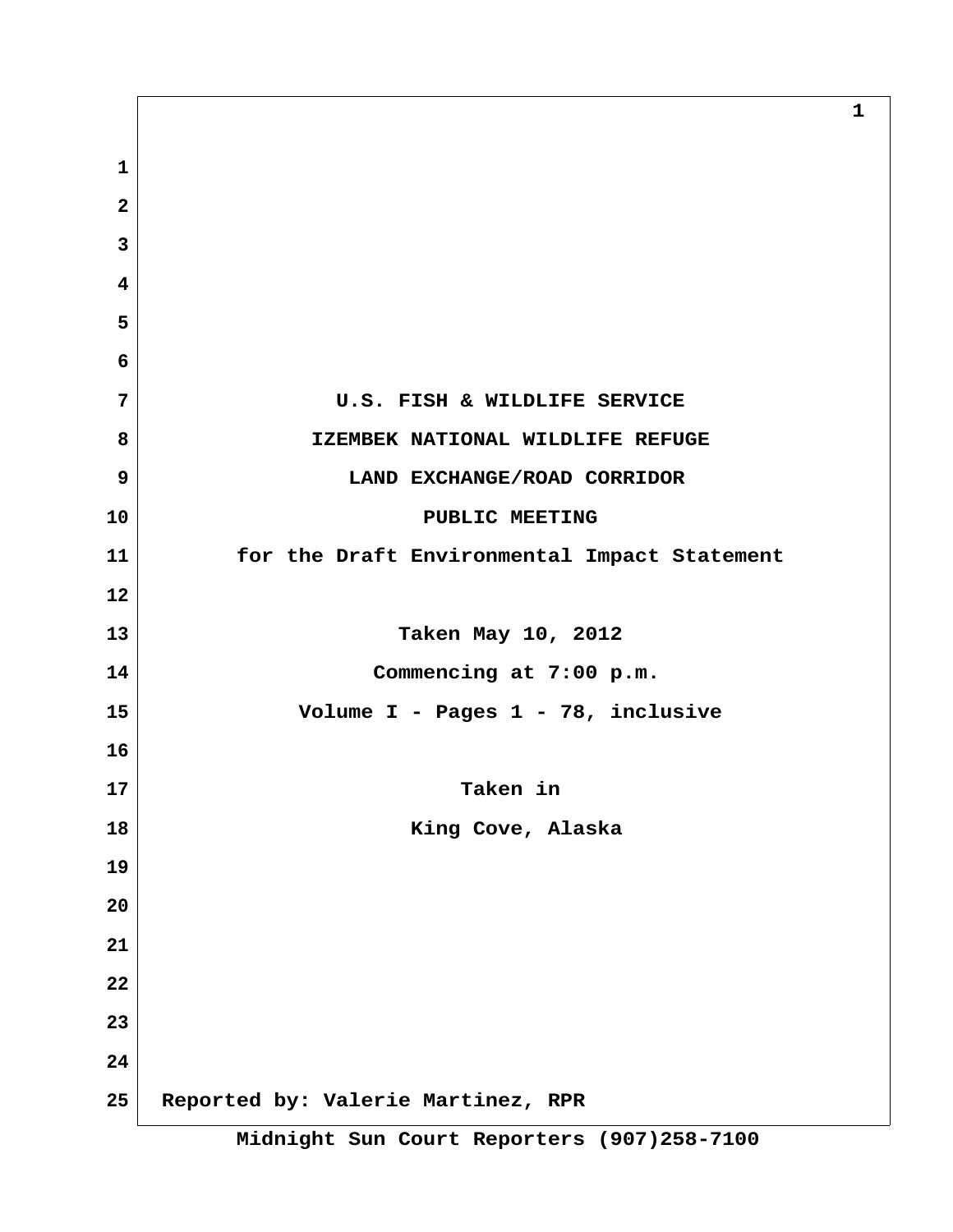|          | izembeck whame Keruge Land Exchange / Koad Corridor                                                                 |    | <b>NIAY 10, 2012</b>                                           |  |
|----------|---------------------------------------------------------------------------------------------------------------------|----|----------------------------------------------------------------|--|
|          | Page 2                                                                                                              |    | Page 4                                                         |  |
| 1        | A-P-P-E-A-R-A-N-C-E-S                                                                                               |    | 1 Court Reporters who will be taking down the meeting and      |  |
| 2        | For U.S. Fish and Wildlife Service:                                                                                 |    | 2 preparing a transcript. And so I'll ask, when you            |  |
| 3        | Helen Clough                                                                                                        |    | 3 speak, if you'd come up -- and you're welcome to stand       |  |
| 4        | Stephanie Brady (telephonic)                                                                                        |    | 4 or sit -- but if you'd come up and be by the phone so        |  |
| 5        |                                                                                                                     |    | 5 Valerie can hear you but also so that the folks              |  |
| 6        | For URS Corporation:                                                                                                |    | 6 listening in on the phone can hear you. I would              |  |
| 7        | Joan Kluwe                                                                                                          |    | 7 appreciate that.                                             |  |
| 8        |                                                                                                                     | 8  | But I'm just going to run quickly through some                 |  |
| 9        | Taken by:                                                                                                           |    | 9 slides. There are copies of this PowerPoint                  |  |
| 10       | Valerie Martinez, RPR                                                                                               |    | 10 presentation. There's a lot of detail in the slides,        |  |
| 11       |                                                                                                                     |    | 11 and I'm not going to talk to every one. But I would         |  |
| 12       |                                                                                                                     |    | 12 just like to give a quick overview and then we'll take a    |  |
| 13       | BE IT KNOWN that the aforementioned proceedings were                                                                |    | 13 little bit of time if you have some specific questions.     |  |
| 14       | taken at the time and place duly noted on the title                                                                 |    | 14 And then the main reason we're here is to hear from you,    |  |
| 15       | page, before Valerie Martinez, Registered Professional                                                              |    | 15 so I'm not going to talk very long. I want to hear what     |  |
| 16       | Reporter and Notary Public within and for the State of                                                              |    | 16 you have to say.                                            |  |
| 17       | Alaska.                                                                                                             | 17 | As you can see, all the cooperating agencies.                  |  |
| 18       |                                                                                                                     |    | 18 We have King Cove, the city, the tribe, Agdaagux Tribe,     |  |
| 19       |                                                                                                                     |    | 19 the Belkofski Tribe; the borough; the State, the Corps      |  |
| 20       |                                                                                                                     |    | 20 of Engineers; Federal Highway Administration; and the       |  |
| 21       |                                                                                                                     |    | 21 State of course.                                            |  |
| 22       |                                                                                                                     | 22 | Why we're looking at this land exchange. It                    |  |
| 23       |                                                                                                                     |    | 23 was a deal that's been discussed for many years. But        |  |
| 24       |                                                                                                                     |    | 24 back in 2009, Congress passed this law and they told the    |  |
|          |                                                                                                                     |    | 25 Secretary of the Interior, who was like my ultimate         |  |
| 25       |                                                                                                                     |    |                                                                |  |
|          |                                                                                                                     |    |                                                                |  |
|          | Page 3                                                                                                              |    | Page 5                                                         |  |
|          |                                                                                                                     |    |                                                                |  |
| 1<br>2   | P-R-O-C-E-E-D-I-N-G-S                                                                                               |    | 1 boss, other than the President, to prepare an                |  |
|          | HELEN CLOUGH: Welcome. We're going to go                                                                            |    | 2 environmental impact statement, and that's what Fish and     |  |
|          | 3 ahead and start. My name is Helen Clough, and I am the                                                            |    | 3 Wildlife Service is doing. And then the Secretary will       |  |
|          | 4 head of planning for Fish and Wildlife Service in                                                                 |    | 4 decide if having the road -- the land exchange and the       |  |
|          | 5 Anchorage. And this evening we're here to talk about<br>6 the environmental impact statement that we're doing for |    | 5 road is in the public interest. So he is the final           |  |
|          | 7 the proposed land exchange and road linking King Cove                                                             | 7  | 6 decision-maker.<br>The proposed action of course is having a |  |
|          | 8 and Cold Bay.                                                                                                     |    | 8 road. And the law sets out a lot of standards for the        |  |
| 9        | And I'll start off this evening with a little                                                                       |    | 9 road, and one of them is that it will be primarily for       |  |
|          | 10 presentation just to explain some of the environmental                                                           |    | 10 health and safety. It's not to be used for commercial       |  |
|          | 11 impact statement. We have the telephone. On the phone,                                                           |    | 11 purposes, other than transportation of people. So           |  |
|          | 12 we have Stephanie Brady, who is the project leader. You                                                          |    | 12 people can go back and forth, including like people to      |  |
|          | 13 may remember Stephanie came out here last -- about two                                                           |    | 13 Peter Pan or wherever, but it wouldn't be allowed to        |  |
|          | 14 years ago when we did the scoping meeting. And,                                                                  |    | 14 haul freight and things over the road.                      |  |
|          | 15 unfortunately, she couldn't be here, but she's on the                                                            | 15 | The land exchange itself, we're looking at --                  |  |
|          | 16 phone. And then we have some of our other cooperating                                                            |    | 16 and I don't know if you can all see this map. There's       |  |
|          | 17 agencies listening in, probably some of the State                                                                |    | 17 copies of it in the book. But it would involve              |  |
|          | 18 representatives and perhaps some of the other                                                                    |    | 18 exchanging -- there's two different routes, but a little    |  |
|          | 19 contractors.                                                                                                     |    | 19 over 200 acres of refuge land to the State of Alaska,       |  |
|          | This is Joan Kluwe, who is the project lead                                                                         |    | 20 the corridor in which a road could be built. That would     |  |
| 20       | 21 from our contractor at URS.                                                                                      |    | 21 go to the State of Alaska, along with about 1600 acres      |  |
|          | JOAN KLUWE: I'm going to adjust the focus a                                                                         |    | 22 on Sitkinak Island, would be given to the State in          |  |
|          | 23 little bit.                                                                                                      |    | 23 exchange for over almost -- what is it? -- 43,000 acres     |  |
| 22<br>24 | HELEN CLOUGH: Thank you.                                                                                            |    | 24 of State land up here on the north end of Izembek Refuge    |  |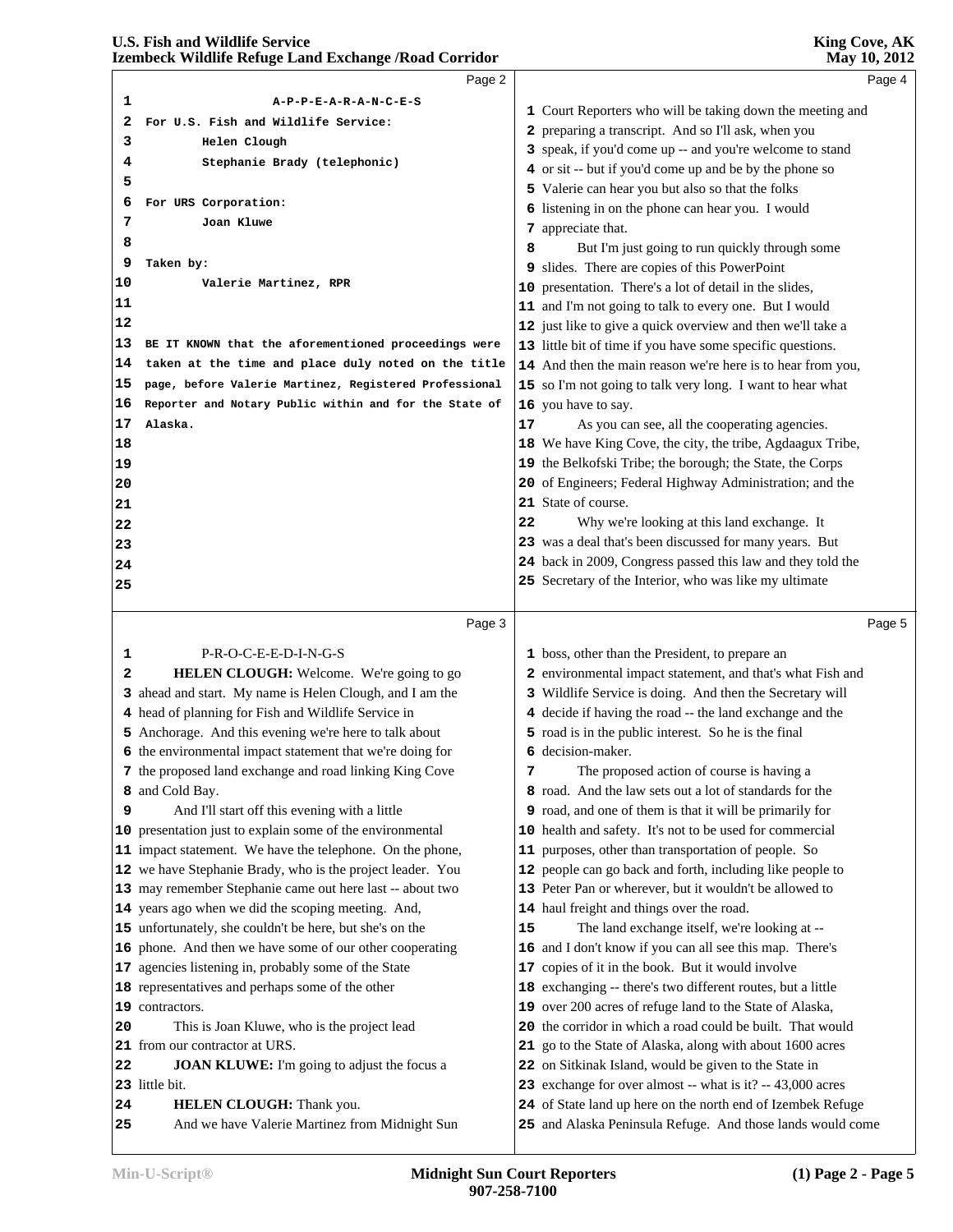|    | Extinted Whathe Kerage Land Exenange Astau Corridor         |    |                                                             | 111ay 10, 2012 |
|----|-------------------------------------------------------------|----|-------------------------------------------------------------|----------------|
|    | Page 6                                                      |    |                                                             | Page 8         |
|    | 1 to the refuge as wilderness.                              | 1  | Izembek Refuge, of course all the national                  |                |
| 2  | King Cove Corporation would give up to the                  |    | 2 wildlife refuges, are about wildlife. And you know        |                |
|    | 3 refuge about $13,000$ -- over $13,000$ acres of the lands |    | 3 better than me living here, you know, what some of the    |                |
|    | 4 around here, up around Kinzarof Lagoon, Mortensens        |    | 4 resources are. Obviously resources are a concern to us    |                |
|    | 5 Lagoon. And those would come into the refuge in           |    | 5 in this environmental impact statement, which we looked   |                |
|    | 6 exchange for nothing other than the road. The             |    | 6 at, especially caribou, bears, and many species of        |                |
|    | 7 corporation would also give up over 5,000 acres of a      |    | 7 birds; brant, Emperor geese, to name a few.               |                |
|    | 8 selection they have within the refuge. They would be      | 8  | Over on the right-hand side of the slide, it                |                |
|    | 9 able to make that selection elsewhere, so they would be   |    | 9 indicates that Izembek Refuge is a National Wildlife      |                |
|    | 10 able to obtain 5,000 acres, but it would not be in the   |    | 10 Refuge, but it's also been recognized as a Globally      |                |
|    | 11 refuge. The Mortensens -- some of the lands coming in    |    | 11 Important Bird Area, a Wetland of International          |                |
|    | 12 would also become wilderness if they're adjacent to      |    | 12 Importance. These are designations that recognize the    |                |
|    | 13 wilderness.                                              |    | 13 international value in terms of the birds that come      |                |
| 14 | Other things required by the law include                    |    | 14 through here that don't just live in the United States.  |                |
|    | 15 having a cable barrier or something alongside the road   | 15 | Of course you are familiar with your long                   |                |
|    | 16 to keep vehicles on the road. And I would encourage      |    | 16 history of the Aleut people in this area, the impacts    |                |
|    | 17 those of you that submit written comments or if you have |    | 17 and changes the Russians and others brought to your      |                |
|    | 18 any good ideas, we have issues, I'll be honest, with     |    | 18 lives, and you persist here today. Obviously the         |                |
|    | 19 this idea of a cable barrier or a chain barrier along    |    | 19 airport in Cold Bay is there because of World War II.    |                |
|    | 20 the road in terms of safety, in terms of costly          |    | 20 And the remains of many of the facilities still dot the  |                |
|    | 21 maintenance, and in terms of it could have impacts that  |    | 21 landscape, including many of the old roads and trails on |                |
|    | 22 are critical to wildlife. And the law says we're         |    | 22 the refuge.                                              |                |
|    | 23 supposed to do something. So if you've got other ideas   | 23 | Again, I don't have to tell anybody in this                 |                |
|    | 24 of how we can try and keep vehicles on the road, we're   |    | 24 room, obviously you've seen that helicopter, or one like |                |
|    | 25 all ears.                                                |    | 25 it here, many times. You've probably had some, you       |                |
|    |                                                             |    |                                                             |                |
|    | Page 7                                                      |    |                                                             | Page 9         |
| 1  | Of course we're supposed to minimize the                    |    | 1 know, scary experiences with -- if not you personally,    |                |
|    | 2 impacts of the road corridor on the refuge and its        |    | 2 but certainly with your loved ones and friends being      |                |
|    | 3 resources. We're supposed to develop what they call a     |    | 3 evacuated. And that's obviously the reason we're          |                |
|    | 4 mitigation plan, which would be things that we can do to  |    | 4 looking at the road.                                      |                |
|    | 5 avoid impacts or to compensate for impacts like wetlands  | 5  | In terms of our environmental impact                        |                |
|    | 6 that cannot be avoided, things like that. And then of     |    | 6 statement, it's divided into chapters. And if you have    |                |
|    | 7 course we're supposed to transfer from the refuge the     |    | 7 opened the compact disc, you know, it's a little piece    |                |
|    | 8 minimum acreage necessary for the road and to use         |    | 8 of plastic, and if you print that out, it's 1100 pages,   |                |
|    | 9 existing roads to the maximum extent that we can.         |    | 9 this big, giant document. I think Della has got a         |                |
| 10 | The last thing on there was part of a federal               |    | 10 couple of copies of it if somebody actually wanted to    |                |
|    | 11 law required the State to, if the land exchange goes     |    | 11 look at the whole thing, but it has different chapters.  |                |
|    | 12 through, make Kinzarof Lagoon, the State lands in there, | 12 | And the purpose and need chapter, the first                 |                |
|    | 13 part of the State refuge system. And also, because       |    | 13 chapter, that just explains why we're doing it. And,     |                |
|    | 14 clearly, you know, there's about 50,000 acres of land    |    | 14 again, from the King Cove perspective, we're looking at  |                |
|    | 15 coming in in exchange for 206, 210 acres, depending on   |    | 15 health and safety access to get out of here for routine  |                |
|    | 16 which alternative, going out, this is not an equal value |    | 16 medical care as well as emergencies. And then quality    |                |
|    | 17 exchange, so the Alaska State legislature also had to    |    | 17 of life, being able to leave town when you want to. And  |                |
|    | 18 pass a law to authorize that unequal land exchange,      |    | 18 having a transportation system, at least as far as the   |                |
|    | 19 which they did in 2010. So the State has filled that     |    | 19 Cold Bay Airport, getting there is more affordable.      |                |
|    | 20 part of their obligations to make this thing happen.     | 20 | When we came around and did scoping meetings,               |                |
| 21 | Just really quick, Izembek Refuge was                       |    | 21 we identified a number of issues, things that people     |                |
|    | 22 established as the Izembek Game Range in 1960. In 1980,  |    | 22 were concerned about, and many of these were addressed   |                |
|    | 23 it became the refuge. And then all this kind of darker,  |    | 23 in the environmental impact statement. You know,         |                |

 brighter green, was designated wilderness by Congress in 1980.

 impacts from a road could affect soil, wetlands, threatened and endangered species, other wildlife. Some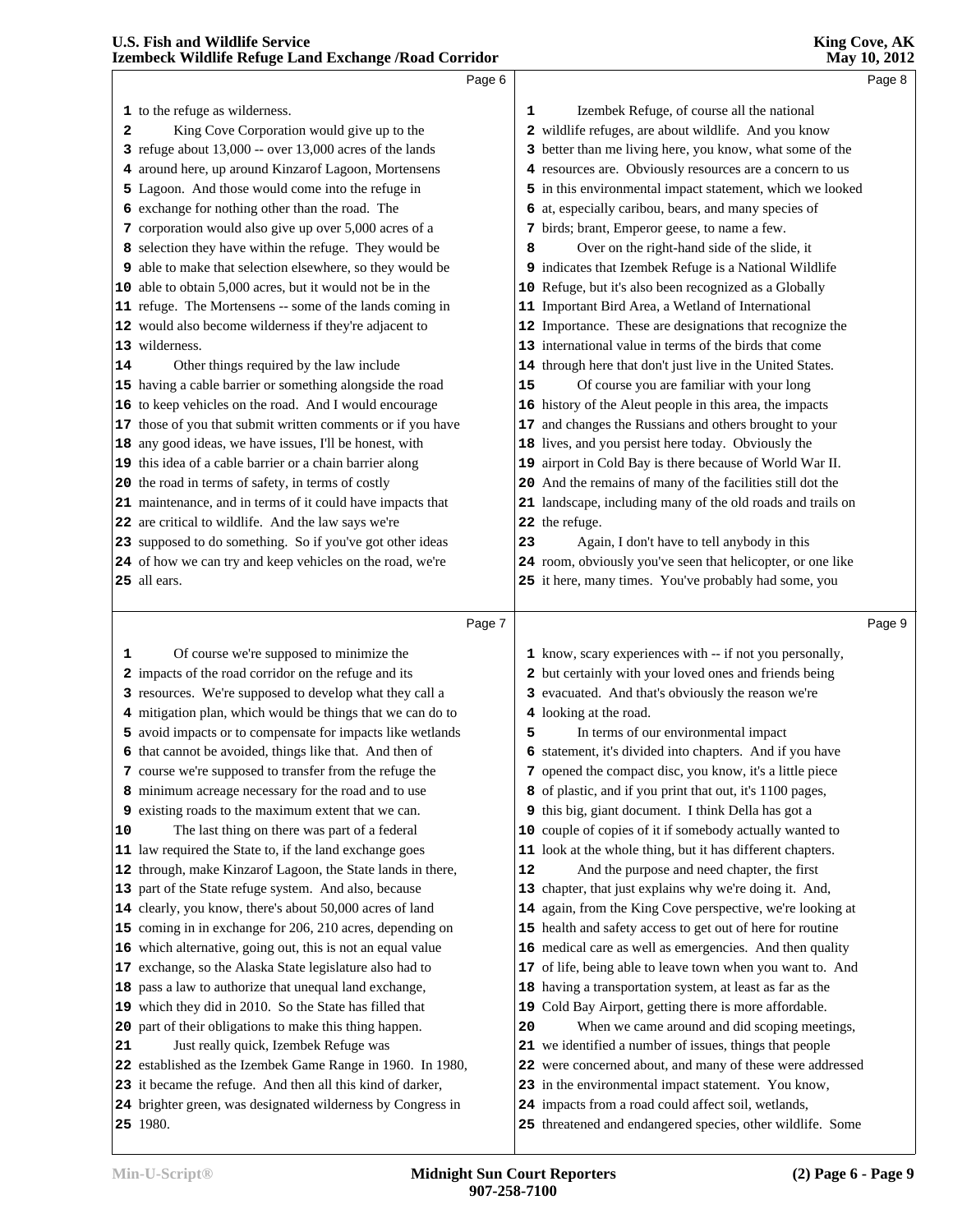|    | Izembeck Wildlife Refuge Land Exchange / Road Corridor                                                            |    | <b>May 10, 2012</b>                                                                               |  |
|----|-------------------------------------------------------------------------------------------------------------------|----|---------------------------------------------------------------------------------------------------|--|
|    | Page 10                                                                                                           |    | Page 12                                                                                           |  |
|    | 1 of the social concerns, the benefits of having a road in                                                        |    | 1 the interest of time.                                                                           |  |
|    | 2 terms of human health and safety; the economics of                                                              | 2  | Okay. The main difference between these                                                           |  |
|    | 3 trying to operate a hovercraft or something else.                                                               |    | 3 two -- the two road alternatives, the northern one is                                           |  |
| 4  | And that last one, effects to wilderness                                                                          |    | 4 about two miles longer, costs a couple million dollars                                          |  |
|    | 5 because one of the big issues that has been raised, what                                                        |    | 5 more to construct it. It avoids a little less wetlands.                                         |  |
|    | 6 we hear a lot about, especially from some of the                                                                |    | 6 And because of the terrain, the actual footprint of the                                         |  |
|    | 7 national interest groups, are effects to wilderness                                                             |    | 7 road, the disturbance of the road, is also a little bit                                         |  |
|    | 8 because a road is not a typical thing in wilderness.                                                            |    | 8 smaller, but they're relatively similar.                                                        |  |
|    | 9 And of course if the land exchange goes through, the                                                            | 9  | The southern one is all within the Kinzarof                                                       |  |
|    | 10 lands outside, you know, this road corridor, whichever                                                         |    | 10 Lagoon drainage. The northern one is in some of the                                            |  |
|    | 11 one -- if the land exchange goes through, would not be                                                         |    | 11 Izembek Lagoon. It hits both drainages. And as you can                                         |  |
|    | 12 wilderness. Wilderness has to be separate land that                                                            |    | 12 see from the -- a good portion of it is the same because                                       |  |
|    | 13 would become State land. But taking land out of                                                                |    | 13 there's really only one reasonable way to get across                                           |  |
|    | 14 wilderness, while not unprecedented, is not common.                                                            |    | 14 here. And as you get further over here, you're picking                                         |  |
| 15 | There are five alternatives in the draft                                                                          |    | 15 up the old roads. And we tried to put it, to the extent                                        |  |
|    | 16 document. We've got some of the maps up there. Again,                                                          |    | 16 that we could, on existing roads.                                                              |  |
|    | 17 you have the summaries. There's lots of maps.                                                                  | 17 | The hovercraft alternative -- the ferry                                                           |  |
| 18 | The no-action alternative is continuing the                                                                       |    | 18 alternative is very expensive.                                                                 |  |
|    | 19 current situation. And at the time we started preparing                                                        | 19 | One of the things that the law requires is                                                        |  |
|    | 20 the environmental impact statement, the borough believed                                                       |    | 20 that we identify these mitigation measures, these things                                       |  |
|    | 21 that they were going to begin operating the hovercraft                                                         |    | 21 that we would require somebody to do, depending on who                                         |  |
|    | 22 three days a week seasonally as they had been. And                                                             |    | 22 it is, us, the State. And some of them were even                                               |  |
|    | 23 about six week before we thought the document was going                                                        |    | 23 spelled out, things we should consider in the law. You                                         |  |
|    | 24 to be released, which actually there was somewhat of a                                                         |    | 24 know, during construction, to worry about sediment                                             |  |
|    | 25 delay, the borough notified us that as they looked into                                                        |    | 25 obviously; trying to protect the fish and wildlife; a                                          |  |
|    |                                                                                                                   |    |                                                                                                   |  |
|    | Page 11                                                                                                           |    | Page 13                                                                                           |  |
|    | 1 it in more detail, they weren't going to operate the                                                            |    | 1 concern that evasive species, you know, undesirable                                             |  |
|    | 2 hovercraft here again. And so the actual printed                                                                |    | 2 plants or perhaps animals -- more likely plants in this                                         |  |
|    | 3 no-action alternative still has the hovercraft, but we                                                          |    | 3 area -- could get in; wetlands, obviously, always a                                             |  |
|    | 4 recognize that when we take this from a draft                                                                   |    | 4 concern; cultural resources. So those are some of the                                           |  |
|    | 5 environmental impact statement to a final, we will no                                                           |    | 5 things that we would be looking at.                                                             |  |
|    | <b>6</b> longer have the hovercraft.                                                                              |    | The summary document has several -- a big,                                                        |  |
| 7  | And the borough has notified us that their                                                                        |    | 7 long table at the end. And that really highlights some                                          |  |
|    | 8 interim plan, or current plan, if the land exchange is                                                          |    | 8 of the impacts, and I'm going to skip over those. But                                           |  |
|    | 9 not approved by the Secretary of the Interior would be                                                          | 9  | generally, depending on the alternative, those with                                               |  |
|    | 10 to have some kind of ferry with -- you know, a                                                                 |    | 10 roads, you know, our analysis shows we have concerns                                           |  |
|    | 11 drop-front-type ferry that could use the existing                                                              |    | 11 about impacts to caribou, but we recognize that                                                |  |
|    | 12 hovercraft facilities.                                                                                         |    | 12 caribou deal with roads -- individual caribou deal                                             |  |
| 13 | We're looking at two different road                                                                               |    | 13 differently with roads. Some caribou avoid them; others                                        |  |
|    | 14 alternatives, a southern alignment, which is alternative                                                       |    | 14 are quite comfortable around them and cross them                                               |  |
|    | 15 two, and a more central alignment. And I'll explain                                                            |    | 15 regularly. And I know I've certainly seen caribou                                              |  |
|    | 16 those in a minute and kind of compare them. And then                                                           |    | 16 hanging out for days right -- in my very brief time out                                        |  |
|    | 17 the last two alternatives we're considering are having                                                         |    | 17 here -- by the Cold Bay Airport.                                                               |  |
|    | 18 the hovercraft operate six days a week -- we recognize                                                         | 18 | But we definitely have some concerns in our --                                                    |  |
|    | 19 it won't be here, but that was actually a selected                                                             |    | 19 our analysis that's in the draft EIS has shown concerns                                        |  |
|    | 20 alternative. If you remember the EIS that the Corps of                                                         | 20 | about impacts to swans, impacts to brant. We know the                                             |  |
|    | 21 Engineers did that led to the acquisition of the                                                               | 21 | borough and the city have -- and the corporation have                                             |  |
|    |                                                                                                                   |    |                                                                                                   |  |
|    | 22 hovercraft, that was the plan back then. And then the                                                          |    | 22 biologists looking at our data and they're questioning                                         |  |
|    | 23 last alternative will look at some kind of a ferry,<br>24 similar to the alternative that was in the 2003 EIS. |    | 23 it, so we know that's one comment that we'll be, you<br>24 know, analyzing in a lot of detail. |  |

 similar to the alternative that was in the 2003 EIS. I'm just going to skip through some of this in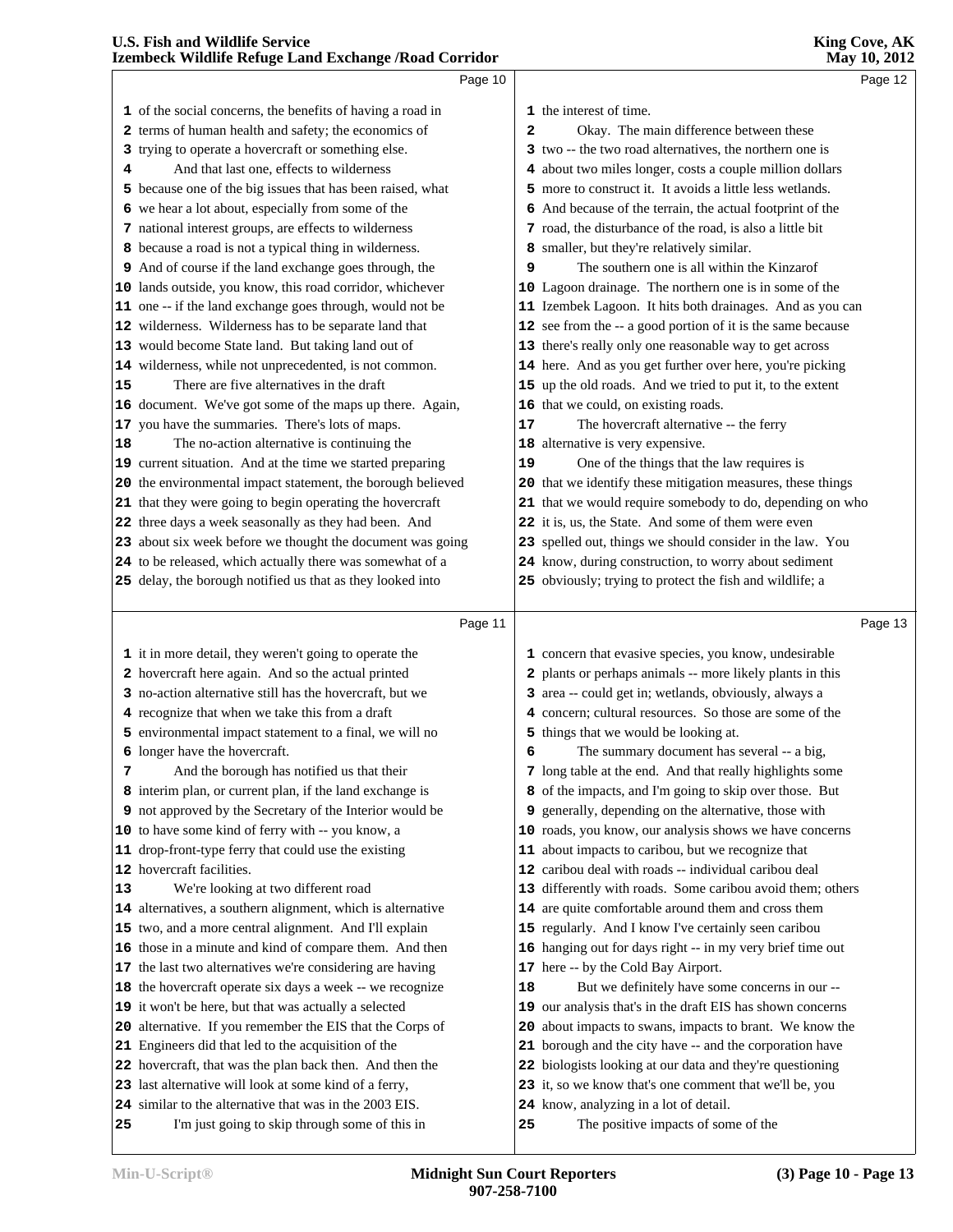|    | Page 14                                                                                                           |    | Page 16                                                                                                    |  |
|----|-------------------------------------------------------------------------------------------------------------------|----|------------------------------------------------------------------------------------------------------------|--|
|    | 1 alternatives, of course would be the road alternative;                                                          |    | 1 October. And that will have to -- by regulation, have                                                    |  |
|    | 2 beneficial impacts to the community to health and safety                                                        |    | 2 to have a preferred alternative. So Fish and Wildlife                                                    |  |
|    | 3 and to access; less cost to both the borough government                                                         |    | 3 Service, Jeff Haskett, the regional director, is the                                                     |  |
|    | 4 and the communities.                                                                                            | 4  | decision-maker on the EIS, which our EIS is really a                                                       |  |
| 5  | The ferry alternatives and the hovercraft                                                                         |    | 5 recommendation to the Secretary of the Interior because                                                  |  |
|    | 6 alternatives are -- you know, would be similar to the                                                           |    | 6 he decides about the land exchange.                                                                      |  |
|    | 7 situation, except a lot more costly because they'd be                                                           | 7  | And so we anticipate that -- we have to wait                                                               |  |
|    | 8 more costly operations.                                                                                         | 8  | at least 30 days after we issue the final environmental                                                    |  |
| 9  | So where do we end up? So where are we right                                                                      |    | 9 impact statement. His decision will happen probably                                                      |  |
|    | 10 now? We're holding public meetings. We actually had a                                                          |    | 10 right around Christmas and, we assume, following shortly                                                |  |
|    | 11 meeting in Anchorage and Sand Point and Cold Bay. And                                                          |    | 11 thereafter. Quite frankly, this public interest                                                         |  |
|    | 12 then last night, courtesy of the corporation, we had a                                                         |    | 12 determination the Secretary has to make is not some                                                     |  |
|    | 13 meeting via phone with the people in False Pass and                                                            |    | 13 established process, so he could do it in the same day                                                  |  |
| 14 | Nelson Lagoon because the weather didn't allow us to get                                                          |    | 14 or he could do it weeks later. I don't know. But I                                                      |  |
| 15 | there yesterday. And Della and Gary prevailed on us to                                                            |    | 15 believe that he will make a decision shortly after.                                                     |  |
| 16 | come over here yesterday so we could be sure to be here                                                           | 16 | And he will consider whatever the Fish and                                                                 |  |
| 17 | today, and so we had people participate via phone. And                                                            |    | 17 Wildlife Service recommends, but he'll also consider                                                    |  |
| 18 | of course we're here. This is our last public meeting.                                                            |    | 18 what he's heard from the people of King Cove and the                                                    |  |
| 19 | The comment period ends next Friday, the 18th.                                                                    |    | 19 corporation and the tribal government and, you know, his                                                |  |
| 20 | And for those of you that want to submit written                                                                  |    | 20 role as trust responsibility, because he's in charge of                                                 |  |
| 21 | comments, if you're mailing them, that means postmark.                                                            |    | 21 national refuges, but he's also over the Bureau of                                                      |  |
| 22 | We recognize that we'll get the comments whenever the                                                             |    | 22 Indian Affairs and has this special trust relationship                                                  |  |
| 23 | post office gets them to us. So you don't have to like                                                            |    | 23 with Native Americans. So, you know, he will consider a                                                 |  |
|    | 24 send them express mail or anything like that. But you                                                          |    | 24 number of factors beyond just what's in our                                                             |  |
|    | 25 can e-mail us, you can fax us, so you don't have -- you                                                        |    | 25 environmental impact statement.                                                                         |  |
|    |                                                                                                                   |    |                                                                                                            |  |
|    |                                                                                                                   |    |                                                                                                            |  |
|    | Page 15                                                                                                           |    | Page 17                                                                                                    |  |
|    | 1 know, you don't have to rely on the mail if you don't                                                           | 1  | So with that, I will end my formal                                                                         |  |
|    | 2 want to. Stephanie gets the written comments.                                                                   | 2  | presentation. And if there are any questions before we                                                     |  |
| з  | And what do we do next? As we get all these                                                                       | 3  | get into hearing from you, I will be happy to answer                                                       |  |
|    | 4 comments in, URS Corporation will be preparing an                                                               |    | 4 questions if I can or if Joan can. If I think your                                                       |  |
|    | 5 analysis tabulating all those comments that are                                                                 |    | 5 question is more of a comment, I will ask you to come on                                                 |  |
|    | 6 opinions, you know, I like alternative two or I like                                                            |    | 6 up and talk into the phone and make sure we get it                                                       |  |
|    | 7 alternative five, so that we know who's saying that.                                                            |    | 7 recorded as a comment.                                                                                   |  |
|    | 8 But then also -- and we acknowledge those comments and                                                          | 8  | When you're commenting, if you would please                                                                |  |
|    | 9 provide them to the decision-maker, but the comments we                                                         |    | 9 state your name so that Valerie can get that for the                                                     |  |
|    | 10 really have to work on are those where somebody -- what                                                        |    | 10 record. And if you didn't sign in, we'd really                                                          |  |
| 11 | they call substantive, where somebody tells us, hey,                                                              |    | 11 appreciate if you would. It helps us know who was here                                                  |  |
| 12 | your analysis on the impacts on Emperor geese was wrong                                                           |    | 12 just to document the turnout. Because I would say --                                                    |  |
| 13 | or your estimates -- and we heard it in Cold Bay -- your                                                          |    | 13 Joan, you were in Anchorage. We have almost as many                                                     |  |
| 14 | estimates for road maintenance are wrong. Please                                                                  |    | 14 people here as we did in Anchorage?                                                                     |  |
|    | 15 explain those.                                                                                                 | 15 | JOAN KLUWE: Just about the same.                                                                           |  |
| 16 | And those kind of comments, we have to go back                                                                    | 16 | HELEN CLOUGH: And, you know, the difference                                                                |  |
| 17 | and say, well, gee, you're right, our estimate is wrong,                                                          |    | 17 in size of the communities, so -- and I really                                                          |  |
| 18 | or, yeah, we agree with yours, but we have to prepare a                                                           | 18 | appreciate you coming out. It's such a lovely spring                                                       |  |
| 19 | response. And so those responses to those kind of                                                                 |    | 19 day.                                                                                                    |  |
| 20 | comments will appear in the draft -- the final                                                                    | 20 | So are there any questions before we move into                                                             |  |
| 21 | environmental impact statement, along with any changes                                                            |    | 21 hearing from you?                                                                                       |  |
| 22 | we make based on all the comments we hear.                                                                        | 22 | <b>DELLA TRUMBLE:</b> Stephanie, how many comments                                                         |  |
| 23 | So this summer we'll be working on that with                                                                      |    | 23 did you say you probably received so far to date?                                                       |  |
|    | 24 our cooperating agencies, preparing the final EIS. I<br>25 anticipate that that will come out probably in late | 24 | <b>JOAN KLUWE:</b> There's been 1500 comments<br>25 approximately received to date. And about 1300 of them |  |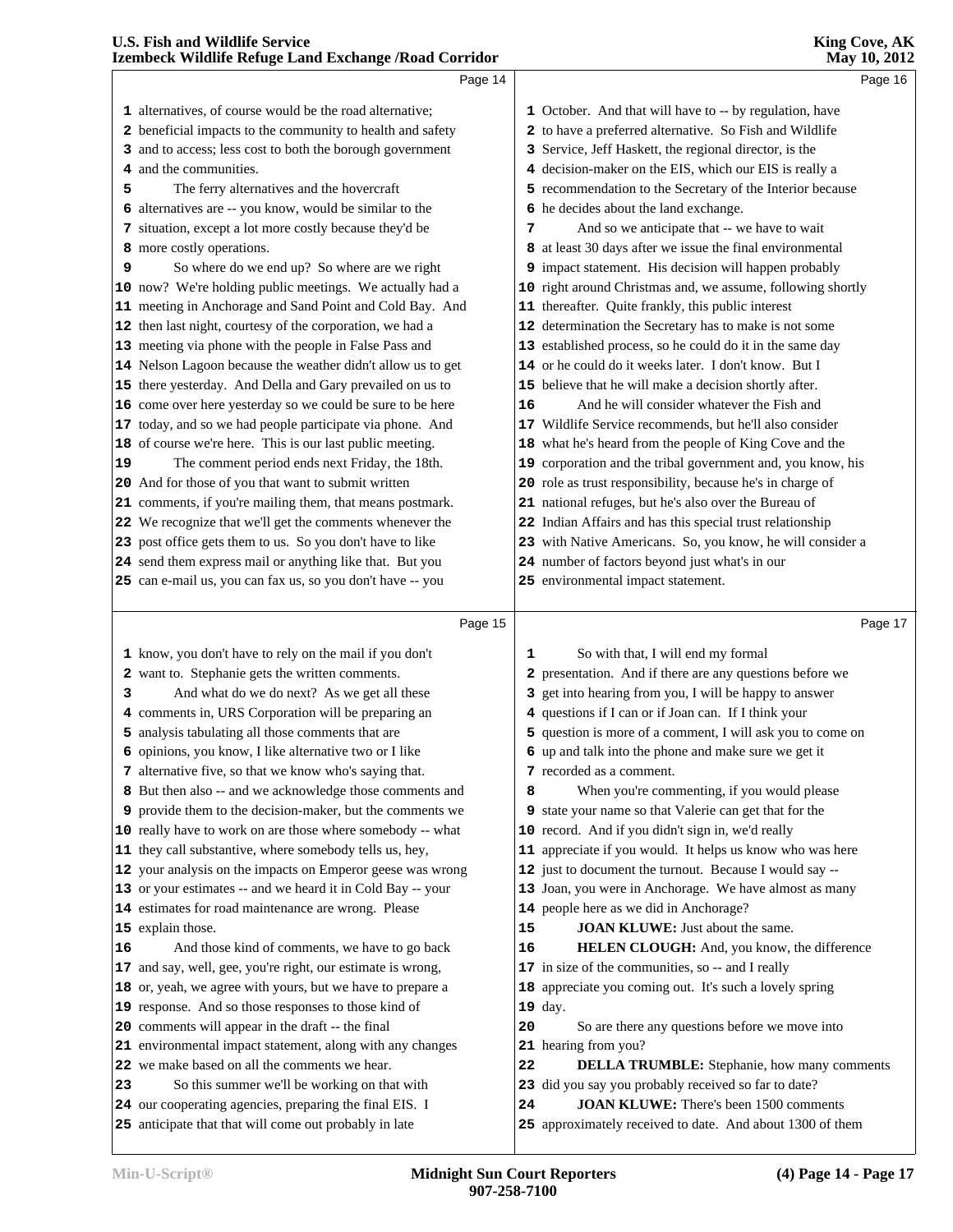# **U.S. Fish and Wildlife Service**

|    | Izembeck Wildlife Refuge Land Exchange / Road Corridor      |    | May 10, 2012                                                                                                                                                                                                                          |
|----|-------------------------------------------------------------|----|---------------------------------------------------------------------------------------------------------------------------------------------------------------------------------------------------------------------------------------|
|    | Page 18                                                     |    | Page 20                                                                                                                                                                                                                               |
|    | 1 have been form letters and about 200 of them are          |    | 1 road is only for noncommercial use, except for shared                                                                                                                                                                               |
|    | 2 original, unique responses.                               |    | 2 rides and taxis, that's right out of the law. We didn't                                                                                                                                                                             |
| 3  | HELEN CLOUGH: And normally people comment at                |    | 3 come up with that.                                                                                                                                                                                                                  |
|    | 4 the very end of the comment period, so we anticipate      | 4  | <b>UNIDENTIFIED SPEAKER:</b> That includes mail?                                                                                                                                                                                      |
|    | 5 getting most of the comments next week. We got about      | 5  | HELEN CLOUGH: That is a good question. I                                                                                                                                                                                              |
|    | 6 40,000, as I recall, comments during the scoping. So,     |    | 6 would assume so, but I really don't know because that's                                                                                                                                                                             |
|    | 7 you know, it's anybody's guess. We don't know until       |    | 7 kind of a government thing. I honestly do not -- can't                                                                                                                                                                              |
|    | 8 they come in how many we'll get.                          |    | 8 answer that question.                                                                                                                                                                                                               |
| 9  | DELLA TRUMBLE: And of the 40,000, how many of               | 9  | Joan?                                                                                                                                                                                                                                 |
|    | 10 them were technically form letters?                      | 10 | <b>JOAN KLUWE:</b> One clarifying point on the                                                                                                                                                                                        |
| 11 | HELEN CLOUGH: Joan, do you remember that off                |    | 11 barrier. There's two methods that are being analyzed in                                                                                                                                                                            |
|    | 12 the top of your head?                                    |    | 12 the EIS right now. One is, as Helen mentioned, bollards                                                                                                                                                                            |
| 13 | JOAN KLUWE: I don't remember, but it is in                  |    | 13 with a chain between. And the other one is just                                                                                                                                                                                    |
|    | 14 the scoping report, which I think is Appendix C of the   |    | 14 bollards only with closer spacing so that animals could                                                                                                                                                                            |
|    | 15 EIS.                                                     |    | 15 still pass through.                                                                                                                                                                                                                |
| 16 | <b>HELEN CLOUGH:</b> And we can look -- I can look          | 16 | HELEN CLOUGH: Yeah, posts.                                                                                                                                                                                                            |
|    | 17 it up and tell you tomorrow, Della.                      | 17 | I'd have to ask our attorneys and they                                                                                                                                                                                                |
| 18 | <b>DELLA TRUMBLE:</b> I'll find it.                         |    | 18 probably would really have to think about it. I can't                                                                                                                                                                              |
| 19 | HELEN CLOUGH: Yeah. A large -- most of them.                |    | 19 give you $a \ldots$                                                                                                                                                                                                                |
|    | 20 I can tell you that.                                     | 20 | <b>UNIDENTIFIED SPEAKER:</b> Commercial would mean                                                                                                                                                                                    |
| 21 | JOAN KLUWE: Yeah. A large portion.                          |    | 21 not freight and stuff.                                                                                                                                                                                                             |
| 22 | HELEN CLOUGH: So, I mean, it's the individual               | 22 | <b>HELEN CLOUGH: Yeah.</b>                                                                                                                                                                                                            |
|    | 23 comments that we spend a lot -- you know, a lot more     | 23 | <b>UNIDENTIFIED SPEAKER:</b> I don't think mail is                                                                                                                                                                                    |
|    | 24 time because it -- whether it's ten people or 500 people |    | 24 included in the freight, but I'd like to find that out.                                                                                                                                                                            |
|    | 25 tell you exactly the same thing, you only have to read   | 25 | <b>HELEN CLOUGH:</b> We will see. And the other                                                                                                                                                                                       |
|    | Page 19                                                     |    | Page 21                                                                                                                                                                                                                               |
|    | 1 it once and we note how many people said it.              |    | 1 thing, if the road is approved, there's going to be                                                                                                                                                                                 |
|    |                                                             |    | $\mathbf{r}$ and $\mathbf{r}$ are assumed to the contract of the contract of the contract of the contract of the contract of the contract of the contract of the contract of the contract of the contract of the contract of the cont |

|    | It once and we note now many people said it.                    |    | $\pm$ thing, if the road is approved, there's going to be   |
|----|-----------------------------------------------------------------|----|-------------------------------------------------------------|
| 2  | Again, it's not a voting process because                        |    | 2 several steps in actually finalizing all the land         |
|    | 3 people that feel passionately -- in your case, I know,        |    | 3 exchange agreements with the State and the corporation    |
|    | 4 because I've been here before that most, if not all of        |    | 4 and what exactly -- you know, the deeds for the land      |
|    | 5 you, are very much for this road -- come out. And then        |    | 5 going to the State, any restrictions that would be in     |
|    | 6 people that are really opposed to something tend to           |    | 6 the deeds related to the road.                            |
|    | 7 comment. Other people -- people that don't care or            | 7  | Other questions? I'd really like to hear from               |
|    | 8 people that -- you know, like people that live in             |    | 8 you all.                                                  |
|    | <b>9</b> Anchorage or Juneau or Washington, D.C., that might be | 9  | Okay. I will --                                             |
|    | 10 in favor of the road, they're probably not going to          | 10 | <b>STANLEY MACK:</b> I have one question, and that          |
|    | 11 bother to write a letter. So we know we usually hear         |    | 11 is with regard to the comments that you made during your |
|    | 12 more from the opponents of something that people don't       |    | 12 opening statement and that's with regard to the report   |
|    | 13 like what we're doing. So we take that into account          |    | 13 that Jeff Haskett is going to be making. You said that   |
|    | 14 when we consider the public comments.                        |    | 14 you would make your recommendation or the department     |
| 15 | Other questions?                                                |    | 15 would make their recommendation to the Secretary. And    |
| 16 | <b>UNIDENTIFIED SPEAKER:</b> You mentioned the cable            |    | 16 my question is, is how in depth does your -- U.S. Fish   |
|    | 17 rail and then also you mentioned the commercial driving      |    | 17 and Wildlife have in regard to examining the comments    |
|    | 18 or not. Were those rules or was that set up when the         |    | 18 that are being placed?                                   |
|    | 19 bill was passed or does that come out of the EIS?            | 19 | Do they -- is the process going to be                       |
| 20 | <b>HELEN CLOUGH:</b> No. That's in the bill. What               |    | 20 something like someone saying, you will examine the      |
|    | 21 the bill says, is a cable system -- cable barrier. And       |    | 21 comments and then weed them out and then make a          |
|    | 22 what we're looking at is something with posts and a          |    | 22 recommendation to the Secretary? Or does the Secretary   |
|    | 23 chain right now. And, quite frankly, we're not that          |    | 23 have his staff review those comments also?               |
|    | <b>24</b> happy with it. So if people have better ideas -- but  | 24 | <b>HELEN CLOUGH:</b> Well, in terms of the comments,        |
|    | 25 that was required in the law. And the fact that the          |    | 25 we will make a summary of all the comments, trying to    |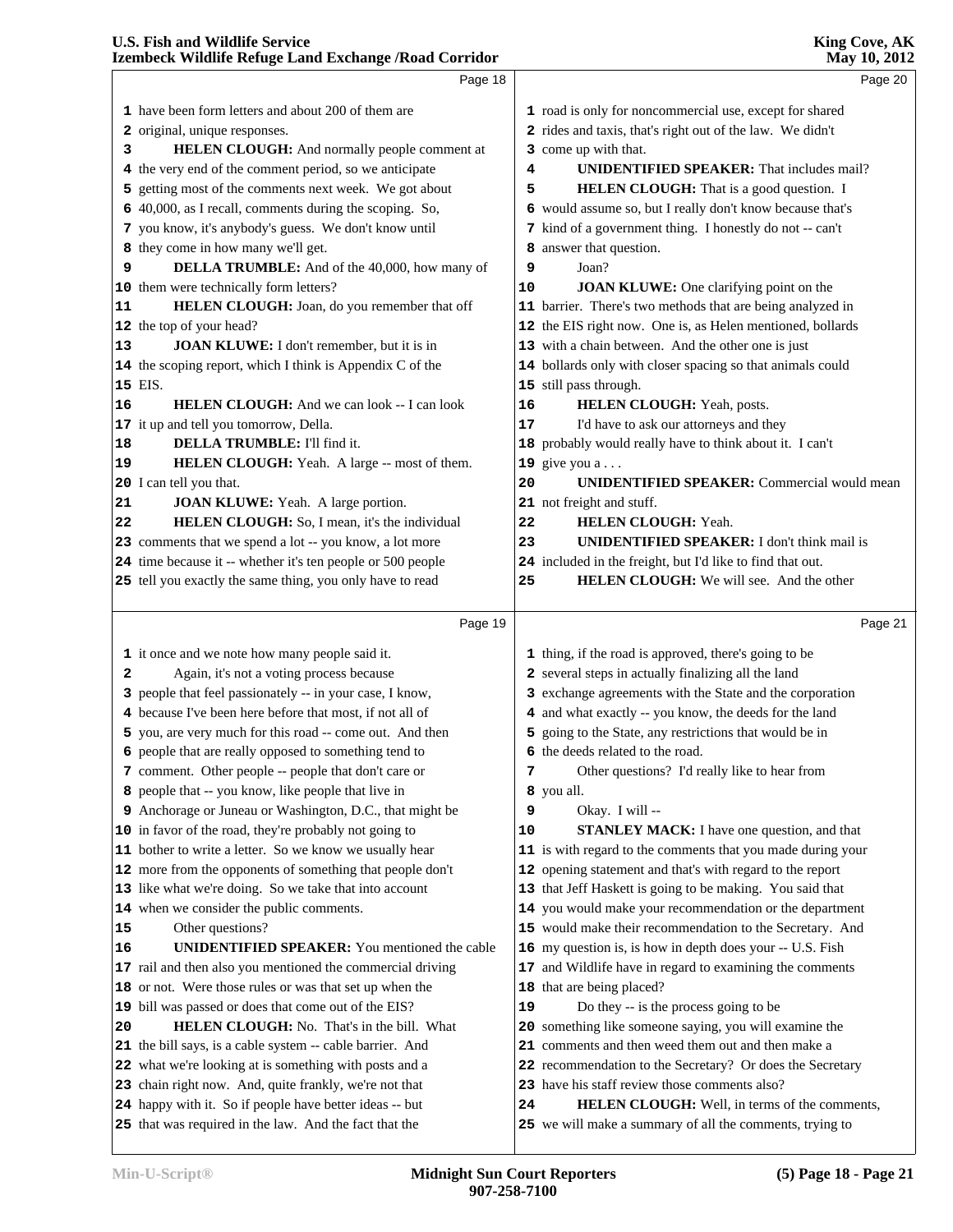| Page 22                                                                            |                                                                                                                                                                                                                                                                                                                                                                                                                                                                                                            | Page 24                                                                                                           |
|------------------------------------------------------------------------------------|------------------------------------------------------------------------------------------------------------------------------------------------------------------------------------------------------------------------------------------------------------------------------------------------------------------------------------------------------------------------------------------------------------------------------------------------------------------------------------------------------------|-------------------------------------------------------------------------------------------------------------------|
| 1 characterize the very best -- and that's why we're                               |                                                                                                                                                                                                                                                                                                                                                                                                                                                                                                            | 1 other side as well, knowing that you all will take that                                                         |
| 2 having URS do it, so it's not Fish and Wildlife                                  |                                                                                                                                                                                                                                                                                                                                                                                                                                                                                                            | 2 opportunity as well.                                                                                            |
| 3 Service -- trying to do the very best job we can of                              | 3                                                                                                                                                                                                                                                                                                                                                                                                                                                                                                          | STANLEY MACK: I'm going back to what took                                                                         |
| 4 summarizing. And plus, we can go directly back to every                          |                                                                                                                                                                                                                                                                                                                                                                                                                                                                                                            | 4 place here about three months ago, I think it was, where                                                        |
| 5 e-mail, letter, or whatever and look at that. And                                |                                                                                                                                                                                                                                                                                                                                                                                                                                                                                                            | 5 he was going to make a recommendation and we took some                                                          |
| 6 probably -- certainly the actual letters and stuff that                          |                                                                                                                                                                                                                                                                                                                                                                                                                                                                                                            | 6 action and had that deferred, and so that led me to ask                                                         |
| 7 come from you, from Della, from Belkofski Tribe, those                           |                                                                                                                                                                                                                                                                                                                                                                                                                                                                                                            | 7 the question as to what impact does his recommendation                                                          |
| 8 letters themselves, I mean, I'll make sure that Jeff                             |                                                                                                                                                                                                                                                                                                                                                                                                                                                                                                            | 8 have on the decision that the Secretary will make.                                                              |
| 9 Haskett actually reads those letters.                                            | 9                                                                                                                                                                                                                                                                                                                                                                                                                                                                                                          | HELEN CLOUGH: I honestly have no idea. I                                                                          |
| You know, the State -- key interest groups --                                      |                                                                                                                                                                                                                                                                                                                                                                                                                                                                                                            | 10 mean, I know the Secretary will consider it, but -- I                                                          |
| 11 I mean, that's -- we do that in all processes. But all                          |                                                                                                                                                                                                                                                                                                                                                                                                                                                                                                            | 11 actually had the great privilege recently to sit in his                                                        |
| 12 those we summarize, there will be a sample probably in                          |                                                                                                                                                                                                                                                                                                                                                                                                                                                                                                            | 12 office and -- on another matter. Not this topic. And                                                           |
| 13 the appendix to the final environmental impact                                  |                                                                                                                                                                                                                                                                                                                                                                                                                                                                                                            | 13 he went around the table -- there were about 12 of us                                                          |
| 14 statement. It will have the whole summary and then it                           |                                                                                                                                                                                                                                                                                                                                                                                                                                                                                                            | 14 sitting at the table. And he didn't -- you know, I'm                                                           |
| 15 will have selected examples of like -- an example of a                          |                                                                                                                                                                                                                                                                                                                                                                                                                                                                                                            | 15 pretty low down in the organization with the Secretary                                                         |
| 16 form letter, but it will have -- you know, probably be                          |                                                                                                                                                                                                                                                                                                                                                                                                                                                                                                            | 16 of the Interior up there. And he went around and asked                                                         |
| 17 some number of the key comment letters in there so that                         |                                                                                                                                                                                                                                                                                                                                                                                                                                                                                                            | 17 every one of us what we thought about this particular                                                          |
| 18 the public can see them as well as people can go come                           |                                                                                                                                                                                                                                                                                                                                                                                                                                                                                                            | 18 issue, and he really listened.                                                                                 |
|                                                                                    | 19                                                                                                                                                                                                                                                                                                                                                                                                                                                                                                         | And, you know, I mean, I think he will -- I'm                                                                     |
|                                                                                    |                                                                                                                                                                                                                                                                                                                                                                                                                                                                                                            | 20 confident that Mr. Salazar, and I'm sure whoever else                                                          |
|                                                                                    |                                                                                                                                                                                                                                                                                                                                                                                                                                                                                                            | 21 gets that job, will be very fair and listen to all                                                             |
|                                                                                    |                                                                                                                                                                                                                                                                                                                                                                                                                                                                                                            | 22 points of view, because he did on another issue. And                                                           |
|                                                                                    |                                                                                                                                                                                                                                                                                                                                                                                                                                                                                                            | 23 I'll be honest, I was pretty impressed.                                                                        |
|                                                                                    | 24                                                                                                                                                                                                                                                                                                                                                                                                                                                                                                         | And that's all I can say because I really                                                                         |
|                                                                                    |                                                                                                                                                                                                                                                                                                                                                                                                                                                                                                            | 25 don't know how he's going to decide or what he's -- but,                                                       |
|                                                                                    |                                                                                                                                                                                                                                                                                                                                                                                                                                                                                                            | Page 25                                                                                                           |
|                                                                                    |                                                                                                                                                                                                                                                                                                                                                                                                                                                                                                            |                                                                                                                   |
|                                                                                    |                                                                                                                                                                                                                                                                                                                                                                                                                                                                                                            | 1 I mean, I know he will listen to you all, I know he will                                                        |
| 3 Fish and Wildlife Service recommends you do -- pick                              |                                                                                                                                                                                                                                                                                                                                                                                                                                                                                                            | 2 listen to what, you know, the director of the Bureau of                                                         |
|                                                                                    |                                                                                                                                                                                                                                                                                                                                                                                                                                                                                                            |                                                                                                                   |
|                                                                                    |                                                                                                                                                                                                                                                                                                                                                                                                                                                                                                            | 3 Indian Affairs has to say, you know, other advisers.                                                            |
| 4 alternative two or pick alternative five, whatever it                            |                                                                                                                                                                                                                                                                                                                                                                                                                                                                                                            | 4 He's got some keen staff that have been around. I know                                                          |
| 5 is. And then that will be his recommendation to the                              |                                                                                                                                                                                                                                                                                                                                                                                                                                                                                                            | 5 it will be a deliberative process. He'll definitely                                                             |
| 6 Secretary.                                                                       |                                                                                                                                                                                                                                                                                                                                                                                                                                                                                                            | 6 consider what he hears from here.                                                                               |
| So unlike -- normally when we do an<br>7                                           | 7                                                                                                                                                                                                                                                                                                                                                                                                                                                                                                          | <b>DELLA TRUMBLE:</b> Just based on your discussion                                                               |
| 8 environmental impact statement, it's a decision we're                            |                                                                                                                                                                                                                                                                                                                                                                                                                                                                                                            | 8 with Stanley and then using the example of possibly --                                                          |
| 9 making of something that we can implement, so this is                            |                                                                                                                                                                                                                                                                                                                                                                                                                                                                                                            | 9 if Haskett picks alternative five -- and this is where I                                                        |
| very unusual for us because our decision is only a<br>10                           |                                                                                                                                                                                                                                                                                                                                                                                                                                                                                                            | 10 have a problem with this is because this land exchange                                                         |
| recommendation. It's not -- we don't --<br>11                                      |                                                                                                                                                                                                                                                                                                                                                                                                                                                                                                            | 11 is supposed to be in the best of the public interest, an                                                       |
| <b>STANLEY MACK:</b> But the question is, we can                                   |                                                                                                                                                                                                                                                                                                                                                                                                                                                                                                            | 12 exchange for a road. And I realize why we have the                                                             |
| 13 make all these statements and it's still up to                                  |                                                                                                                                                                                                                                                                                                                                                                                                                                                                                                            | 13 other alternatives in there, but it just doesn't -- you                                                        |
| 14 Mr. Haskett to send in his evaluation or his                                    |                                                                                                                                                                                                                                                                                                                                                                                                                                                                                                            | 14 know, we keep hearing about all these other alternatives                                                       |
| 15 recommendation based on his analysis of the statement?                          |                                                                                                                                                                                                                                                                                                                                                                                                                                                                                                            | 15 from environmental groups saying, well, the hovercraft                                                         |
| <b>HELEN CLOUGH:</b> Well, what he thinks is best<br>16                            |                                                                                                                                                                                                                                                                                                                                                                                                                                                                                                            | 16 or a different form of ferry or both or something, and                                                         |
| 17 from his role as the head of Fish and Wildlife Service.                         |                                                                                                                                                                                                                                                                                                                                                                                                                                                                                                            | 17 it just -- it's kind of -- kind of misleading in a way                                                         |
| 18 I can guarantee you, knowing Jeff Haskett, that he will                         |                                                                                                                                                                                                                                                                                                                                                                                                                                                                                                            | 18 in that whole process.                                                                                         |
| 19 certainly share with Mr. Salazar, presuming he's still                          | 19                                                                                                                                                                                                                                                                                                                                                                                                                                                                                                         | <b>HELEN CLOUGH:</b> Thanks, Della. I don't know                                                                  |
| 20 the Secretary, that this is what I heard from the local<br>21                   |                                                                                                                                                                                                                                                                                                                                                                                                                                                                                                            | 20 what to say other than -- for those who may not know,                                                          |
| people, this is what they want. We're not going to                                 |                                                                                                                                                                                                                                                                                                                                                                                                                                                                                                            | 21 one of the reasons we have the hovercraft alternative,                                                         |
| 22 pretend -- and I can't tell you what he's going to                              |                                                                                                                                                                                                                                                                                                                                                                                                                                                                                                            | 22 alternative four and five, is because the Corps of                                                             |
| 23 decide. I have no idea.<br>But, I mean, if he were to recommend something<br>24 |                                                                                                                                                                                                                                                                                                                                                                                                                                                                                                            | 23 Engineers is one of our cooperators. And they're<br>24 hoping, should the road corridor be approved, that they |
|                                                                                    | 19 and see them from us.<br>The final environmental impact statement, its<br>21 record of decision, that whole big -- you know, it's<br>22 1100 pages. That will be our official recommendation to<br>23 the Secretary, so backed up by all the analysis we've<br>24 done and, you know, Jeff Haskett will decide what the<br>25 preferred alternative is. He'll decide what his<br>Page 23<br>1 decision is, and his decision is just on the<br>2 environmental impact statement. So it's, Mr. Secretary, |                                                                                                                   |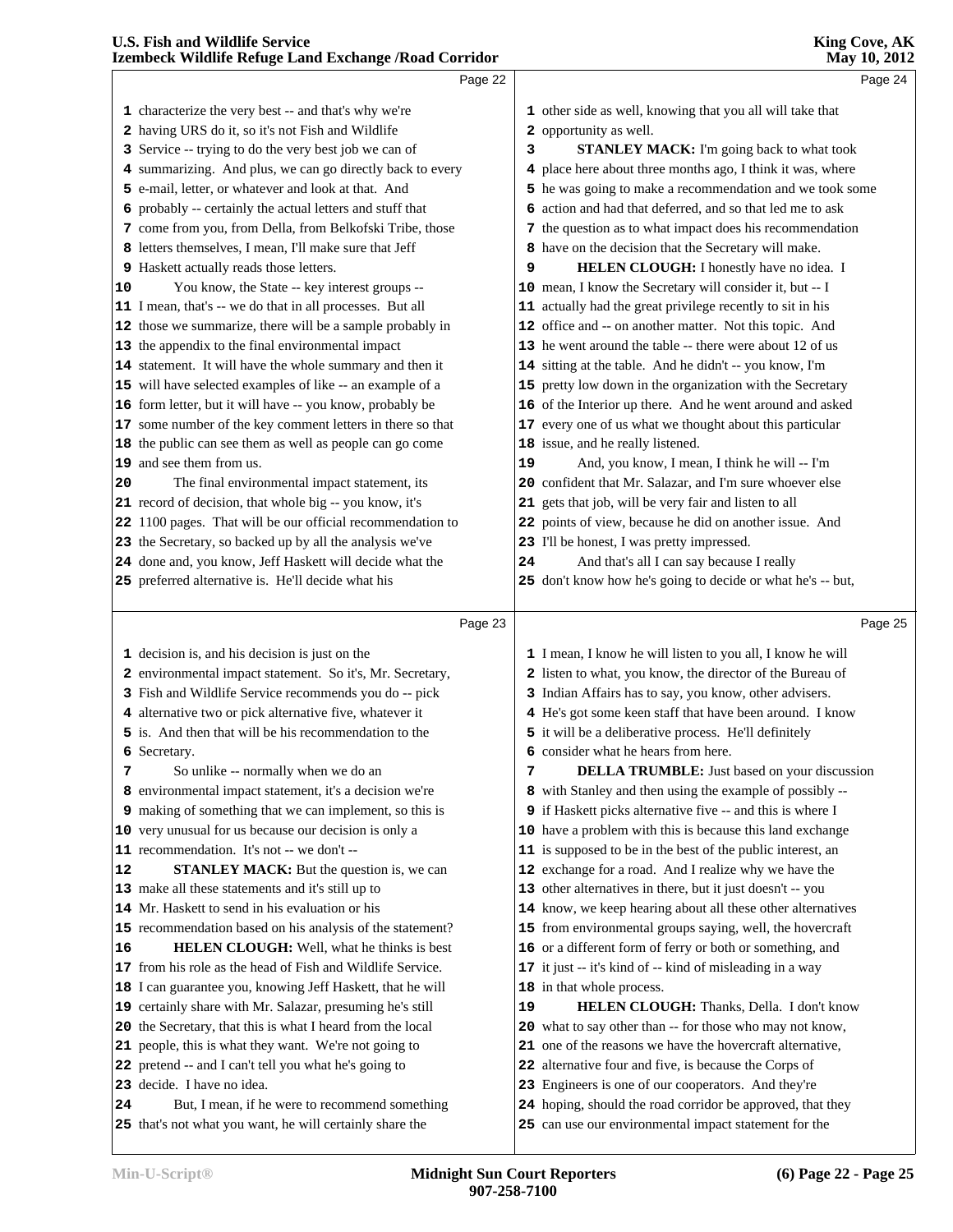|    | Page 26                                                                                                             |    | Page 28                                                                                                          |  |
|----|---------------------------------------------------------------------------------------------------------------------|----|------------------------------------------------------------------------------------------------------------------|--|
|    | 1 decision they would have to make for the issue of their                                                           |    | 1 different dates.                                                                                               |  |
|    | 2 wetlands permit that would be required for road                                                                   | 2  | Do you have a date?                                                                                              |  |
|    | 3 construction. And they have a very -- they have a very                                                            | з  | <b>DELLA TRUMBLE:</b> I heard the end of May and                                                                 |  |
|    | 4 detailed process they have to go through to make a                                                                | 4  | then the latest I heard was August.                                                                              |  |
|    | 5 decision, as I'm sure many of you are aware from the                                                              | 5  | HELEN CLOUGH: Okay. That's kind of what I've                                                                     |  |
|    | 6 last time it happened.                                                                                            |    | 6 been hearing, too. And I've been out of the office for                                                         |  |
| 7  | So are there other people -- any other                                                                              |    | 7 like three weeks, so I'm not necessarily in the know.                                                          |  |
|    | 8 questions?                                                                                                        |    | 8 But he definitely wants to come out.                                                                           |  |
| 9  | <b>UNIDENTIFIED SPEAKER:</b> I've got a question for                                                                | 9  | We never know what the Secretary is doing, and                                                                   |  |
|    | 10 you. You kind of know how all of us here feel. What                                                              |    | 10 his plans change like that. So I wouldn't say it's                                                            |  |
|    | 11 about yourself or people that work for you? How do you                                                           |    | 11 highly likely, but it's possible. And if he did get to                                                        |  |
|    | 12 guys feel about this here?                                                                                       |    | 12 Alaska this summer, I would say this would be high on                                                         |  |
| 13 | HELEN CLOUGH: Number one, I can't say how I                                                                         |    | 13 his list of places to go. But I don't control his                                                             |  |
|    | 14 feel because I have to try and -- and I try very hard to                                                         |    | 14 schedule.                                                                                                     |  |
|    | 15 remain impartial because that's my job. And my main job                                                          | 15 | <b>UNIDENTIFIED SPEAKER:</b> You're saying that it                                                               |  |
|    | 16 is to make sure that you are fairly listened to and that                                                         |    | 16 has to include the boat or the ferry, the hovercraft or                                                       |  |
|    | 17 the environmental impact statement -- because one of the                                                         |    | 17 the ferry, and it just includes the roads?                                                                    |  |
|    | 18 things the law also talks about is, where this process                                                           | 18 | HELEN CLOUGH: We -- based on working with all                                                                    |  |
|    | 19 goes to court. And so I need to make sure it's legally                                                           |    | 19 the cooperators together, especially the Corps of                                                             |  |
|    | 20 defensible and is fair and is non-biased. So I have to                                                           |    | 20 Engineers, we decided to include all those alternatives.                                                      |  |
|    | 21 keep myself out of it and keep my opinions to myself.                                                            |    | 21 Quite frankly, the only alternative that, you know, Fish                                                      |  |
| 22 | I would love to answer that question, but I                                                                         |    | 22 and Wildlife could have any role in implementing are the                                                      |  |
|    | 23 can't. It would be really unfair.                                                                                |    | 23 road alternatives or the no action. You know, we can't                                                        |  |
| 24 | <b>UNIDENTIFIED SPEAKER:</b> Is there very many                                                                     |    | 24 do a ferry. So I probably -- I don't know what Jeff is                                                        |  |
|    | 25 people pulling for us?                                                                                           |    | 25 going to pick, and I'll leave it at that.                                                                     |  |
|    |                                                                                                                     |    |                                                                                                                  |  |
|    |                                                                                                                     |    |                                                                                                                  |  |
|    | Page 27                                                                                                             |    | Page 29                                                                                                          |  |
| 1  |                                                                                                                     |    |                                                                                                                  |  |
| 2  | <b>DELLA TRUMBLE:</b> That's the real question.                                                                     | 1  | <b>WARREN WILSON:</b> I have a question. On your<br>2 draft EIS page here, you say that the estimated cost for   |  |
|    | HELEN CLOUGH: Well, I mean, we had people --                                                                        |    |                                                                                                                  |  |
|    | 3 you know, we couldn't get there and we had to cancel at                                                           |    | 3 operation and maintenance is a million dollars and 26.3                                                        |  |
|    | 4 the last minute -- you know, you had people -- yeah,<br>5 False Pass and Nelson Lagoon are very small towns. They |    | 4 million for life cycle. I'm just wondering, where did<br>5 that number come from for a little 20-mile road? Is |  |
|    | 6 were there pulling for you. The majority of the people                                                            |    |                                                                                                                  |  |
|    | 7 in Cold Bay were definitely pulling for you. And at                                                               |    | 6 that just to scare the government off? We ain't<br>7 building that. It would cost too much to maintain. I      |  |
|    | 8 least half the people that came out in Anchorage were                                                             |    | 8 can't see it costing that much.                                                                                |  |
|    | 9 definitely pulling for you. I mean, so, yeah, you                                                                 | 9  | HELEN CLOUGH: No. The maintenance -- I think                                                                     |  |
|    | 10 definitely have people that are.                                                                                 |    | $10$ that is the $-$                                                                                             |  |
| 11 | UNIDENTIFIED SPEAKER: And any chance of the                                                                         | 11 | <b>WARREN WILSON: Operation and maintenance.</b>                                                                 |  |
|    | 12 Secretary coming out here?                                                                                       | 12 | HELEN CLOUGH: Operation and maintenance was                                                                      |  |
| 13 | HELEN CLOUGH: That, I don't know.                                                                                   |    | 13 about \$150,000 a year. The million dollars a year was                                                        |  |
| 14 | <b>UNIDENTIFIED SPEAKER: PenAir would probably</b>                                                                  |    | 14 for the operation and maintenance of the hovercraft, as                                                       |  |
|    | 15 like to give them a ride and I sure would like to give                                                           |    | 15 it was operating. The two road alternatives --                                                                |  |
|    | 16 him a boat ride.                                                                                                 | 16 | WARREN WILSON: It says the hovercraft -- oh,                                                                     |  |
| 17 | <b>HELEN CLOUGH:</b> I imagine he would like to get                                                                 |    | 17 okay.                                                                                                         |  |
|    | 18 out here, but you can imagine how many directions he is.                                                         | 18 | HELEN CLOUGH: Yeah, that's probably                                                                              |  |
|    | 19 We do believe that Dan Ashe, who's the director of Fish                                                          |    | 19 alternative one. I think if you look at -- pardon me                                                          |  |
|    | 20 and Wildlife Service -- in fact, the last time I was in                                                          |    | 20 while I skip to the other alternatives. But the road                                                          |  |
|    | 21 King Cove it was because I got his seat on the plane                                                             |    | 21 maintenance --                                                                                                |  |
|    | 22 because he said he couldn't come and then at the last                                                            | 22 | WARREN WILSON: Oh, okay. I misplaced it.                                                                         |  |
|    | 23 minute he wanted to come, but a whole bunch of other                                                             |    | 23 Well, that was the question any way.                                                                          |  |
|    | 24 people had gotten on standby. He definitely plans to<br>25 come out this summer. I'm not sure -- I've heard two  | 24 | HELEN CLOUGH: Yeah. No, the road costs are<br>25 about \$21 and \$23 million, depending on which one it is,      |  |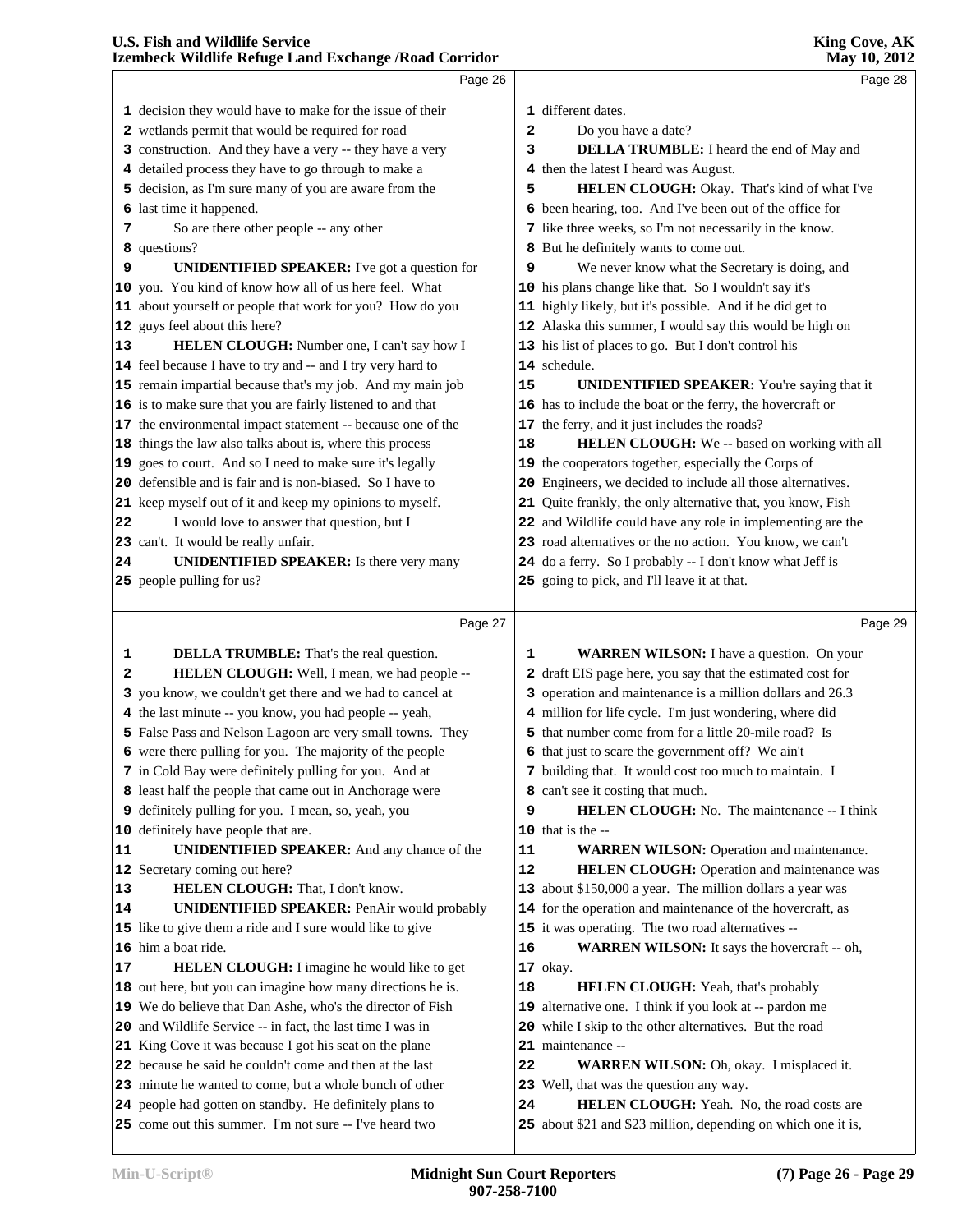| Izembeck Wildlife Refuge Land Exchange / Road Corridor      | May 10, 2012                                                |
|-------------------------------------------------------------|-------------------------------------------------------------|
| Page 30                                                     | Page 32                                                     |
| 1 and like \$150,000, \$160,000 approximately, and that's   | 1 second -- but there's no way that they're going to        |
| 2 our estimate. And that would be for the new road. That    | 2 select a hovercraft, which we know isn't going to work,   |
| 3 doesn't include other --                                  | 3 or a marine ferry terminal. So it's part of the           |
| <b>WARREN WILSON:</b> One more comment here.<br>4           | 4 process, Helen has got to explain it, but it can't        |
| <b>HELEN CLOUGH: Sure.</b><br>5                             | 5 happen because it would be the ultimate insult.           |
| <b>WARREN WILSON:</b> You were talking about -- I<br>6      | But the bottom line is, the government has not<br>6         |
| 7 noticed there was a lot of ferry talk here. We took a     | 7 done us a favor. The draft EIS that we're responding to   |
| 8 drive out and looked around out there this winter. That   | 8 is not fair to the people of King Cove. It protects the   |
| 9 Cold Bay was blocked off with ice for at least three      | 9 things that they want to protect, the tundra swans, the   |
| 10 weeks this year or more, so I can't even -- couldn't     | 10 black brant, the Steller's eider, the bear, caribou.     |
| 11 even get a crab boat in there or a freight boat, for     | 11 We, on behalf of the city, the tribes, the corporation,  |
| 12 that matter. And it was blocked off to the end of Kelp   | 12 and the borough, have spent a lot of money and have over |
| 13 Point over to Delta Point. And that -- you know, that    | 13 100 pages of comments going back to the government       |
| 14 is thick ice.                                            | 14 saying, here are our mistakes, here are things that we   |
| HELEN CLOUGH: Yep.<br>15                                    | 15 do not believe in, you can't do this to us. It's about   |
| WARREN WILSON: It never lets up. You know,<br>16            | 16 you, the people of King Cove.                            |
| 17 it finally went out here just a few weeks ago, just like | If I have to hear one more time about four<br>17            |
| 18 all over the state. It's kind of an unusual winter, but  | 18 tundra swans might be moved out of a nest because        |
| 19 that's what kind of weather we have up here. You know,   | 19 there's going to be a road within 1500 meters of that    |
| 20 you can keep a road open, but you're not going to get an | 20 nest, that's not fair to the people of King Cove.        |
| 21 icebreaker just at Cold Bay to get here, people across   | Jeff Haskett is a nice guy. Helen is a nice<br>21           |
| 22 the bay. That's impractical. So just a comment.          | 22 lady. They will not be probably our friends on this      |
| HELEN CLOUGH: Thank you.<br>23                              | 23 issue, even though I can't speak for Helen. I respect    |
| Yeah, I'm going to go ahead and move into any<br>24         | 24 her. Jeff has not done us a favor, and he won't. Our     |
| 25 comments. And I would ask though -- Stephanie Brady,     | 25 friends are going to be Senator Murkowski, Senator       |
| Page 31                                                     | Page 33                                                     |
| 1 who really wishes she could be here, I know she's on the  | 1 Begich, Senator Inouye, Senator Akaka, and Governor       |
| 2 phone, and I imagine the State folks are there. And so    | 2 Parnell.                                                  |
| 3 they can hear and it will make it a little easier for     | We've all known this is coming down to the<br>3             |
| 4 our court reporter, so if people would come up. And you   | 4 politics of being fair to the Aleuts of King Cove at the  |
| 5 can just stand or take a chair.                           | 5 expense of sharing the Izembek Refuge with us so those    |
| 6<br>So I will move into comments, and we will              | 6 15 to 20 cars a day getting you folks and myself, when    |
| 7 record your comments at this time.                        | 7 I'm here, primarily to the Cold Bay Airport for your      |
| <b>WARREN WILSON:</b> I want to make a few more --<br>8     | 8 medical, your health reasons, your quality of life.       |
| <b>HELEN CLOUGH: Yes.</b><br>9                              | 9 It's about you folks, the people of King Cove. Don't      |
| WARREN WILSON: -- so I'll state my name and<br>10           | 10 lose sight of that. We're not losing sight of that.      |
| 11 everything.                                              | 11 We're working hard to make sure that that is understood. |
| HELEN CLOUGH: So I'll ask people to be brief,<br>12         | ${\bf 12}$<br>We are also offering the federal government   |
| 13 but I'm not -- you know, unless somebody goes on for a   | 13 tonight -- we will pay for a survey that they should     |

- long time, I'm not going to -- you know, we're not going
- to time anyone or anything, because I know how important
- this is, but I would ask you to be brief and succinct.
- And so I will open up to comments.
- Gary, you looked like you were ready to start.
- **GARY HENNIGH:** I am. Okay. My name is Gary Hennigh, H-e-n-n-i-g-h, for the record. I know most of you; you know most of me.
- First of all, we don't need to worry a whole
- lot about alternative four and alternative five. That's
- just part of the process. The government has already
- insulted us pretty bad -- and I'll talk about that in a

story.

 have done to ask the people of King Cove how many times can you not get to the Cold Bay Airport, particularly when you have a medical or a health emergency, how much grief has your family over the decades had because of not being able to have access to the Cold Bay Airport. We feel that the data that's needed in the draft EIS that's not there needs to be there to better tell our

 Our job right now is to help the government have the best possible final EIS so that they can make the best possible decision on our behalf, but we need to be very cautious that their values, because of the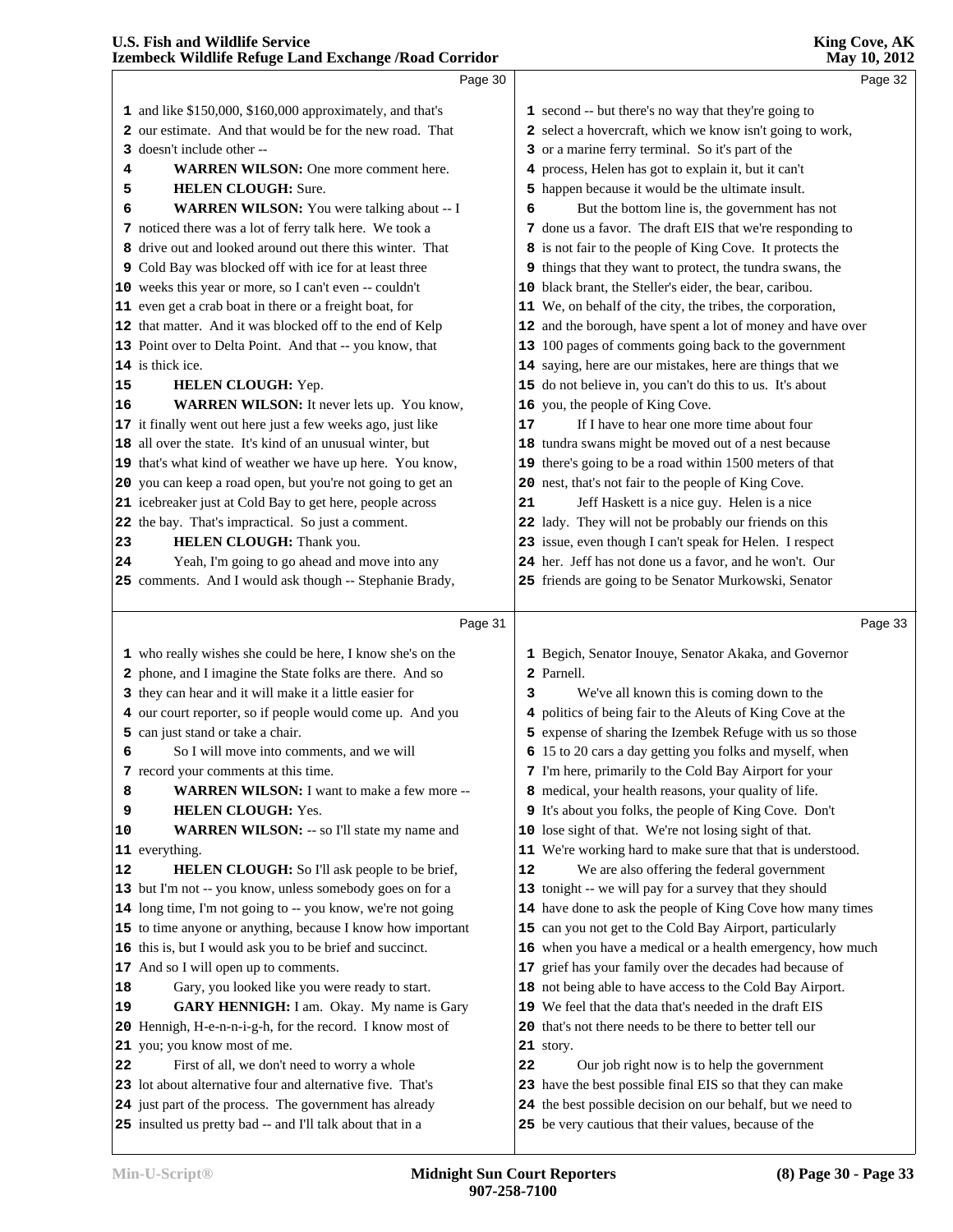|    | Page 34                                                                                                          |    | Page 36                                                                                              |  |
|----|------------------------------------------------------------------------------------------------------------------|----|------------------------------------------------------------------------------------------------------|--|
|    | 1 Izembek Refuge, are not putting the people of King Cove                                                        |    | 1 constantly bickering and not agreeing -- I think we have                                           |  |
|    | 2 first, our opinions.                                                                                           |    | 2 a lot to offer each other -- the value of the funding                                              |  |
| 3  | So, anyhow, I just wanted to set the stage to                                                                    |    | 3 saved and people can get out on a regular flight and not                                           |  |
|    | 4 let you know that for the last month, about ten of us                                                          |    | 4 turn into a medevac situation when you look at -- just                                             |  |
|    | 5 have been working around the clock to set the record                                                           |    | 5 the lifeline is \$30,000. When you add in the Coast                                                |  |
|    | 6 straight, to provide the information that we need to                                                           |    | 6 Guard helicopter or a C-130 or the fact that a person's                                            |  |
|    | 7 have, to give the residents of King Cove a fair chance                                                         |    | 7 health has been compromised so much that that value,                                               |  |
|    | 8 of having this land exchange approved.                                                                         |    | 8 that dollar goes up, because of an increased amount of                                             |  |
| 9  | And the rest of you, please don't be bashful                                                                     |    | 9 medical, and those are taxpayers' dollars. We kept                                                 |  |
|    | 10 tonight. Speak to the issue. Speak to why it's so                                                             |    | 10 hearing in Cold Bay, the concern, the big issue, about                                            |  |
|    | 11 important. We need to have you on record. And please                                                          |    | 11 taxpayers, taxpayers have to pay this and taxpayers have                                          |  |
|    | 12 do sign in tonight. And, particular, sign the petition                                                        |    | 12 to pay that.                                                                                      |  |
|    | 13 that we're sending to Secretary Salazar to speak to why                                                       | 13 | The value of the education that Izembek Refuge                                                       |  |
|    | 14 this is so important. Thank you.                                                                              |    | 14 can contribute to the kids in the school year and the                                             |  |
| 15 | HELEN CLOUGH: Thank you, Gary.                                                                                   |    | 15 people here with the culture and the fisheries and what                                           |  |
| 16 | DELLA TRUMBLE: Me again. Gary and I have                                                                         |    | 16 we can offer to educate them; the value of actually                                               |  |
|    | 17 been doing this so long we can do this in our sleep.                                                          |    | 17 seeing our government making a decision based on good                                             |  |
| 18 | My name is Della Trumble and I represent the                                                                     |    | 18 common sense -- this is something that we've fought                                               |  |
|    | 19 Agdaagux Tribe of King Cove and the King Cove                                                                 |    | 19 before and that we lost in that process because it was                                            |  |
|    | 20 Corporation. What I want to talk a little bit is this                                                         |    | 20 politics -- and the value of the tax dollars saved by                                             |  |
|    | 21 word "value." It's been coming up a number of times                                                           |    | 21 utilizing the most economical mode of transportation                                              |  |
|    | 22 over the course of the last few days in the course of                                                         |    | 22 between these communities; and then considering the                                               |  |
|    | 23 the public hearings.                                                                                          |    | 23 value of the lives that are saved, because you cannot                                             |  |
| 24 | And I think I'd like to talk about that,                                                                         |    | 24 put a dollar on that, and this basically has gone on way                                          |  |
|    | 25 number one, this EIS, first of all, needs to include a                                                        |    | 25 too long. There's no value that you can balance on a                                              |  |
|    |                                                                                                                  |    |                                                                                                      |  |
|    |                                                                                                                  |    |                                                                                                      |  |
|    | Page 35                                                                                                          |    | Page 37                                                                                              |  |
|    |                                                                                                                  |    | 1 human life and a bird. There is no dollar amount that's                                            |  |
|    | 1 number of the letters that were initially sent, and<br>2 through the course of these hearings, that fairly and |    | 2 out there that can ever say what that difference is.                                               |  |
|    | 3 honestly and openly portrays how much people in this                                                           |    | 3 Thank you.                                                                                         |  |
|    | 4 community have gone through or lost over the period of                                                         | 4  | HELEN CLOUGH: Thank you, Della.                                                                      |  |
|    | 5 decades, and it continues today. And the EIS needs to                                                          | 5  | WARREN WILSON: I'll go ahead. Warren Wilson,                                                         |  |
|    | 6 portray that so people picking it up are the people that                                                       |    | 6 for the record, King Cove resident for 50 years. I                                                 |  |
|    | 7 are making decisions, fully understand why we have                                                             |    | 7 currently -- my winter job is to take care of the                                                  |  |
|    | 8 fought so hard and spent so much money to date for this                                                        |    | 8 airport up here at King Cove. That's kind of why I had                                             |  |
|    | <b>9</b> road.                                                                                                   |    | 9 the maintenance questions. I didn't have my glasses to                                             |  |
|    | The value of the lands that both the King Cove                                                                   |    | 10 see the paper.                                                                                    |  |
|    | 11 Corporation and the State are putting up to add to the                                                        | 11 | HELEN CLOUGH: That's okay.                                                                           |  |
| 10 | 12 exchange. You know, King Cove had an appraisal done,                                                          | 12 | WARREN WILSON: I couldn't see it.                                                                    |  |
|    | 13 King Cove Corporation, on the Mortensens piece about --                                                       | 13 | I just want to make a comment on kind of the                                                         |  |
|    | 14 what? -- seven years ago, eight years ago -- seven years                                                      |    | 14 aircraft that are used around here, flying through the                                            |  |
|    | 15 ago and that value of that 11,000 acres was well over                                                         |    | 15 canyon there, to get to Cold Bay, and it's pretty                                                 |  |
|    | 16 \$1 million. That technically is not in here, and that                                                        |    | 16 violent at times. But the aircraft that we're using, I                                            |  |
|    | 17 today would be more than that.                                                                                |    | 17 think the aircraft is darn near as old as me.                                                     |  |
|    | Without talking about the value of lands that                                                                    | 18 | And it's used to haul freight, and they're                                                           |  |
|    | 19 were given up for subsistence, or our own use, and                                                            | 19 | down to one plane and one pilot in Cold Bay to handle                                                |  |
|    | 20 having a federal umbrella put over that; the value of                                                         |    | 20 four villages. That puts a lot of pressure on the                                                 |  |
|    | 21 the lives saved and the value of the peace of mind that                                                       | 21 | pilots over there. We know that a Cherokee is a --                                                   |  |
|    | 22 people can travel to and from King Cove and Cold Bay                                                          |    | 22 Cherokee aircraft is a general aviation aircraft only.                                            |  |
|    | 23 without having to feel threatened or afraid; the value                                                        |    | 23 That's what they were designed for. They use them for                                             |  |
| 18 | 24 of these communities, the agencies, and the governments<br>25 that can work together more closely instead of  | 25 | 24 commercial. So that's all I have to say on that.<br>And then as far as like the people in the few |  |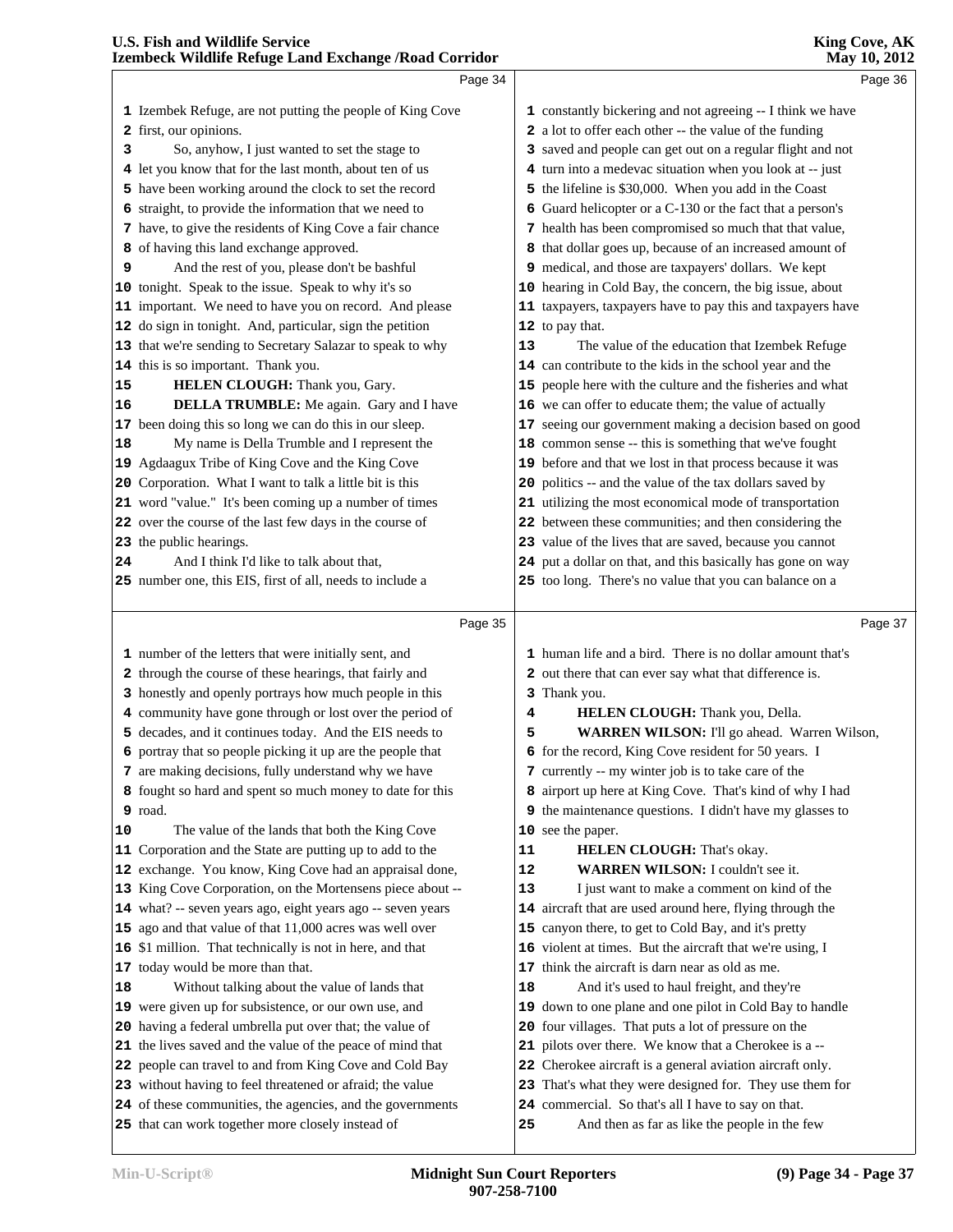|    | Izembeck Wildlife Refuge Land Exchange / Road Corridor      |    | May 10, 2012                                                |  |
|----|-------------------------------------------------------------|----|-------------------------------------------------------------|--|
|    | Page 38                                                     |    | Page 40                                                     |  |
|    | 1 other meetings we were talking about, the maintenance     |    | 1 growing very well. With this winter we had, all the       |  |
|    | 2 issue of keeping the road clear, with the equipment they  |    | 2 lagoons froze right down to the muske (ph) that's -- and  |  |
|    | 3 have nowadays, we could keep any road clear.              |    | 3 when it thaws out, it pulls it all out. We seen that up   |  |
| 4  | And then the road that goes through Lenard's                |    | 4 here. I drive to the airport every day. No sooner than    |  |
|    | 5 Harbor itself, it's a southern exposure road. So when     |    | 5 the ice went out here two weeks, a week later eelgrass    |  |
|    | 6 the sun does come out, it's going to melt the snow off    |    | 6 is up already. It's all green, brand-new, ready to go     |  |
|    | 7 the road quicker. It's not hid behind some mountain.      |    | 7 for the summer. So there is no trouble with eelgrass      |  |
| 8  | That's a plus there for maintenance.                        |    | 8 here.                                                     |  |
| 9  | And getting up along in the Izembek area,                   | 9  | Then there was the talk about dust off the                  |  |
|    | 10 that's just flat land there so there's not hills to      |    | 10 road going to Cold Bay and blowing in -- blowing off     |  |
|    | 11 worry about where you're going to run off and kill       |    | 11 into the lagoons and the eelgrass won't be able to grow. |  |
|    | 12 somebody, except for along Lenard's Harbor there a       |    | 12 We can solve that problem. We can pave that road to      |  |
|    | 13 little. There's a couple high hills, but that's where    |    | 13 Cold Bay. There will be no dust. But I know that won't   |  |
|    | 14 you be careful.                                          |    | 14 happen.                                                  |  |
| 15 | And then as far as the -- we're talking about               | 15 | So Cold Bay is just -- I don't know why we                  |  |
|    | 16 Steller's eiders and the swans. The Steller's eiders in  |    | 16 call it a community. It's not really a community. It's   |  |
|    | 17 the King Cove Bay during the winter, we see 150 to 200   |    | 17 just a hub for that airport sitting there for the State  |  |
|    | 18 of those right over here in the bay, and that's right    |    | 18 of Alaska people to keep that airport open. And I heard  |  |
|    | 19 next to our village and we're driving by them every day. |    | 19 it's only open for one airline, one airline only, China  |  |
|    | 20 And every time I see them, it brings back the thought    |    | 20 Airlines. We know that China owns the world now, at      |  |
|    | 21 of, where are the Steller's eiders going, you know,      |    | 21 least the United States -- we're in debt so much with    |  |
|    | 22 they're living right here next to us. We're the Native   |    | 22 them -- but I don't know if that's going to help us any. |  |
|    | 23 people and they're the Native bird. We're living         |    | 23 Maybe if we'd go to China Airlines we'd have our road    |  |
|    | 24 together.                                                |    | 24 because maybe they'd want some fish or something. But,   |  |
| 25 | And then the swans, they all have wings. They               |    | 25 okay, that's all I have to say.                          |  |
|    | Page 39                                                     |    | Page 41                                                     |  |
|    | 1 can fly off to another spot to nest. And I can see that   | 1  | <b>HELEN CLOUGH:</b> Thank you.                             |  |
|    | 2 some of them lakes are probably not suitable for a swan   | 2  | Don't be bashful.                                           |  |
|    | 3 to nest around anyway because of the food source at that  | з  | <b>CHRIS BABCOCK:</b> My name is Chris Babcock and          |  |
|    | 4 lake. They have to fly out to get their food anyway.      |    | 4 I'm the fire chief and also EMS coordinator for the       |  |
| 5  | And the geese and the brant, they're just                   |    | 5 city. And I have done -- I have been on a lot of          |  |
|    | 6 using this for a little corridor just like we want to     |    | 6 medevacs, not only -- I've seen a lot of medevacs here.   |  |
|    | 7 use it for to get from point A to point B. They stop in   |    | 7 I've seen boats. I've seen the Coast Guard. And it        |  |
|    | 8 once or twice a year for two weeks out of the year.       |    | 8 seems like when there's an emergency and we need a        |  |
|    | 9 That's just to feed so they can go on their merry little  |    | 9 medevac right away and we can't get the person out of     |  |
|    | 10 way. There is a few hunters around here that are         |    | 10 the airport because of the weather, we think the Coast   |  |
|    | 11 hunting them, all the time, just to feed their families. |    | 11 Guard is going to come in. A lot of times lately now     |  |
|    | 12 Times are getting tough.                                 |    | 12 the Coast Guard has been telling us they can't.          |  |
| 13 | We fly to Cold Bay for \$150 a pop. We can                  | 13 | There's been time where the Coast Guard won't               |  |
|    | 14 drive over there probably for maybe \$50. That's         |    | 14 even come into the airport. They've asked us to bring    |  |
|    | 15 cheaper. That's saving money. And our corporation, the   |    | 15 the patient out to the hovercraft pad because the        |  |
|    | 16 corporation folks at King Cove, if we got the road, we   |    | 16 airport -- the wind conditions through the airport are   |  |
|    | 17 could access our land over there at Mortensens and       |    | 17 so swirly and they won't even come into the airport.     |  |
|    | 18 Thinpoint. We see roads going out to Thinpoint now that  | 18 | So the road is the only alternative that we                 |  |
|    | 19 have never been there before that are being used by the  |    | 19 have. A boat leaving the harbor here, everybody that's   |  |
|    | 20 people of Cold Bay. We can't access that, unless we go   |    | 20 gone by boat knows it's at least a two-and-a-half-hour   |  |
|    | 21 over by boat or flight over to Cold Bay.                 |    | 21 boat ride to the Cold Bay dock, if you can even get off  |  |
| 22 | And that eelgrass, I hear a lot of talk about               |    | 22 of the boat once you get to the Cold Bay dock. And       |  |

 And that eelgrass, I hear a lot of talk about eelgrass. I -- the only problem I have with eelgrass is plugging up my sea suction on my boat because it's

drifting out in the ocean and getting caught up. It's

 we've got people that are in baskets that can't walk, can't move, and we're having to hoist them up the dock with cranes in high wind conditions and things. So the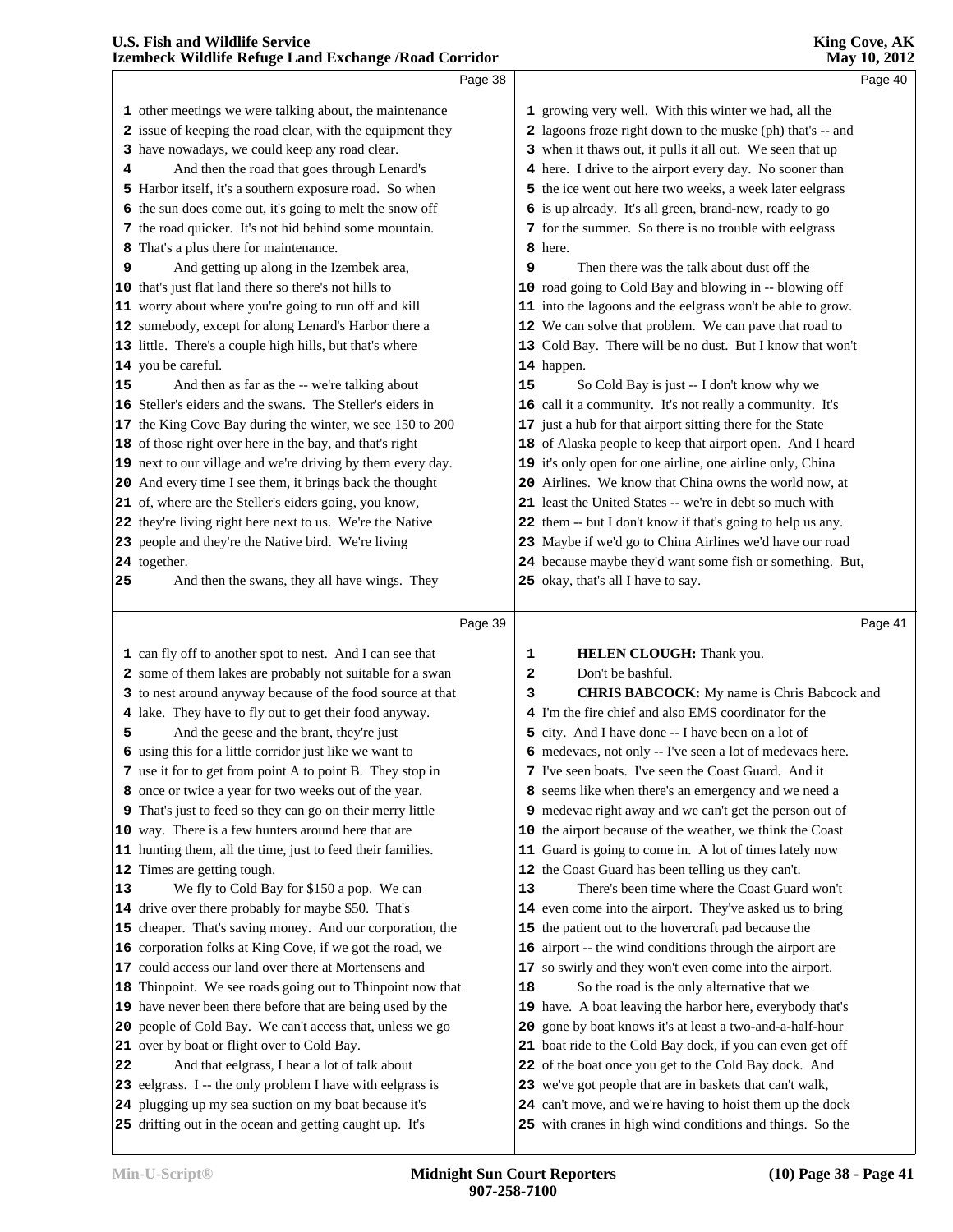|    | Page 42                                                                                                                 |                | Page 44                                                                                                                 |  |
|----|-------------------------------------------------------------------------------------------------------------------------|----------------|-------------------------------------------------------------------------------------------------------------------------|--|
|    | 1 road is the only option that I see from a medical side.                                                               |                | 1 beautiful it really is.                                                                                               |  |
|    | 2 Thank you.                                                                                                            | $\overline{a}$ | This road, I think it could enhance the                                                                                 |  |
| з  | HELEN CLOUGH: Thank you.                                                                                                |                | 3 recognition of this area, not only for the beauty of it,                                                              |  |
| 4  | GARY HENNIGH: Don't be bashful, please.                                                                                 |                | 4 but we could be recognized as someone important. We've                                                                |  |
| 5  | STANLEY MACK: I'll get started. I'll get                                                                                |                | 5 shared that with them. That has never been mentioned in                                                               |  |
|    | 6 started. My name is Stanley Mack, mayor of the                                                                        |                | 6 any of this as to what it could do to show the rest of                                                                |  |
|    | 7 Aleutians East Borough, born and raised in King Cove,                                                                 |                | 7 the world just what we have out here. People speculate                                                                |  |
|    | 8 seen it all.                                                                                                          |                | 8 on it. Not only will it save lives, it will make life                                                                 |  |
| 9  | You've seen the Power presentation, and there                                                                           |                | 9 enjoyable for those who visit us.                                                                                     |  |
|    | 10 was a lot of information there. When it first started,                                                               | 10             | So I'm saying that there's a positive spin on                                                                           |  |
|    | 11 there was a debate on the environmental impact                                                                       |                | 11 this road corridor through the wilderness. One, it                                                                   |  |
|    | 12 statement. We went through a series of scoping                                                                       |                | 12 would give us a better way of life, a chance to have                                                                 |  |
|    | 13 hearings. And at the very beginning, there was a lot of                                                              |                | 13 better health, protection. As everyone knows here in                                                                 |  |
|    | 14 speculation on the design of this corridor through the                                                               |                | 14 this room, if there's a pregnant woman in here, she has                                                              |  |
|    | 15 isthmus. We heard terms like -- from the environmental                                                               |                |                                                                                                                         |  |
|    |                                                                                                                         |                | 15 to leave a month ahead of time just because she can't<br>16 guarantee getting to the hospital in time to have the    |  |
|    | 16 community, that it's like cutting a baby in half. And<br>17 never once have they realized that just up the hill here |                |                                                                                                                         |  |
|    |                                                                                                                         |                | 17 baby. And some, unfortunately, haven't made it to the                                                                |  |
|    | 18 a ways, there are several little babies that never got a                                                             |                | 18 hospital. I've seen it firsthand.                                                                                    |  |
|    | 19 chance in this world.                                                                                                | 19             | They say the hovercraft was an issue. Well,<br>20 that's off the table for sure. And of course the                      |  |
| 20 | Working in Cold Bay, watching the activity<br>21 there throughout the years, I have seen an amount of                   |                |                                                                                                                         |  |
|    | 22 hunters coming in, just planeloads coming into Cold Bay,                                                             |                | 21 argument from the environmental community is that, well,                                                             |  |
|    | 23 and just an incredible amount of activity there, all in                                                              |                | 22 you said it saved lives. Yes, it did. Praise the Lord<br>23 that it did save lives.                                  |  |
|    | 24 the name of sports, sports hunting.                                                                                  | 24             | The one instance that it stretched it beyond                                                                            |  |
| 25 | For the record, the Aleut people are not                                                                                |                | 25 the limits was the night they took a passenger over -- a                                                             |  |
|    |                                                                                                                         |                |                                                                                                                         |  |
|    | Page 43                                                                                                                 |                | Page 45                                                                                                                 |  |
|    | 1 sports hunters. They never were sports hunters and they                                                               |                | 1 patient over, and the hovercraft could not get back                                                                   |  |
|    | 2 never will be sports hunters. We've been taught by our                                                                |                | 2 because the conditions were such that it was not able                                                                 |  |
|    | 3 ancestors to take only what you need. And if you did                                                                  |                | 3 to. But the captain, the pilot of that craft, took a                                                                  |  |
|    | 4 anything more than what you need, you shared it with the                                                              |                | 4 chance. He went out on a limb. Had there been an                                                                      |  |
|    | 5 rest of the families. And we still do that today. I am                                                                |                | 5 accident, everything would have went goofy. It would                                                                  |  |
|    | 6 so thankful for that, that the younger generations are                                                                |                | 6 have been just tragic.                                                                                                |  |
|    | 7 going out and helping the elders. I see that time and                                                                 | 7              | Number one, he went beyond the recommendations                                                                          |  |
|    | 8 time again. And it just -- it's so heartwarming to see                                                                |                | 8 of the craft, but he saved a life. But had there been                                                                 |  |
|    | 9 that happening.                                                                                                       |                | 9 another incident that night, that person wouldn't have                                                                |  |
| 10 | The quota that we have before us, alternative                                                                           |                | 10 made it because there was no way an airplane nor a boat                                                              |  |
|    | 11 two and three, either one of them would be acceptable.                                                               |                | 11 or any other vehicle could have made it to Cold Bay.                                                                 |  |
|    | 12 Alternative two is the most inexpensive road corridor                                                                | 12             | These are some of the things that just                                                                                  |  |
|    | 13 and it could be maintained at a very moderate cost.                                                                  |                | 13 happened in the past few years -- five years, I'd say.                                                               |  |
| 14 | Everyone in the department has failed to look                                                                           |                | 14 But if you go back 30, 40 years, I've seen it happen                                                                 |  |
|    | 15 at the positive impact that this would have, not only                                                                |                | 15 worse than that. I've seen them not make it on boats                                                                 |  |
|    | 16 for the people of King Cove, but for people that share                                                               |                | 16 that couldn't get to the dock. The Coast Guard was not                                                               |  |
|    | 17 the wilderness or the wildlife refuge in Cold Bay.                                                                   |                | 17 an option. The only thing they had in Kodiak was a -- I                                                              |  |
| 18 | For the past five years, I think it has been,                                                                           |                | 18 think it's called an Albatross. That used to fly out                                                                 |  |
|    |                                                                                                                         |                | 19 here. When the conditions were right, we'd call them                                                                 |  |
|    |                                                                                                                         |                |                                                                                                                         |  |
|    | 19 or six years, that I've been the mayor, I have gotten a                                                              |                |                                                                                                                         |  |
|    | 20 call from the U.S. Fish and Wildlife Service saying,                                                                 |                | 20 in. Sometimes they didn't make it and neither did the                                                                |  |
|    | 21 "Could we use your bus?" Every spring that the ferry                                                                 |                | 21 patient.                                                                                                             |  |
|    | 22 system comes into Cold Bay, there are tourists coming in                                                             | 22             | So this road corridor, number two, alternative                                                                          |  |
|    | 23 there and the Fish and Wildlife Service has never had                                                                |                | 23 two, is the most inexpensive and the most                                                                            |  |
|    | 24 the vehicles to transport these tourists to go to the<br>25 wilderness in the wildlife refuge to look at how         |                | 24 environmentally friendly corridor as we can possibly get<br>25 there. And I encourage everyone to help support that, |  |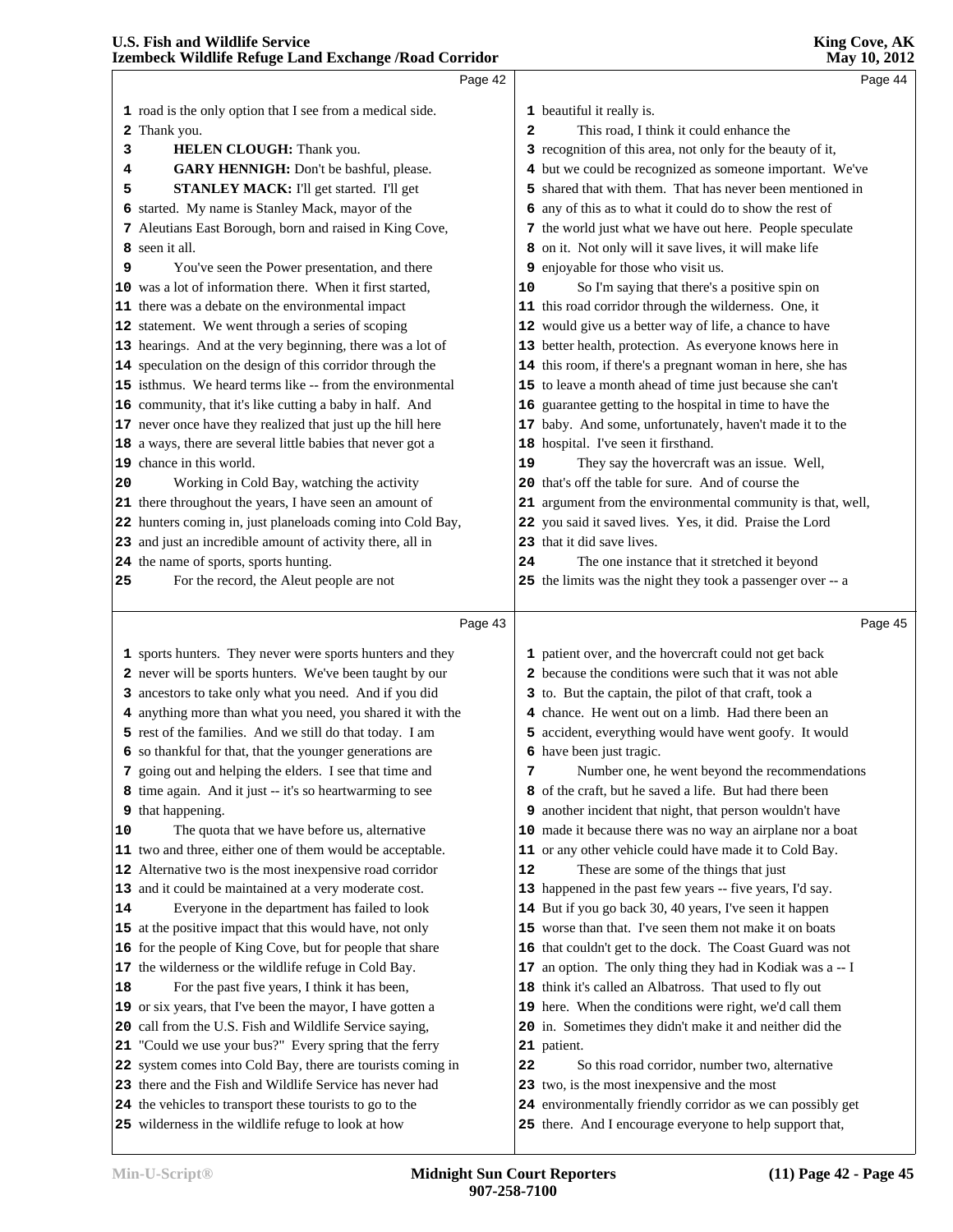| Page 48                                                     |
|-------------------------------------------------------------|
|                                                             |
|                                                             |
| 2 want kids or young people -- especially young women in    |
|                                                             |
|                                                             |
| 5 children because I couldn't get out of King Cove. I was   |
| 6 stuck here with my first child that I lost 32 years ago,  |
|                                                             |
| 8 was a beautiful, blowing hard day that you couldn't get   |
| 9 a boat out, you couldn't get an airplane out, and I lost  |
| 10 my second baby. And I don't think that's right for our   |
|                                                             |
|                                                             |
|                                                             |
|                                                             |
| We've got family members who refuse to come                 |
| 16 back to this region because they won't fly through out   |
| 17 corridor that we have to come to the King Cove Airport.  |
|                                                             |
|                                                             |
| 20 ancestors -- we walked through those areas for thousands |
|                                                             |
|                                                             |
| 23 traditional lands. They are our traditional lands, even  |
| 24 if they are underneath the United States government at   |
|                                                             |
| Page 49                                                     |
| <b>DUSTIN NEWMAN:</b> My name is Dustin Newman. You         |
|                                                             |
|                                                             |

 through Morzhovoi, all the way up to Port Heiden, Port Moller. There used to be up to 15,000 people that lived in the head of Morzhovoi Bay. We did not damage that tundra. We did not damage that land. We did not have contamination of that land until the United States government came in there and put their military operations in our hunting and fishing lands, and that is what is still being cleaned up yet today. We care for our land. We care for the water and the sea that our fish and our wildlife goes and eats and lives off of. And to say that we would contaminate it or make it worse is going by a lot of people trying to justify why we should not have this road. When we talk about eelgrass, on Sand Point there's a creek that goes up to the water source. And the eelgrass in that creek is more healthy today than it was 50 years ago. So to talk about the things that can affect us and affect our ability to have that road is not really factual until you talk to the elders, talk to the people that have lived in that region, not just go by historical research of someone who has never been to the region, has never looked at the facilities or looked at the land that we use extensively.

 people's strength in fighting for this road. Again you hear the people -- again you hear the people of King Cove give their heartfelt testimony, and this is mine. We ask for a mere 206 acres of the Izembek National Wildlife Refuge for in return 56,393 acres. Izembek has cheated us; the government has cheated us. In the 14 years I've been alive, I have learned a great deal about our government, especially toward the Unangan people. The government stole our land to protect wildlife when the birds and seals were already respected. We still hunt the birds for food to feed our families and the elderly. Many of us want to have a safer way to travel, and this road is the safest for medical and financial reasons. The elders' stories give meaning to the people today on how much the government lied to the people. The government took the artifacts of the people who lived on these lands. Liberty and justice for all. We have all said this at school, liberty and justice for all. This is not justice. It is a complete defiance of justice and liberty. Stealing the land is a defiance of justice. Burning the hunting cabins is a defiance of justice. Justice has not been served for people who regularly

**King Cove, AK**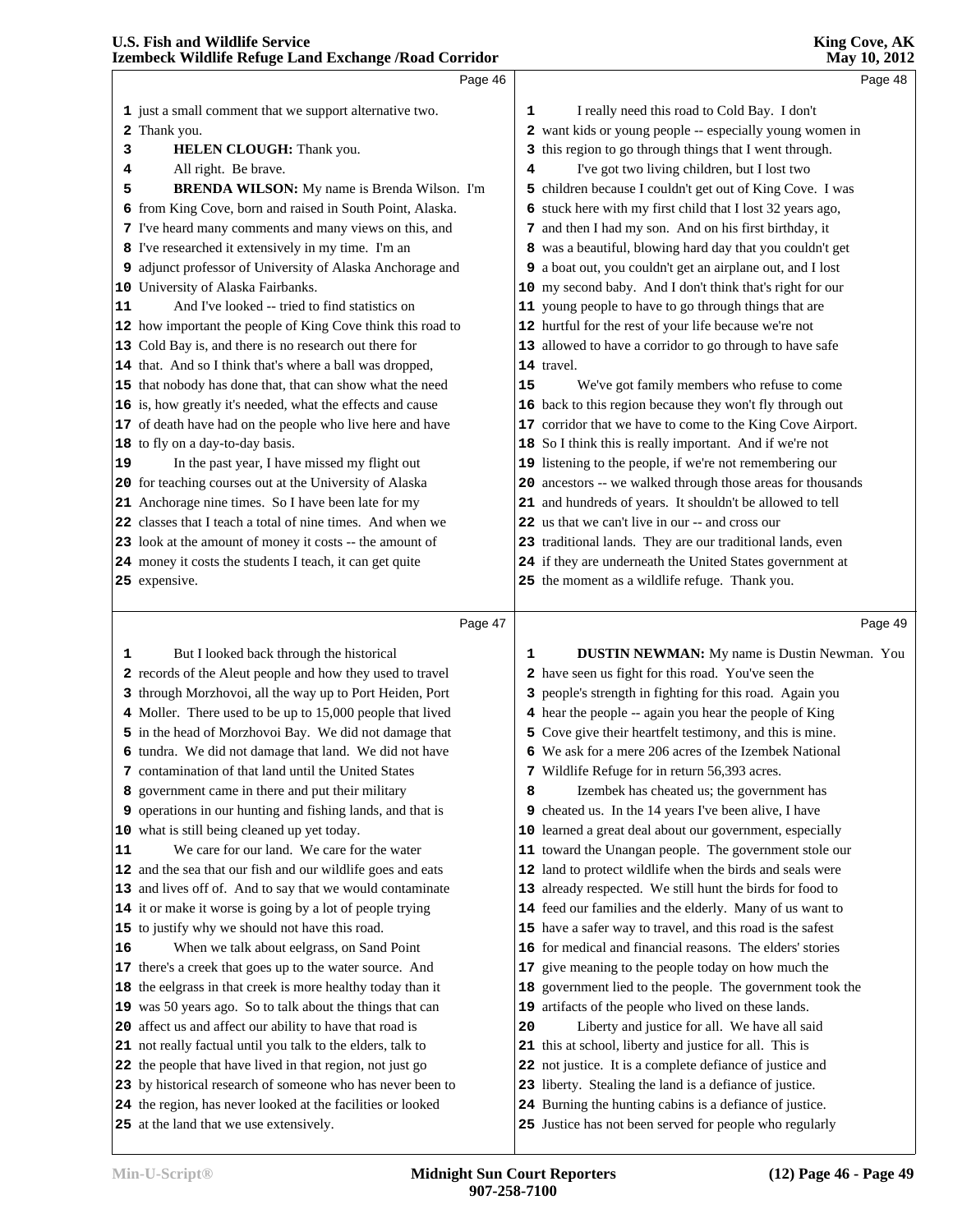|    | Page 50                                                                                                              |    | Page 52                                                                                                              |
|----|----------------------------------------------------------------------------------------------------------------------|----|----------------------------------------------------------------------------------------------------------------------|
|    |                                                                                                                      |    |                                                                                                                      |
|    | 1 hunted on Izembek. Liberty wasn't even shown toward the                                                            | 1  | And I actually helped build the road, what                                                                           |
|    | 2 people.                                                                                                            |    | 2 we've got now, with SKW. You know, we came across, you                                                             |
| 3  | I am happy to say I have worked with the<br>United States Fish and Wildlife Service. They have                       |    | 3 know, a lot of wildlife. You know, they checked us out.                                                            |
| 4. |                                                                                                                      |    | 4 We didn't bother them. They went on their merry way.                                                               |
|    | 5 taught me a great deal of what they want to protect.<br>6 But when it comes to saving a life, this road is the one | 6  | 5 We didn't bother nothing.<br>And we need that road to -- we need that road                                         |
|    | 7 thing that would be a lifesaving force that will get the                                                           |    | 7 to Cold Bay to save lives. I've been on many trips on                                                              |
|    | 8 sick, healthy.                                                                                                     |    | 8 airplanes, many trips on boats. We all know the story                                                              |
| 9  | Cold Bay has the one thing King Cove doesn't                                                                         |    | 9 about my dad, Seward Brandell. Took him over, pushed                                                               |
|    | 10 have, and that's its airport. I've told this story                                                                |    | 10 him up the ladder -- well, I pushed and three other                                                               |
|    | 11 already and my grandmother told you about what happened                                                           |    | 11 guys, they pulled him up. They pulled him up the ladder                                                           |
|    | 12 to her. On February 7th, 2011, my grandma was medevaced                                                           |    | 12 with a piece of rope. He just got out of surgery. But                                                             |
|    | 13 to Cold Bay by United States Coast Guard. From there,                                                             |    | 13 we all know that story. It was tough. Nobody should                                                               |
|    | 14 she was put on a plane to Anchorage where she stayed                                                              |    | 14 have to go through something like that to -- you know,                                                            |
|    | 15 until October. She almost died. If the road was here,                                                             |    | 15 if they want to continue their life. They should be                                                               |
|    | 16 my nana would have made it safer to Cold Bay instead of                                                           |    | 16 able to drive over to Cold Bay and get on a plane and                                                             |
|    | 17 flying in 80-knot winds. I thank those men to this day                                                            |    | 17 get there.                                                                                                        |
|    | 18 for saving my nana.                                                                                               | 18 | You know, I have six girls. My oldest is 18;                                                                         |
| 19 | We all have stories of how life is in King                                                                           |    | 19 my youngest is four. You know, I'd want something, if                                                             |
|    | 20 Cove, how the weather affects the way of life. We have                                                            |    | 20 something that happens to them, that they can get over                                                            |
|    | 21 put all our money into this road for a simple reply of                                                            |    | 21 there. You know, I don't want to sit here and watch                                                               |
|    | 22 "build the road." But instead you try to protect land                                                             |    | 22 them when there's nothing to do for them. It's tough.                                                             |
|    | 23 that doesn't have sentimental value to the government                                                             | 23 | And, you know, going back to the boat thing.                                                                         |
|    | 24 and United States Fish and Wildlife Service.                                                                      |    | 24 I've made numerous trips over there. We had a                                                                     |
| 25 | We're giving you 56,393 acres of land for a                                                                          |    | 25 charter -- a season shut down for Peter Pan and we had                                                            |
|    |                                                                                                                      |    |                                                                                                                      |
|    |                                                                                                                      |    |                                                                                                                      |
|    | Page 51                                                                                                              |    | Page 53                                                                                                              |
|    |                                                                                                                      |    |                                                                                                                      |
|    | 1 simple 206 acres. The government is gaining land                                                                   |    | 1 to take ten people over at a time. We made -- we ended                                                             |
|    | 2 instead of losing land. Why is this decision so hard to                                                            |    | 2 up being there for nine days straight. A lot of them                                                               |
|    | 3 decide? The government isn't sacrificing anything                                                                  |    | 3 had never been on a boat before. They were sick. And                                                               |
|    | 4 besides losing money on sending you here for the third                                                             |    | 4 they had to be on a plane a half hour later. I                                                                     |
|    | 5 time to hear our stories when you're not even paying                                                               |    | 5 remember, one of the trips, we had ten people on and                                                               |
|    | 6 attention to what we say. We will always fight for the                                                             |    | 6 five of them were puking. They couldn't go out on deck.                                                            |
|    | 7 road to save another life. We will always be here with<br>8 a flame of hope for this road.                         |    | 7 It was too rough. I would give them coffee cups to<br>8 throw up in. I mean, those coffee cups only hold so        |
| 9  | HELEN CLOUGH: Thank you.                                                                                             |    | 9 much. I felt bad for those guys. You know, they had                                                                |
| 10 | <b>GARY HENNIGH:</b> Don't be bashful.                                                                               |    | 10 never been on a boat before. We're lucky none of them                                                             |
| 11 | HELEN CLOUGH: If a 14-year-old can do it, you                                                                        |    | <b>11</b> died.                                                                                                      |
|    | 12 guys can, too.                                                                                                    | 12 | And then getting them off the boat to the                                                                            |
| 13 | <b>UNIDENTIFIED SPEAKER:</b> It's easier said than                                                                   |    | 13 dock, I had to carry a lot of them. You know, literally                                                           |
|    | <b>14</b> done.                                                                                                      |    | 14 lift them up and get them onto the ladder. So I just --                                                           |
| 15 | <b>HELEN CLOUGH:</b> I can't share my opinion of the                                                                 |    | 15 you know, I support the road. Thanks.                                                                             |
|    | 16 road, but I can share my opinion of the young man that                                                            | 16 | <b>DAVID MORRIS:</b> My name is David Morris. I'm a                                                                  |
|    | 17 stood bravely and talked like that. That's terrific.                                                              |    | 17 newcomer to the community. I did spend 30 years working                                                           |
|    | 18 I'm really proud of him.                                                                                          |    | 18 on Alaska state ferries and I do understand ferries and                                                           |
| 19 | <b>LONNIE BRANDELL:</b> Hello. Lonnie Brandell.                                                                      |    | 19 traveling back and forth. In my opinion, the ferry is                                                             |
|    | 20 I've lived here for 42 years. And I have a wife and                                                               |    | 20 not an option in this area.                                                                                       |
|    | 21 I've got six girls, six daughters. Three of them are                                                              | 21 | I've been here for a year and seen the weather                                                                       |
|    | 22 here; three are in Wisconsin. And they're actually                                                                |    | 22 patterns and stuff like that and a ferry or a                                                                     |
|    | 23 coming up this summer, and they want to go to school                                                              |    | 23 hovercraft, I don't believe is -- shouldn't even be                                                               |
|    | 24 here. They've been here before lots of times. And, you<br>25 know, I support the road to Cold Bay.                |    | 24 thought of as an option, because the size of the ferry<br>25 you're going to have to use to go through -- like he |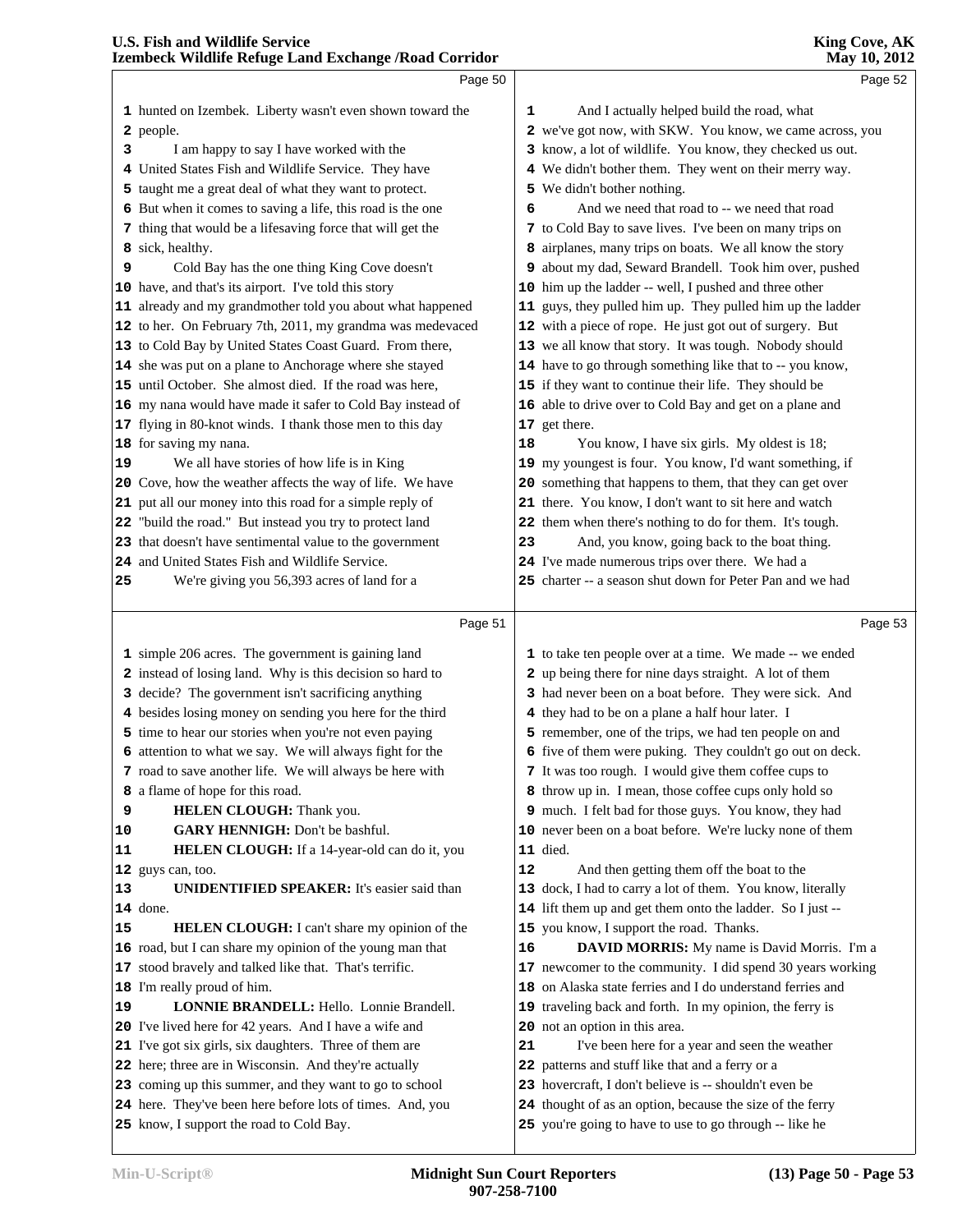|    | Izembeck Wildlife Refuge Land Exchange / Road Corridor                                                 |    | <b>May 10, 2012</b>                                                                                      |  |
|----|--------------------------------------------------------------------------------------------------------|----|----------------------------------------------------------------------------------------------------------|--|
|    | Page 54                                                                                                |    | Page 56                                                                                                  |  |
|    | 1 said, cutting through the ice or through some of these                                               |    | 1 harmed, despite just building that road. We care about                                                 |  |
|    | 2 waves is going to be much larger than they can even                                                  |    | 2 the animals and we will take care of them because we                                                   |  |
|    | 3 sustain. So I think the road is the only option.                                                     |    | 3 need them to survive. And we know that and we will                                                     |  |
| 4  | As far as the road affecting wildlife, the                                                             |    | 4 continue to fight for this road.                                                                       |  |
|    | 5 pipeline is a great monument to that. They said, well,                                               | 5  | HELEN CLOUGH: Thank you very much.                                                                       |  |
|    | 6 nothing is going to travel under or nothing is going to                                              | 6  | Next?                                                                                                    |  |
|    | 7 live around it, but they were proven wrong in that                                                   | 7  | JOSHUA GOULD: Hello. My name is Joshua                                                                   |  |
|    | 8 because wildlife is resilient. They will do what they                                                |    | 8 Gould. I am a fourth generation resident of King Cove,                                                 |  |
|    | 9 need to do to survive. Whether the road is there or                                                  |    | 9 Alaska. And my family before that lived here, lived all                                                |  |
|    | 10 not, they're going to survive. And, you know, they                                                  |    | 10 over the Aleutians nearby, Belkofski and Unga Island. I                                               |  |
|    | 11 survive earthquakes, landslides, and everything else                                                |    | 11 am an Aleut. And I've given testimony before. I do                                                    |  |
|    | 12 that changes their environment. They say, well, this is                                             |    | 12 have a couple questions for you.                                                                      |  |
|    | 13 moot so we're just going to move over here.                                                         | 13 | I want to be clear, once this road is put                                                                |  |
| 14 | And I don't think that the road is going to                                                            |    | 14 through Izembek, it becomes State land; is that correct?                                              |  |
|    | 15 hurt anything in the Izembek, you know, but it will be                                              | 15 | <b>HELEN CLOUGH:</b> The corridor on which the road                                                      |  |
|    | 16 monumental for this community to -- I've only been here                                             |    | 16 is built, yes, would belong to the State.                                                             |  |
|    | 17 a year and I've been stranded in Cold Bay and on this                                               | 17 | <b>JOSHUA GOULD:</b> Is there a concern that the                                                         |  |
|    | 18 side at least ten times trying to get in and out of                                                 |    | 18 State will not take care of the area that the refuge was                                              |  |
|    | 19 here, and that's just me in one year. But I totally                                                 |    | 19 on before?                                                                                            |  |
|    | 20 support the road. Thank you.                                                                        | 20 | HELEN CLOUGH: I think for some people, but --                                                            |  |
| 21 | <b>DELLA TRUMBLE:</b> All the places we went to, you                                                   |    | 21 you know, it would be State land. There would be some                                                 |  |
|    | 22 or somebody was up in the front, because technically                                                |    | 22 limits on what they can or cannot do with it, but it                                                  |  |
|    | 23 we're supposed to be testifying to you as the                                                       |    | 23 would be, you know, their land to manage and their                                                    |  |
|    | 24 government. I think -- you know, I think it would be                                                |    | 24 responsibility to maintain the road.                                                                  |  |
|    | 25 good if you go on the other side of the table so the                                                | 25 | <b>JOSHUA GOULD:</b> As a 34-year lifelong resident                                                      |  |
|    |                                                                                                        |    |                                                                                                          |  |
|    |                                                                                                        |    |                                                                                                          |  |
|    | Page 55                                                                                                |    | Page 57                                                                                                  |  |
|    | 1 people up there can look at you.                                                                     |    | 1 of King Cove, one of the things I want to say, I really                                                |  |
| 2  | HELEN CLOUGH: Sure. I would be happy to.                                                               |    | 2 respect my elders. And a lot of them who have testified                                                |  |
| з  | DELLA TRUMBLE: Jacki, look her right in the                                                            |    | 3 here and a lot of the others who haven't, we have                                                      |  |
|    | 4 eye, Jacki, and you tell her why we need this road.                                                  |    | 4 learned so much from them. And I'm inspired by a lot of                                                |  |
| 5  | HELEN CLOUGH: Whatever works for you. I                                                                |    | 5 the younger people who have testified as well.                                                         |  |
|    | 6 don't bite. I promise.                                                                               |    | 6 And you'll notice that throughout this course                                                          |  |
| 7  | JACKI BRANDELL: My name is Jacki Brandell.                                                             |    | 7 some of the younger people have actually -- you know,                                                  |  |
|    | 8 I'm a mother. I have lived in King Cove for many years.                                              |    | 8 had mixed feelings about this because they're concerned                                                |  |
|    | 9 Our families have lived here for many years, and we                                                  |    | 9 about the wildlife also, as am I. I care about it. And                                                 |  |
|    | 10 deserve to have a road to Cold Bay. We deserve -- we                                                |    | 10 I'm glad that there was a refuge, you know, throughout                                                |  |
|    | 11 should never have had that right taken away from us in                                              |    | 11 the whole -- you know, throughout the country because I                                               |  |
|    | 12 the first place.                                                                                    |    | 12 enjoy nature and what's there. It's a part of who we                                                  |  |
| 13 | We've lived here for thousands of years                                                                |    | 13 are. And it's something that should be taken care of.                                                 |  |
|    | 14 without interrupting the wildlife, coexisting peacefully                                            | 14 | And even though the land transfer -- I'm                                                                 |  |
|    | 15 with the wildlife, living off the wildlife, and it's                                                |    | 15 guessing that, you know, the Fish and Wildlife -- will                                                |  |
|    | 16 worked for how many years? How could someone come in                                                |    | 16 they be able to monitor the people there or will they                                                 |  |
|    | 17 and say, no, you can't have this road because you're                                                |    | $17 \text{ not?}$                                                                                        |  |
|    | 18 gong to harm the wildlife? We care about the wildlife.                                              | 18 | HELEN CLOUGH: I certainly hope so. I can't                                                               |  |
|    | 19 We care about our people. Our children are going to                                                 |    | 19 guarantee what our budgets are going to be like in the                                                |  |
|    | 20 fight for this road for as long as it takes until it                                                |    | 20 future, but, yeah, it would be our responsibility to --                                               |  |
|    | 21 happens. We're passionate about it and it's something                                               |    | 21 you know, if the road is built, to validate what impacts                                              |  |
|    | 22 that -- it should be done to justify our lives.                                                     |    | 22 occur or not and to make sure that things are --                                                      |  |
| 23 | We are important. We are more important, I<br>24 would say, than to some proposed harm for a bird on a | 23 | JOSHUA GOULD: There are people who -- within<br>24 the community who care also and can take care of what |  |

road that you don't even know for sure are going to be

needs to be taken care of there, the land and the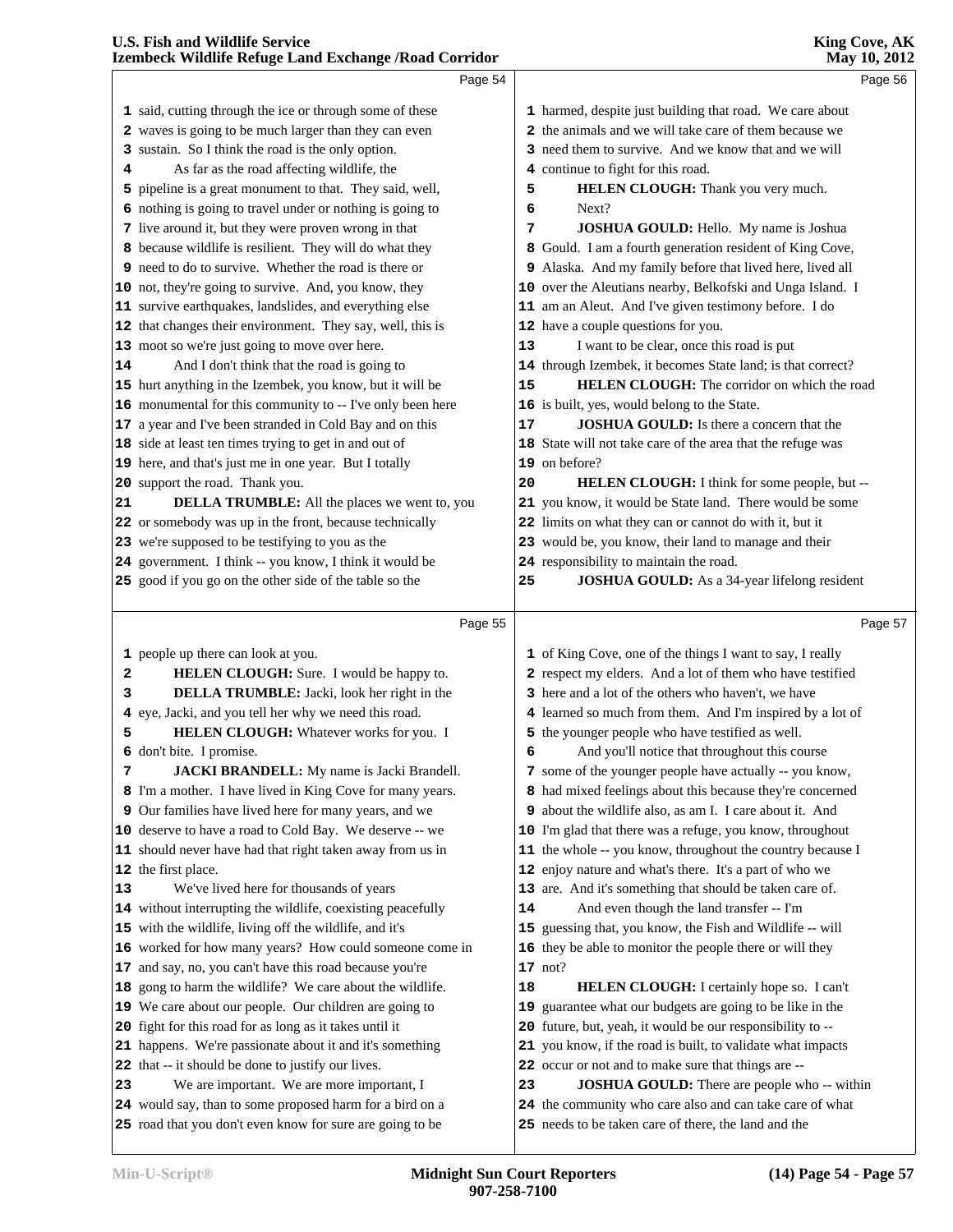|    | Izembeck whame Ketuge Land Exchange / Koad Corridor         |    | <b>NIAY 10, 2012</b>                                        |
|----|-------------------------------------------------------------|----|-------------------------------------------------------------|
|    | Page 58                                                     |    | Page 60                                                     |
|    | 1 animals. One of the things that my grandfather said --    |    | 1 children. We've got to look to their future and try to    |
|    | 2 as I'm told. He died before I was born. But one of the    |    | 2 keep on going for our kids. Thank you.                    |
|    | 3 things that he said was, "There's right and there's       | з  | HELEN CLOUGH: Thank you very much.                          |
|    | 4 wrong. Do right." And that's something that has been      | 4  | Others who care to speak?                                   |
|    | 5 passed down onto me, and I try to do right.               | 5  | DELORES KOCHUTEN: I'm Delores Kochuten, and I               |
| 6  | There's a lot of different stages in life that              |    | 6 was born here in King Cove and was raised in Belkofski,   |
|    | 7 people go through as they mature and get older and grow.  |    | 7 the village. I work -- I'm on the Belkofski Tribe and I   |
|    | 8 Some of those types of things become more important to    |    | 8 work for them as an environmentalist and I want this      |
|    | 9 people. Like I'm concerned that that type of thing gets   |    | 9 road.                                                     |
|    | 10 passed along to my children. I have several children,    | 10 | I've had -- I've lost family because of                     |
|    | 11 and I'll be passing those types of things along to them. |    | 11 medical, can't get out of here. My sister had a baby on  |
|    | 12 We need to depend on taking care of our community and    |    | 12 board, on a boat, between here and Cold Bay. She's lost  |
|    | 13 the land and the wildlife there.                         |    | 13 a baby. And we need this road. I've had medical          |
| 14 | And something else. I've been told a lot of                 |    | 14 conditions happen to me where I've sat here for two      |
|    | 15 stories that -- during my grandfather's time, a lot of   |    | 15 days. In 2011, where my ankle was broken in three        |
|    | 16 people really did live off the land. And when one        |    | 16 places, and sitting up there suffering and waiting for   |
|    | 17 person went hunting, if they did well, they took care of |    | 17 the weather to calm down, had to crawl down to the boat  |
|    | 18 the community. And, you know, you don't see as much      |    | 18 and climb on a boat to get to Cold Bay and trying to get |
|    | 19 hunting become modernized. And one of the -- I think     |    | 19 up the ladder in Cold Bay with a broken ankle. It was    |
|    | 20 that with that modernization and this road, you'll see   |    | 20 pretty scary, trying to climb off the boat in Cold Bay   |
|    | 21 that we're changing and you'll see that we'll always     |    | 21 to catch an airplane to get out. And then coming back,   |
|    | 22 take care of the land and the wildlife. And that's all.  |    | 22 the weather was bad. I did the same thing, had to climb  |
| 23 | <b>HELEN CLOUGH:</b> Thank you very much.                   |    | 23 down to come back over here with broken bones. And I     |
| 24 | <b>JOSHUA GOULD:</b> Thank you.                             |    | 24 think we need this road. That's all I can say.           |
| 25 | LEFF KENEZUROFF: Hello. My name is Leff                     | 25 | <b>GERALDINE WILSON:</b> Hi. My name is Geraldine           |
|    | Page 59                                                     |    | Page 61                                                     |
|    |                                                             |    |                                                             |
|    | 1 Kenezuroff. I'm the corporation president. I'd like       |    | 1 Wilson. And I am for this road because not even two       |
|    | 2 to -- I'm proposing to put that road in. I've had quite   |    | 2 months ago I had to wait five days to get out of here on  |
|    | 3 an experience. I've been medevaced out of here, thanks    |    | 3 medical, and it was life-threatening. And that five       |
|    | 4 to people that helped me out, got me out, in time. If     |    | 4 days was a long time. So I'm definitely for this road.    |
|    | 5 it weren't for them, I wouldn't be here talking to you    | 5  | HELEN CLOUGH: Thank you.                                    |
|    | 6 right now.                                                | 6  | Others?                                                     |
| 7  | I just want to say that -- seriously if they                | 7  | SIMEON KUZAKIN: Hi. I'm Simeon Kuzakin from                 |
|    | 8 can put the road in. We really need it. I had a           |    | 8 Belkofski. You know, in my day, there were no roads       |
|    | 9 medevac, my wife, heart attack. She got sick. And we      |    | 9 them days, you know. And we used to go hiking and we      |
|    | 10 had to get her out of here in bad weather. We had to     |    | 10 used to hike from Belkofski to Cold Bay, and all we      |
|    | 11 call the Coast Guard. The Coast Guard had to wait for    |    | 11 walked on was bear trails. There were so many bears      |
|    | 12 an extra hour to get up here to Cold Bay to get her out. |    | 12 around they made their own trails, and we walked in the  |
|    | 13 And I was left behind, but I caught the plane the next   |    | 13 bear trails. And that was good walking.                  |
|    | 14 morning.                                                 | 14 | And we used to go to Cold Bay, and we used to               |
| 15 | And I just wanted to say, my experience -- I                |    | 15 hunt in Izembek, you know. And we'd get -- we never      |
|    | 16 do believe real bad we need a road to access Cold Bay    |    | 16 wasted nothing. We got what we wanted and we went back   |
|    | 17 for medevac reasons. Our children, when they grow up,    |    | 17 home. And caribou, the same way. And we never wasted     |
|    | 18 they need some kind of transport besides boat in rough   |    | 18 nothing. No roads and stuff like that.                   |
|    | 19 weather and can't make it across the bay. Cold Bay can   | 19 | And one time we went to Cold Bay and                        |
|    | 20 be pretty rough and icy in wintertimes.                  | 20 | (inaudible) couldn't get down the ladder. So the boat       |
| 21 | And I've seen it many years back in the day,                |    | 21 heisted up the crab pot, put him in the crab pot, and    |
|    | 22 and I know the country back there. We used to have an    |    | 22 put him on the boat. And it was pretty bad, them days,   |
|    | 23 Army station over there. We used to have trucks coming   |    | 23 you know, going to Cold Bay. We only had the small       |
|    | 24 back where we wanted to get the road in there. I can't   |    | 24 boats. Nowadays they have bigger boats, but still have   |

see why we can't to save human life and our kids and our

a hard time. And if they put that road in, it will make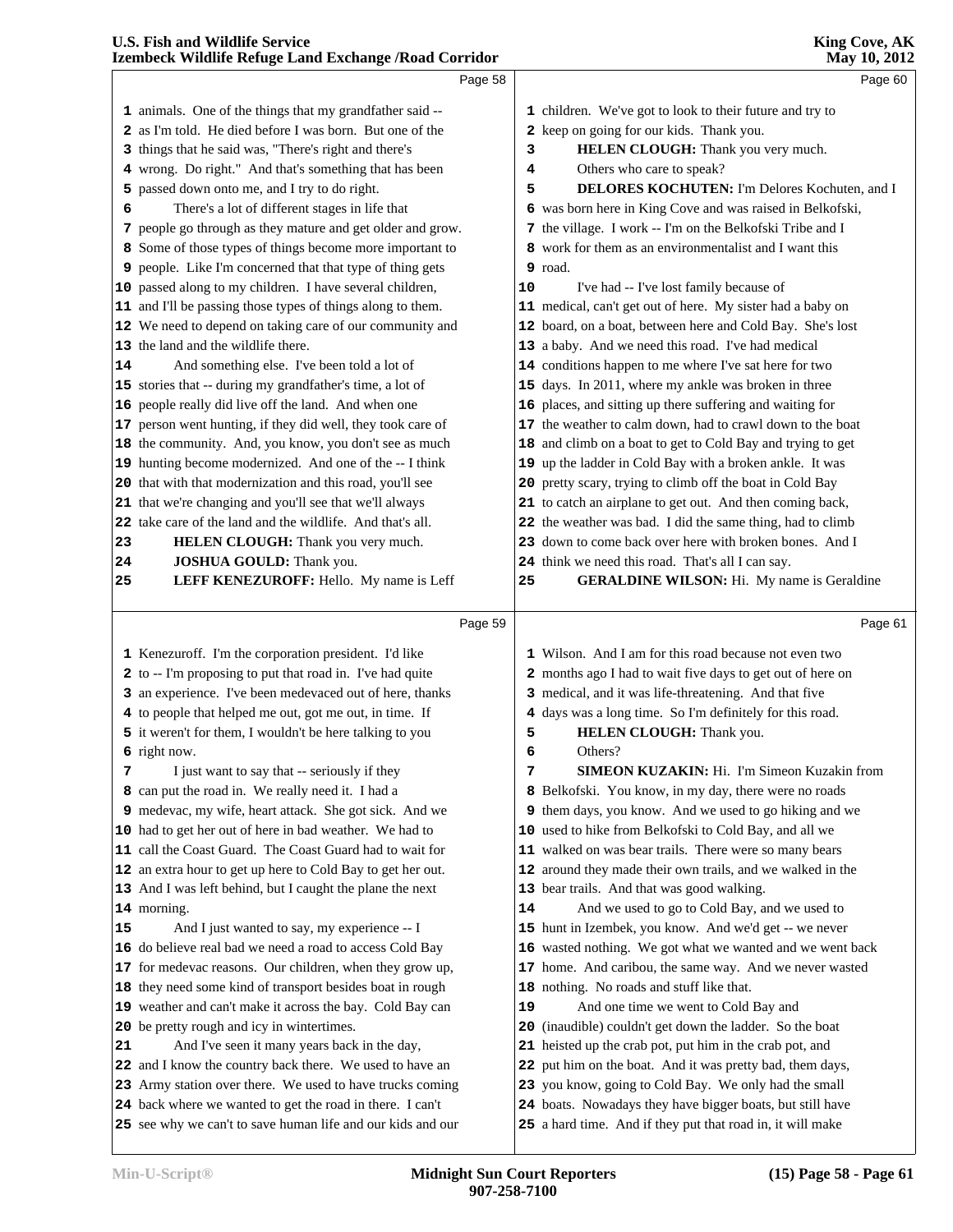|                | membeen whume netuge manu machange / nouu corrituoi                                                      |              |                                                                                                                |
|----------------|----------------------------------------------------------------------------------------------------------|--------------|----------------------------------------------------------------------------------------------------------------|
|                | Page 62                                                                                                  |              | Page 64                                                                                                        |
|                | 1 a lot of difference. And I wish they'd do it right                                                     |              | 1 community of King Cove to the Cold Bay Airport.                                                              |
|                | 2 away. Thank you.                                                                                       | $\mathbf{2}$ | "Our lives continue to be impacted in many                                                                     |
| 3              | HELEN CLOUGH: Thank you.                                                                                 |              | 3 ways because we do not have this road link. The King                                                         |
| 4              | Others?                                                                                                  |              | 4 Cove Corporation and the State of Alaska are willing to                                                      |
| 5              | I see Della. She's not going to let you out                                                              |              | 5 exchange lands with the federal government on a more                                                         |
|                | 6 of here unless you talk.                                                                               |              | 6 than 200-to-1-acre-for-acre basis. That's                                                                    |
| 7              | DALE GOULD: I've got to make a comment                                                                   |              | 7 200-to-1-acre-for-acre basis. This is more than fair.                                                        |
|                | 8 individually as a subsistence hunter first, because I'm                                                |              | 8 We are even willing to accept reasonable regulations on                                                      |
|                | 9 currently the president of the Agdaagux Tribe. I                                                       |              | 9 who, how, and when this road can be used.                                                                    |
|                | 10 believe as far as swans that we have, in Cold Bay, a                                                  | 10           | "The waterfowl and wildlife in the Izembek                                                                     |
|                | 11 subsistence hunt coming up in August. I do have a                                                     |              | 11 Refuge are indeed special, but so are we, the residents                                                     |
|                | 12 friend in Cold Bay that loves swans. I know my freezer                                                |              | 12 of King Cove. We have coexisted together and will                                                           |
|                | 13 is getting pretty thin. We'll see if we can't take care                                               |              | 13 continue to do so with this road.                                                                           |
|                | 14 of those for her.                                                                                     | 14           | "We need to know that our government cares                                                                     |
| 15             | As the president of the Agdaagux Tribe, I                                                                |              | 15 about us. We firmly believe we are the public interest                                                      |
|                | 16 thank everybody for showing up and making their                                                       |              | 16 that Secretary Salazar must respect and honor in making                                                     |
|                | 17 comments. I know Della, Dean, Gary Hennigh, Stanley,                                                  |              | 17 his final decision for approving the land exchange and                                                      |
|                | 18 and other members of the community have put years and a                                               |              | 18 for either of the two road corridors. Thank you, at                                                         |
|                | 19 lot of time into this to try to get this road passed.                                                 |              | 19 least 50 residents from the City of King Cove."                                                             |
| 20             | They say if you give it enough time, your turn                                                           | 20           | HELEN CLOUGH: Thank you, Gary.                                                                                 |
|                | 21 will come. Well, May 24th of this year, I was out for                                                 | 21           | <b>MAKRINA MACK:</b> I'm Krina Mack, the Belkofski                                                             |
|                | 22 medical, came back on the 30th, stuck in Cold Bay for                                                 |              | 22 Corp -- vice president of the Belkofski Corporation, and                                                    |
|                | 23 two days, and then ended up getting medevaced out for                                                 |              | 23 I do support the road. I just want to say, I have a                                                         |
|                | 24 heart-related problems. Thankfully I was on the Cold                                                  |              | 24 grandson. He asked me today, he said, "Where are you                                                        |
|                | 25 Bay side instead of King Cove side or else it could have                                              |              | 25 going?"                                                                                                     |
|                | Page 63                                                                                                  |              | Page 65                                                                                                        |
|                |                                                                                                          |              |                                                                                                                |
|                | 1 been a different outcome. But we do need this road, and                                                | 1            | I said, "I'm going to a meeting."                                                                              |
|                | 2 I thank you.                                                                                           | 2            | And he said, "What meeting are you going to?"                                                                  |
| 3              | HELEN CLOUGH: Thank you.                                                                                 | 3            | I said, "I'm going to a road meeting."                                                                         |
| 4              | Anyone else?                                                                                             | 4            | And he said, "Oh, I want that road to go                                                                       |
|                |                                                                                                          |              |                                                                                                                |
| 5              | For those of you that don't want to speak,                                                               |              | 5 through."                                                                                                    |
|                | 6 too, we have forms in the back that you can write on.                                                  | 6            | And I said, "Well, why?"                                                                                       |
|                | 7 You know, you don't have to write long. You can write                                                  | 7            | He said, "Maybe one of these days my kids will                                                                 |
|                | 8 short comments. I know speaking in public is not                                                       |              | 8 drive me over to Cold Bay."                                                                                  |
|                | 9 everybody's favorite thing to do. And, you know, you                                                   | 9            | And he's thinking ahead of time. You know,                                                                     |
|                | 10 can send us e-mails. I mean, there's many ways to                                                     |              | 10 he's thinking this road -- he's got good thoughts of                                                        |
|                | 11 comment. But is there anybody else that would like to                                                 |              | 11 this road. And I know that a lot of kids, I've heard,                                                       |
|                | 12 speak this evening?                                                                                   |              | 12 talk about the road going to Cold Bay. And the -- the                                                       |
|                | Gary would like to add to his comments. Oh,                                                              |              | 13 wildlife, there's a lot of wildlife around, especially                                                      |
|                | 14 you have the letter from Mayor Mack.                                                                  |              | 14 in Anchorage. The airplanes, the airport, those don't                                                       |
|                | <b>GARY HENNIGH:</b> I would like to read this                                                           |              | 15 bother any bird's habitat. They stay right there.                                                           |
|                | 16 letter into the record. For those of you that haven't                                                 | 16           | We live in a community where there's a lot of                                                                  |
|                | 17 signed the petition, in the back, please do. We're up                                                 |              | 17 birds, there's a lot of feeding for these birds around                                                      |
|                | 18 to about 50 people so far. This is a letter going to                                                  |              | 18 the shoreline, and nobody bothers those birds. They're                                                      |
|                | 19 Helen's boss, Secretary Salazar, who is the Secretary of                                              |              | 19 there for the rest of their lives. Even if we kill,                                                         |
|                | 20 the Interior. He's the person who has the ultimate                                                    |              | 20 they're still going to stay there.                                                                          |
|                | 21 authority to make this decision. That was in the law                                                  | 21           | We have a road that's gone from -- up to the                                                                   |
|                | 22 that President Obama signed in 2009.                                                                  |              | 22 new ramps and the old ramps. That's bear country. And                                                       |
| 13<br>15<br>23 | "Dear Secretary Salazar: We, the undersigned<br>24 residents of King Cove, Alaska, speak loudly tonight, |              | 23 the bears do come every year. We don't bother them.<br>24 They don't bother us if we don't bother them. And |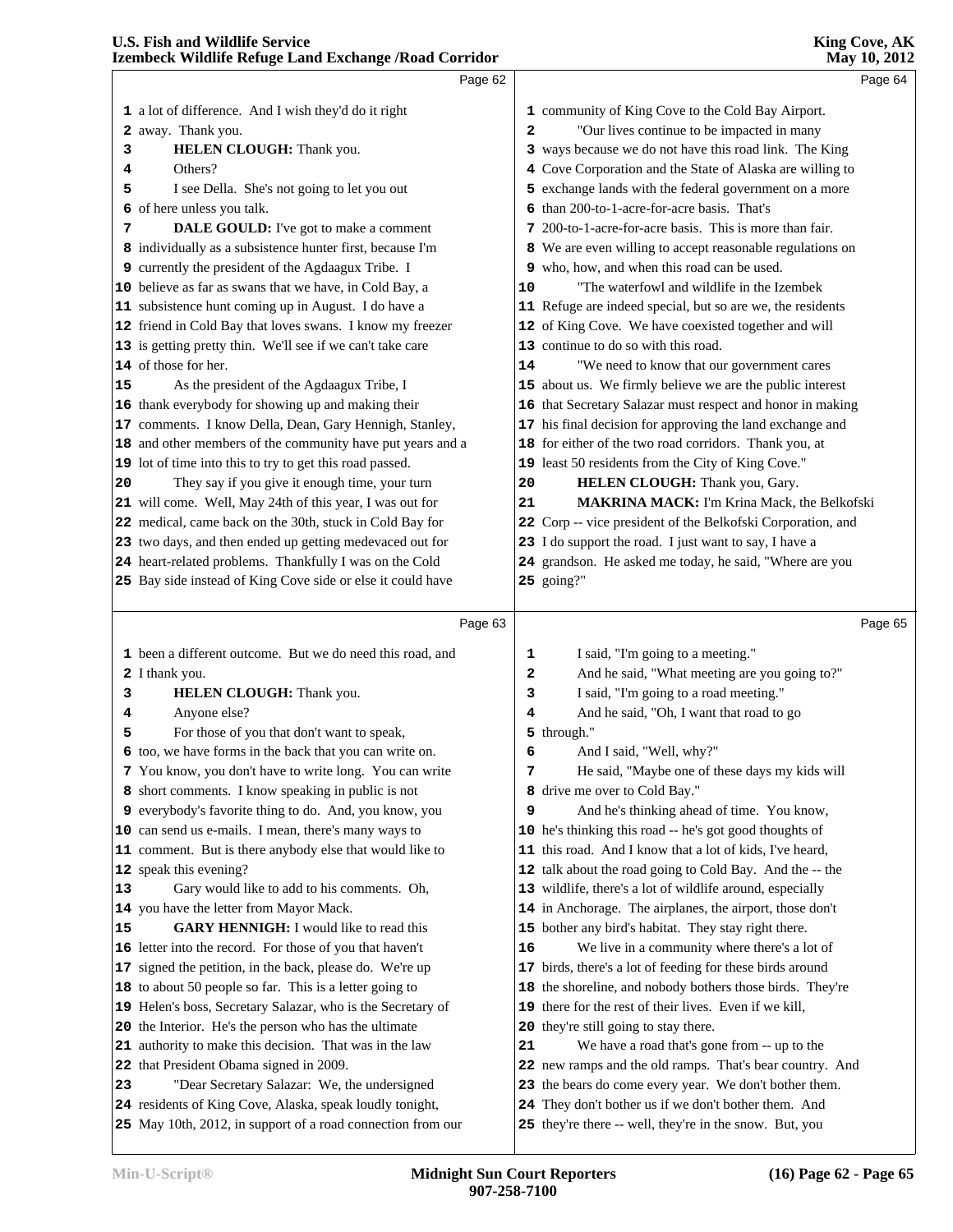|    | <b>Izembeck Wildlife Refuge Land Exchange /Road Corridor</b> | May 10, 2012 |                                                             |  |  |
|----|--------------------------------------------------------------|--------------|-------------------------------------------------------------|--|--|
|    | Page 66                                                      |              | Page 68                                                     |  |  |
|    | 1 know, they never did move. We moved in on them. But        | 1            | Stanley and I and Gary aren't getting any                   |  |  |
|    | 2 we're not going to move either. And I don't think the      |              | 2 younger, so we're recruiting our kids here. With that,    |  |  |
|    | 3 birds are going to move either.                            |              | 3 thank you for coming.                                     |  |  |
| 4  | And with all the eelgrass and all this new                   | 4            | HELEN CLOUGH: Thank you very much, Della.                   |  |  |
| 5  | grass we had at the lagoon and down towards Len's Harbor     | 5            | One last chance. Would anyone else care to                  |  |  |
| 6  | and stuff, that's where these birds are going to stay.       |              | 6 comment on the record? Otherwise, I will let our --       |  |  |
|    | 7 They're going to stay there and they're going to have      | 7            | DALE GOULD: I wanted to comment again. I                    |  |  |
|    | 8 their nesting there. Every year they're going to come      |              | 8 wanted to clarify that even though I said that there      |  |  |
|    | 9 back whether we are there or not. And I'd like to see      |              | 9 were mixed feelings with some of the -- you know,         |  |  |
|    | 10 this road go through. Thank you.                          |              | 10 younger in the community, a lot of that has, you know    |  |  |
| 11 | HELEN CLOUGH: Thank you.                                     |              | 11 changed. And you'll see, young Mr. Dustin Newman there,  |  |  |
| 12 | Others? Anyone else?                                         |              | 12 originally he had concern for the wildlife and the       |  |  |
| 13 | <b>DELLA TRUMBLE:</b> Dean, get up there.                    |              | 13 refuge, but he's a support for the record, as am I. I    |  |  |
| 14 | HELEN CLOUGH: Yeah, you don't have -- I mean,                |              | 14 don't know if I made that clear in my first comment.     |  |  |
|    | 15 I know Della would like to hear people speak and I like   | 15           | But I think that you'll have full support from              |  |  |
|    | 16 to listen to you, but --                                  |              | 16 the community that the road is the best option. And I    |  |  |
| 17 | <b>DELLA TRUMBLE:</b> I will say something in                |              | 17 think that -- I think we can take care of it. I think    |  |  |
|    | 18 closing. I guess -- this is Della Trumble again.          |              | 18 that we'll be able to -- as a community, we'll be able   |  |  |
| 19 | I guess I know there's a lot of people in this               |              | 19 to, you know, influence our younger generations. And     |  |  |
|    | 20 community that aren't here right now that have an         |              | 20 I'm not afraid to say to any other community members,    |  |  |
|    | 21 opinion in regard to this issue, a strong opinion, and    |              | 21 friends, or neighbors or family if you're doing          |  |  |
|    | 22 in support of the road. And coming next week, until the   |              | 22 something wrong, something should be said, and I don't   |  |  |
|    | 23 18th, we will make sure that every voice that wants to    |              | 23 think that there would be that problem. We're just the   |  |  |
|    | 24 be heard will be represented, plus all the others that    |              | 24 type of community that has respect for our lands.        |  |  |
|    | 25 we've gotten that are in the process of getting letters.  |              | 25 Thanks again.                                            |  |  |
|    |                                                              |              |                                                             |  |  |
|    | Page 67                                                      |              | Page 69                                                     |  |  |
| 1  | And I, to be honest with you, feel bad for                   | 1            | HELEN CLOUGH: Thank you very much.                          |  |  |
|    | 2 this community. I mean, it's probably 30 times over the    | $\mathbf{2}$ | RITA UTTECHT: At least I can face this way.                 |  |  |
|    | 3 years that we put people in this position, saying the      |              | 3 I'm glad I was one of the last ones.                      |  |  |
|    | 4 same thing over and over and over again. And we've been    | 4            | My name is Rita Uttecht. And just on a                      |  |  |
|    | 5 through it enough. There needs to be -- this needs to      |              | 5 personal note, with a lot of the issues that we've had    |  |  |
|    | 6 be resolved.                                               |              | 6 with medical with me, for one, the first medevac plane I  |  |  |
| 7  | Helen, I know you stand here today                           |              | 7 was ever on was with my son when he was two -- two        |  |  |
|    | 8 representing the Secretary and -- in his absence. And      |              | 8 months old. He had meningitis and woke up in the          |  |  |
|    | 9 he needs to really understand how important this is to     |              | 9 morning, he had a fever of 105, and it was foggy out,     |  |  |
|    | 10 the point of having to make a decision that involves the  |              | 10 summertime, you know, what do we do? No planes were      |  |  |
|    | 11 lives of the people in this community, that he needs to   |              | 11 flying. And luckily my dad was able to take us over on   |  |  |
|    | 12 come out here and visit us to fully understand the        |              | 12 his boat.                                                |  |  |
|    | 13 situation. Because to make a decision without coming      | 13           | Now two months old, so of course we had to                  |  |  |
|    | 14 out here and firsthand talk to the people of how          |              | 14 have a health care provider come with us, mid level.     |  |  |
|    | 15 important this is to this community is basically a slap   |              | 15 And my husband and I, my dad, and the mid level went     |  |  |
|    | 16 in the face.                                              |              | 16 over and -- it took a couple of hours to get there.      |  |  |
| 17 | Too much time and money has been spent as we                 |              | 17 Luckily, it was a nice ride, had to -- you know, imagine |  |  |
|    | 18 continue to use lives and compromise people's lives.      | 18           | a little baby. Of course we couldn't -- there was no        |  |  |
|    | 19 And enough is enough. This can be worked out. I've        | 19           | way we were going to pack him up the ladder, and so he      |  |  |
|    | 20 said it in every community that we've done this.          |              | 20 actually had to be hoisted up with his car seat. And of  |  |  |
|    | 21 There's no reason that all the parties can't step to the  |              | 21 course, you know, being a first-time mom, being young,   |  |  |
|    | 22 table. When Mr. Ashe comes out, we need to be talking     |              | 22 that was kind of disturbing for a while, you know,       |  |  |
|    |                                                              |              |                                                             |  |  |
|    | 23 mitigation and how we can resolve these issues and        |              | 23 watching your two-month-old swaying in the air with the  |  |  |

- concerns and move forward and get this road built.
- Because, like I say, enough is enough.

car seat.

So that -- we got him out to -- met the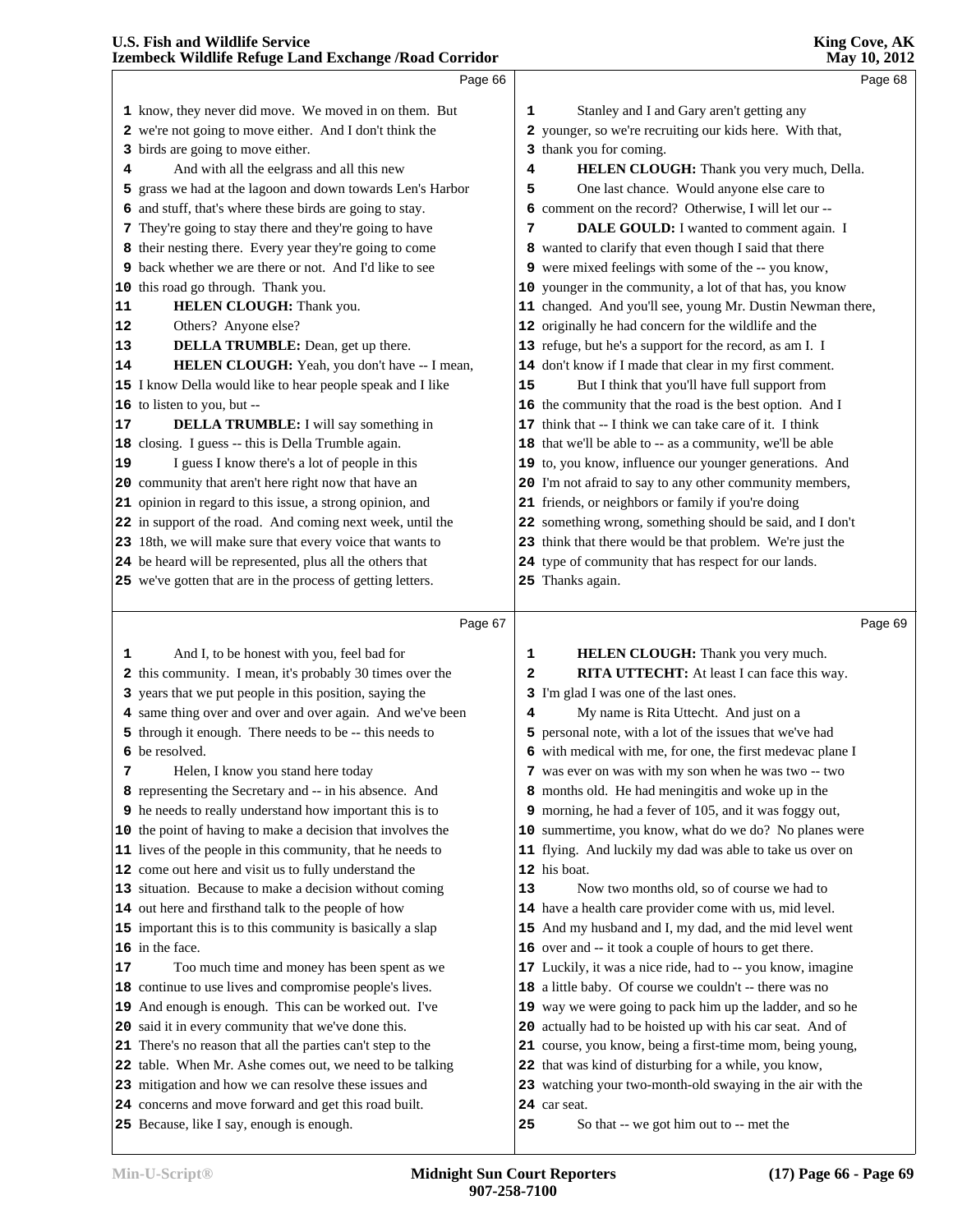|    | Page 70                                                                                                             |    | Page 72                                                                                                         |  |
|----|---------------------------------------------------------------------------------------------------------------------|----|-----------------------------------------------------------------------------------------------------------------|--|
|    | 1 medevac plane. It was already in Cold Bay, so that was                                                            |    | 1 100 percent, but I'm a big girl and it took a lot to get                                                      |  |
|    | 2 a huge plus. They just were waiting for us to get                                                                 |    | 2 me up there and with how many guys pushing me up in                                                           |  |
|    | 3 there, you know, the two-and-a-half-hour boat ride.                                                               |    | 3 pain, that is the worst thing to do, is to go up there                                                        |  |
|    | 4 Luckily we got there because to this day he is still                                                              |    | 4 in that moment in pain. And with our medevacs and                                                             |  |
|    | 5 talked about, you know, the learning and all the health                                                           |    | 5 stuff, it's not only with leaving, but when you come                                                          |  |
|    | 6 aides learning -- his meningitis stats are still talked                                                           |    | 6 back, you know, you want to come back home when you're                                                        |  |
|    | 7 about, that they're shocked he is still here, he is                                                               |    | 7 all better, but a lot of people actually can't make it                                                        |  |
|    | 8 still alive. He's right back there.                                                                               |    | 8 home either on this side like with a broken leg. You                                                          |  |
| 9  | He had one to seven blood ratios and it was                                                                         |    | 9 definitely can't -- like how Della was saying, you can't                                                      |  |
|    | 10 just crazy that we -- they caught it in time. And if we                                                          |    | 10 just hop down the steps. You're stuck there for a                                                            |  |
|    | 11 had to wait for a flight, if we did not have my dad in                                                           |    | 11 couple of days until weather gets better.                                                                    |  |
|    | 12 that day, because it actually was fishing season, so if                                                          | 12 | We wish to have the road to easily access the                                                                   |  |
|    | 13 he was not able to even be here, no boats were in town,                                                          |    | 13 Cold Bay hub. It's our hub. It's our lifeline. We                                                            |  |
|    | 14 it was -- yeah, he would have passed away for sure.                                                              |    | 14 have so many elders that have had to move out of town                                                        |  |
| 15 | And the second time, I was -- gone out for                                                                          |    | 15 because of them not being able to get the care they have                                                     |  |
|    | 16 medical, my son was two years old. And he actually was                                                           |    | 16 here. My Grandpa Gould is an example of that.                                                                |  |
|    | 17 hurting here for about two weeks. The clinic wanted to                                                           | 17 | He's -- they have a house in Bellingham,                                                                        |  |
|    | 18 wait, and we had ugly weather. And so, again, we had to                                                          |    | 18 Washington, and his wife is sitting in the audience back                                                     |  |
|    | 19 wait. Finally, eventually got out to Anchorage, a boat                                                           |    | 19 here, Elaine Gould. And they've had to leave numerous                                                        |  |
|    | 20 ride, everything just the same. I believe it was                                                                 |    | 20 times because of his health, where this last episode was                                                     |  |
|    | 21 summertime again, and got him out and he actually had                                                            |    | 21 on Christmas Eve. He was hurting and luckily we have my                                                      |  |
|    | 22 intussusception.                                                                                                 |    | 22 dad with his boat. He was able to take them over. And                                                        |  |
| 23 | And now previous -- I don't know if we just                                                                         |    | 23 I personally wasn't on the boat that day, but my husband                                                     |  |
|    | 24 had some -- we just had somebody pass away, actually, in                                                         |    | 24 was; my uncle, Dale Gould; my dad, Dean Gould. And they                                                      |  |
|    | 25 town with intussusception, a baby. I don't know if it                                                            |    | 25 had to actually take him up the steps, and here my uncle                                                     |  |
|    |                                                                                                                     |    |                                                                                                                 |  |
|    |                                                                                                                     |    |                                                                                                                 |  |
|    | Page 71                                                                                                             |    | Page 73                                                                                                         |  |
|    | 1 was right before or right after, but he was lucky to be                                                           |    | 1 Dale, he was hurt as well. So it took how many people                                                         |  |
|    | 2 alive with that, too. So just being in 2007, I already                                                            |    | 2 to get him up, and my husband could not believe how much                                                      |  |
|    | 3 had two with him, you know, two medevac experiences. I                                                            |    | 3 pain my grandpa was in. He said it was definitely hard                                                        |  |
|    | 4 would have lost my son.                                                                                           |    | 4 to see for sure.                                                                                              |  |
| 5  | And he actually got to be out on the boat as a                                                                      | 5  | We had snow that day. You know, it was                                                                          |  |
|    | 6 passenger this time, not as an actual patient. But I                                                              |    | 6 definitely not nice conditions on top of having to climb                                                      |  |
|    | 7 was medevaced out last year, June. And I was having                                                               |    | 7 the ladder, you know, being in pain. And he had the                                                           |  |
|    | 8 pains, and it was ugly weather. And, again, my dad was                                                            |    | 8 surgery right away that night, Christmas Eve night. If                                                        |  |
|    | 9 available as, you know, having his boat. And so it was                                                            |    | 9 he didn't make it out that day by the boat, he would                                                          |  |
|    | 10 a nice day, so my husband came with me and my dad and my                                                         |    | 10 have -- he would not be here today.                                                                          |  |
|    | 11 kids wanted to go for a boat ride. And it was foggy                                                              | 11 | And he actually did not come back home until                                                                    |  |
|    | 12 weather, not terrible, but foggy weather here where no                                                           |    | 12 he -- well, he's not 100 percent better yet, but he is                                                       |  |
|    | 13 planes could fly.                                                                                                |    | 13 near. He is working on getting better. And he actually                                                       |  |
|    | My dad is like, "Sure. Come on. And come see                                                                        |    | 14 didn't come home until just last month, and that's four                                                      |  |
|    | 15 mom, hug her good-bye." They actually came with us, and                                                          |    | 15 months away.                                                                                                 |  |
|    | 16 it was really choppy at the Cold Bay dock. And it took                                                           | 16 | So it's terrible that people who are elders                                                                     |  |
|    | 17 a lot to get me -- to get me up the ladders for sure.                                                            |    | 17 can't even come back to their home. We have so many                                                          |  |
|    | 18 My dad or my husband was behind me and then I had two or                                                         |    | 18 people who want to spend their lives -- the rest of<br>19 their lives here in town if -- when they're older, |  |
|    | 19 three, the EMS, in front of me trying to pull me up,<br>20 trying to -- trying to -- if you can imagine, I mean, |    | 20 elder, and it's getting close to the end where you have                                                      |  |
|    | 21 the stairs are stone cold, not like you prepare for it                                                           |    | 21 to have the hospice care, and they can't even have that                                                      |  |
|    | 22 or nothing like that. They're so cold and you have                                                               |    | 22 here because of not being able to get out of town. You                                                       |  |
|    | 23 to -- it's not like just a little hop, how people say,                                                           |    | 23 know, they do not want -- they want to be home, but they                                                     |  |
| 14 | 24 getting on the stairs. It's like how many feet away.                                                             |    | 24 don't want to, you know, come home to die, per se, like                                                      |  |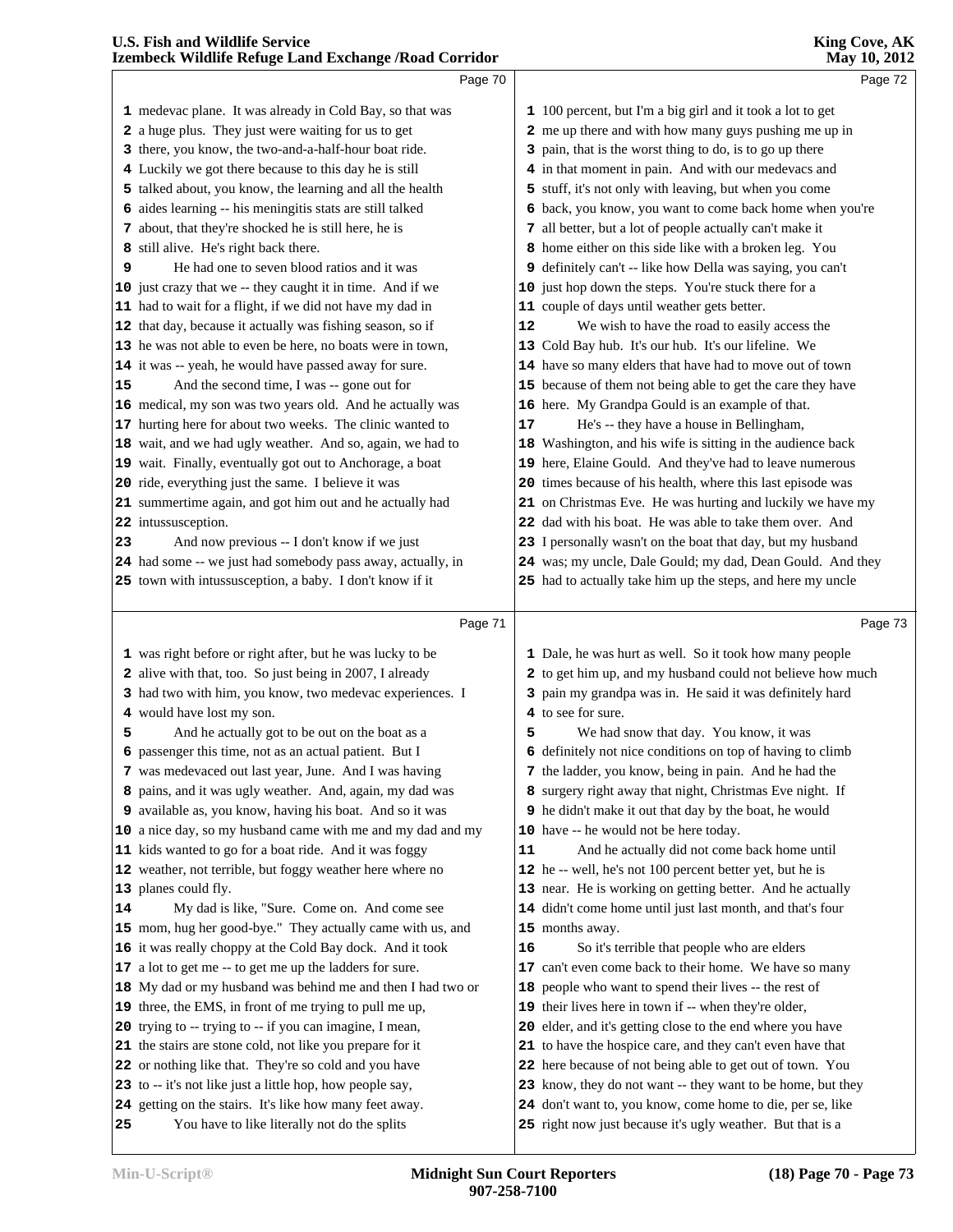|    | Page 74                                                                                                              |                  | Page 76                                                    |  |
|----|----------------------------------------------------------------------------------------------------------------------|------------------|------------------------------------------------------------|--|
|    | 1 hard pill to chew, that our elders can't even safely                                                               |                  | 1 He said if there was any community that ought to have a  |  |
|    | 2 come home because of our weather and our transportation                                                            |                  | 2 road because they can have a road because of how close   |  |
|    | 3 issues.                                                                                                            |                  | 3 they are to Cold Bay, it needs to be King Cove. Orin     |  |
| 4  | And it's -- yeah, it's definitely very sad.                                                                          |                  | 4 says, "I've got great pilots. We do the best we can,     |  |
|    | 5 We need it. It's something that I hope that we'll have                                                             |                  | 5 but there are times when Mother Nature works against     |  |
|    | 6 soon because I don't want to see any more lives lost.                                                              |                  | 6 us." So I take it right from the top, Orin, what he      |  |
|    | 7 Thank you.                                                                                                         |                  | 7 said. He went on record back in 1995 when we first       |  |
| 8  | <b>HELEN CLOUGH:</b> Thank you.                                                                                      |                  | 8 started this to Senator Stevens, then Senator Frank      |  |
| 9  | Anyone else?                                                                                                         |                  | 9 Murkowski, and Don Young, said the same thing, that we   |  |
| 10 | <b>DAVID MORRIS:</b> Dave Morris again. I just -- I                                                                  |                  | 10 love the people in King Cove, but we will be very happy |  |
|    | 11 think, for the record, they need to have the -- which                                                             |                  | 11 when the day comes that there can be a road so that we  |  |
|    | 12 dock they're talking about at Cold Bay, because it's                                                              |                  | 12 don't have to get in there at times when we don't want  |  |
|    | 13 like a quarter of a mile off the beach. And the steel                                                             |                  | 13 to get in there.                                        |  |
|    | 14 ladder, you can -- depending on the tide, it might be                                                             | 14               | So, to me, whatever the pilots say is fine,                |  |
|    | 15 30 feet to the top of it that you're climbing up. So I                                                            |                  | 15 they're good guys as we all know, but Orin saying what  |  |
|    | 16 think somewhere in there, there needs to be a picture of                                                          |                  | 16 he said, I think, speaks to where PenAir is on that     |  |
|    | 17 that dock that Rita was referring to, because it's not                                                            |                  | 17 issue.                                                  |  |
|    | 18 something that anybody wants to climb up and down if                                                              | 18               | <b>LONNIE BRANDELL:</b> Right. Yeah. I mean, I             |  |
|    | 19 they're hurt.                                                                                                     |                  | 19 know the pilots, the stuff they come in on sometimes,   |  |
| 20 | HELEN CLOUGH: Thank you.                                                                                             |                  | 20 and I take my hat off to them.                          |  |
| 21 | Anyone else?                                                                                                         | 21               | <b>GARY HENNIGH:</b> Thanks.                               |  |
| 22 | GARY HENNIGH: Gary Hennigh again. Just one                                                                           | 22               | <b>HELEN CLOUGH:</b> Thank you.                            |  |
|    | 23 final comment. Please, if you haven't signed in to show                                                           | 23               | Well, again, I thank you very much for coming              |  |
|    | 24 that you were here, please do so. If you haven't signed                                                           |                  | 24 and for speaking from your hearts and sharing the       |  |
|    | 25 the petition, please do so. And, everybody, please take                                                           |                  | 25 information with us. And we certainly will --           |  |
|    |                                                                                                                      |                  |                                                            |  |
|    |                                                                                                                      |                  |                                                            |  |
|    | Page 75                                                                                                              |                  | Page 77                                                    |  |
|    |                                                                                                                      |                  |                                                            |  |
|    | 1 an orange, an apple, a handful of grapes, cookies.                                                                 |                  | 1 obviously, we'll have the transcript of the meeting.     |  |
|    | 2 Those are all provided by Helen and the government and                                                             |                  | 2 And then I do hope that we will at least have Director   |  |
|    | 3 Joan, so please take the food so we don't have to take                                                             |                  | 3 Ashe -- obviously, I can't speak for the Secretary --    |  |
|    | 4 it any further and carrying it -- well, you carry it                                                               |                  | 4 maybe his representative -- but I'm pretty far from --   |  |
|    | 5 out. But please sign the petition, sign the fact that                                                              |                  | 5 but I appreciate what you're saying and I certainly will |  |
|    | 6 you were here. That record is very important. And                                                                  |                  | 6 carry the message back that it would be nice if he would |  |
| 8  | 7 thank you all on behalf of the service for showing up.<br><b>LONNIE BRANDELL:</b> I've got one question.           | 8                | 7 come.<br>And, obviously, I'll be in touch with Gary and  |  |
| 9  | <b>HELEN CLOUGH: Sure.</b>                                                                                           |                  | 9 the mayors and Della and others. So, again, thank you    |  |
| 10 | LONNIE BRANDELL: Don't know if the pilots                                                                            |                  | 10 very much for coming. Please help yourself to goodies.  |  |
|    | 11 that fly in and out of here, if they're against the road                                                          |                  | 11 And I really appreciate your time and all the effort    |  |
|    | 12 or are they for the road? Have they ever made a                                                                   |                  | 12 you've put into this.                                   |  |
|    | 13 testimony to say what they go through with people losing                                                          | 13               | (Proceedings adjourned at 8:30 p.m.)                       |  |
|    | 14 their lives? I mean, you know, when you're in their                                                               | 14               |                                                            |  |
|    | 15 plane and they close the door and take off, you're in                                                             | 15               |                                                            |  |
|    | 16 their hands. Have any of them ever made a testimony to                                                            | 16               |                                                            |  |
|    | 17 say, hey, as pilot, you know?                                                                                     | 17               |                                                            |  |
| 18 | HELEN CLOUGH: I don't --                                                                                             | 18               |                                                            |  |
| 19 | <b>LONNIE BRANDELL:</b> Does anybody know about                                                                      | 19               |                                                            |  |
|    | <b>20</b> that?                                                                                                      | 20               |                                                            |  |
| 21 | HELEN CLOUGH: Gary may have something.                                                                               | 21               |                                                            |  |
| 22 | GARY HENNIGH: Yes. Gary again. Excellent                                                                             | 22               |                                                            |  |
|    | 23 question, Lonnie. And at the meeting Thursday night,                                                              | 23               |                                                            |  |
|    | 24 last Thursday night in Anchorage, Orin Seybert showed<br>25 up. Orin talked about the history, serving King Cove. | 24<br>${\bf 25}$ |                                                            |  |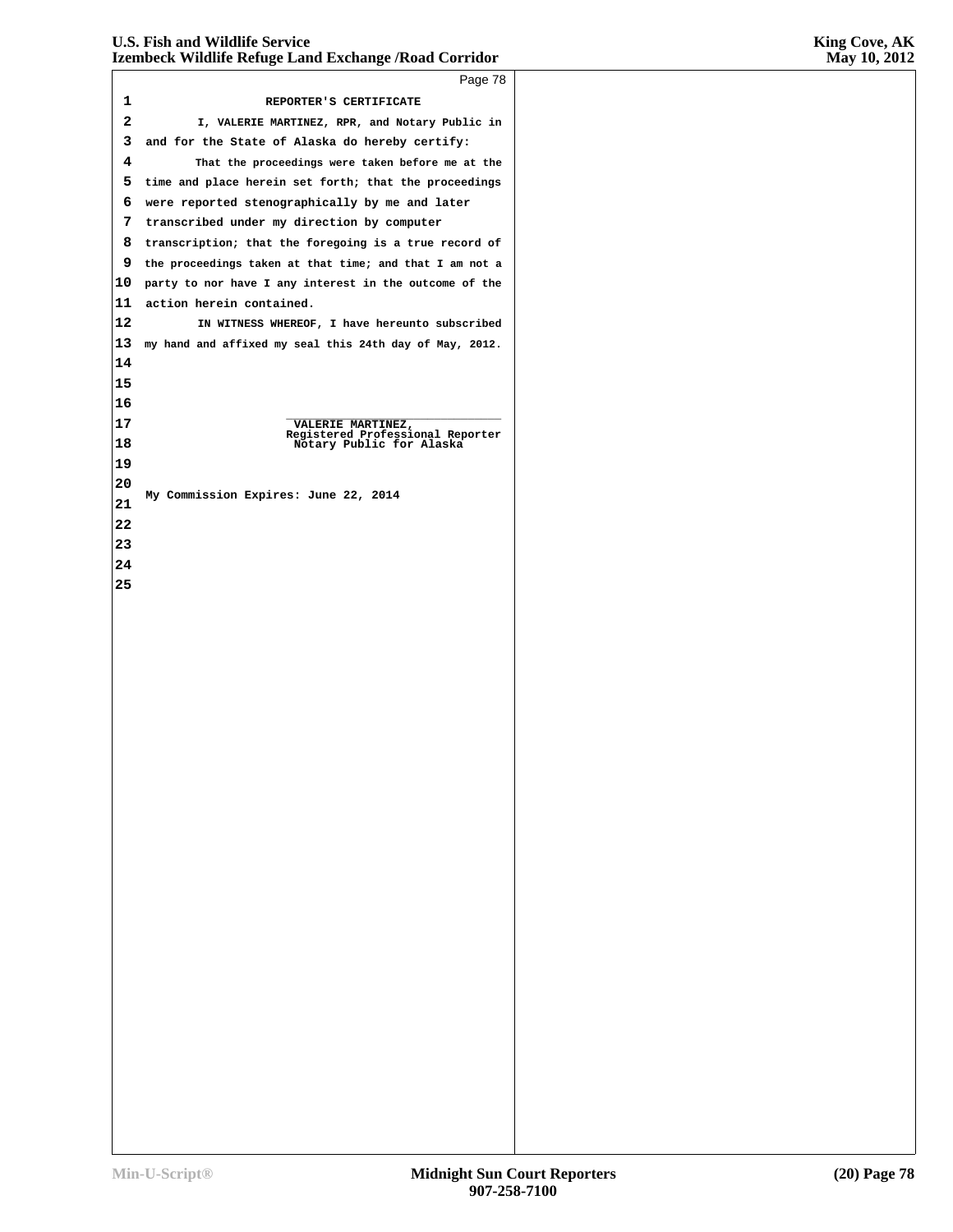|                   |                                 | 7:14                             | 69:20;70:12,16,21,24;                 | 37:14,16,17,22,22                       |
|-------------------|---------------------------------|----------------------------------|---------------------------------------|-----------------------------------------|
| \$                | $\boldsymbol{2}$                | 500(1)                           | 71:5,15;72:7,25;73:11,                | airline $(2)$                           |
|                   |                                 | 18:24                            | 13                                    | 40:19.19                                |
| \$1(1)            | 20(1)                           | 56,393(2)                        | add(3)                                | Airlines (2)                            |
| 35:16             | 33:6                            | 49:7;50:25                       | 35:11;36:5;63:13                      | 40:20,23                                |
| \$150(1)          | 200(3)                          |                                  | addressed (1)                         | airplane $(3)$                          |
| 39:13             | 5:19;18:1;38:17                 | $\overline{7}$                   | 9:22                                  | 45:10;48:9;60:21                        |
| \$150,000(2)      | 2003(1)                         |                                  | adjacent (1)                          | airplanes (2)                           |
| 29:13;30:1        | 11:24                           | 7th(1)                           | 6:12                                  | 52:8;65:14                              |
| \$160,000(1)      | 2007(1)                         | 50:12                            | adjourned (1)                         | airport $(19)$                          |
| 30:1              | 71:2                            |                                  | 77:13                                 | 8:19;9:19;13:17;33:7,                   |
| \$21(1)           | 2009(2)                         | 8                                | adjunct(1)                            | 15, 18; 37: 8; 40: 4, 17, 18;           |
| 29:25             | 4:24;63:22                      |                                  | 46:9                                  | 41:10,14,16,16,17;                      |
| \$23(1)           | $200$ -to-1-acre-for-acre $(2)$ | 8:30(1)                          | adjust(1)                             | 48:17;50:10;64:1;65:14                  |
| 29:25             | 64:6,7                          | 77:13                            | 3:22                                  | Akaka (1)<br>33:1                       |
| \$30,000(1)       | 2010(1)                         | 80-knot (1)<br>50:17             | <b>Administration (1)</b><br>4:20     | Alaska (14)                             |
| 36:5              | 7:19                            |                                  | advisers (1)                          | 5:19,21,25;7:17;                        |
| \$50(1)           | 2011(2)                         | $\mathbf{A}$                     | 25:3                                  | 28:12;40:18;46:6,9,10,                  |
| 39:14             | 50:12;60:15                     |                                  | Affairs (2)                           | 20;53:18;56:9;63:24;                    |
| $\mathbf{1}$      | 2012(1)<br>63:25                | ability $(1)$                    | 16:22;25:3                            | 64:4                                    |
|                   | 206(3)                          | 47:20                            | affect $(3)$                          | Albatross (1)                           |
| 100(3)            | 7:15;49:6;51:1                  | able $(15)$                      | 9:24;47:20,20                         | 45:18                                   |
| 32:13;72:1;73:12  | $20$ -mile $(1)$                | 6:9,10;9:17;33:18;               | affecting $(1)$                       | Aleut $(4)$                             |
| 105(1)            | 29:5                            | 40:11;45:2;52:16;57:16;          | 54:4                                  | 8:16;42:25;47:2;56:11                   |
| 69:9              | 210(1)                          | 68:18,18;69:11;70:13;            | affects $(1)$                         | Aleutians (2)                           |
| 10th(1)           | 7:15                            | 72:15,22;73:22                   | 50:20                                 | 42:7;56:10                              |
| 63:25             | 24th(1)                         | absence $(1)$                    | affordable (1)                        | Aleuts $(1)$                            |
| 11,000(1)         | 62:21                           | 67:8                             | 9:19                                  | 33:4                                    |
| 35:15             | 26.3(1)                         | accept(1)<br>64:8                | afraid $(2)$<br>35:23;68:20           | alignment $(2)$<br>11:14,15             |
| 1100(2)           | 29:3                            | acceptable(1)                    | Again $(21)$                          | alive $(3)$                             |
| 9:8;22:22         | $\mathbf{3}$                    | 43:11                            | 8:23;9:14;10:16;11:2;                 | 49:9;70:8;71:2                          |
| 12(1)<br>24:13    |                                 | access(7)                        | 19:2;34:16;43:8;49:3,4;               | allow $(1)$                             |
| 13,000(2)         | 30(5)                           | 9:15;14:3;33:18;                 | 66:18;67:4;68:7,25;                   | 14:14                                   |
| 6:3,3             | 16:8;45:14;53:17;               | 39:17,20;59:16;72:12             | 70:18,21;71:8;74:10,22;               | allowed (3)                             |
| 1300(1)           | 67:2;74:15                      | accident(1)                      | 75:22;76:23;77:9                      | 5:13;48:13,21                           |
| 17:25             | 30th(1)                         | 45:5                             | against $(2)$                         | almost $(3)$                            |
| 14(1)             | 62:22                           | account(1)                       | 75:11;76:5                            | 5:23;17:13;50:15                        |
| 49:9              | 32(1)                           | 19:13                            | Agdaagux (4)                          | along $(7)$                             |
| 14-year-old $(1)$ | 48:6                            | acknowledge (1)                  | 4:18;34:19;62:9,15                    | 5:21;6:19;15:21;38:9,                   |
| 51:11             | $34$ -year $(1)$                | 15:8                             | agencies (4)<br>3:17;4:17;15:24;35:24 | 12;58:10,11<br>alongside $(1)$          |
| 15(1)             | 56:25                           | acquisition (1)<br>11:21         | ago(9)                                | 6:15                                    |
| 33:6              | $\overline{\mathbf{4}}$         | acreage(1)                       | 3:14;24:4;30:17;                      | alternative (29)                        |
| 15,000(1)<br>47:4 |                                 | 7:8                              | 35:14,14,15;47:19;48:6;               | 7:16;10:18;11:3,14,                     |
| 150(1)            | 40(1)                           | acres(13)                        | 61:2                                  | 20, 23, 24; 12: 17, 18; 13: 9;          |
| 38:17             | 45:14                           | 5:19,21,23;6:3,7,10;             | agree $(1)$                           | 14:1;15:6,7;16:2;22:25;                 |
| 1500(2)           | 40,000(2)                       | 7:14,15;35:15;49:6,7;            | 15:18                                 | 23:4,4;25:9,21,22;28:21;                |
| 17:24;32:19       | 18:6,9                          | 50:25;51:1                       | agreeing $(1)$                        | 29:19;31:23,23;41:18;                   |
| 1600(1)           | 42(1)                           | across(4)                        | 36:1                                  | 43:10,12;45:22;46:1                     |
| 5:21              | 51:20                           | 12:13;30:21;52:2;                | agreements (1)                        | alternatives (13)                       |
| 18(1)             | 43,000(1)                       | 59:19                            | 21:3                                  | 10:15;11:14,17;12:3;                    |
| 52:18             | 5:23                            | action(3)                        | ahead $(5)$<br>3:3;30:24;37:5;44:15;  | 14:1,5,6;25:13,14;28:20,<br>23;29:15,20 |
| 18th $(2)$        |                                 | 5:7;24:6;28:23<br>activity $(2)$ | 65:9                                  | always $(4)$                            |
| 14:19;66:23       | 5                               | 42:20,23                         | aides $(1)$                           | 13:3;51:6,7;58:21                       |
| 1960(1)           |                                 | actual(4)                        | 70:6                                  | Americans (1)                           |
| 7:22<br>1980(2)   | 5,000(2)<br>6:7,10              | 11:2;12:6;22:6;71:6              | $\sin' t(1)$                          | 16:23                                   |
| 7:22,25           | 50(4)                           | actually $(22)$                  | 29:6                                  | amount(6)                               |
| 1995(1)           | 37:6;47:19;63:18;               | 9:10:10:24:11:19:                | air(1)                                | 36:8;37:1;42:21,23;                     |
| 76:7              | 64:19                           | 14:10;21:2;22:9;24:11;           | 69:23                                 | 46:23,23                                |
|                   | 50,000(1)                       | 36:16;51:22;52:1;57:7;           | aircraft $(5)$                        | analysis (6)                            |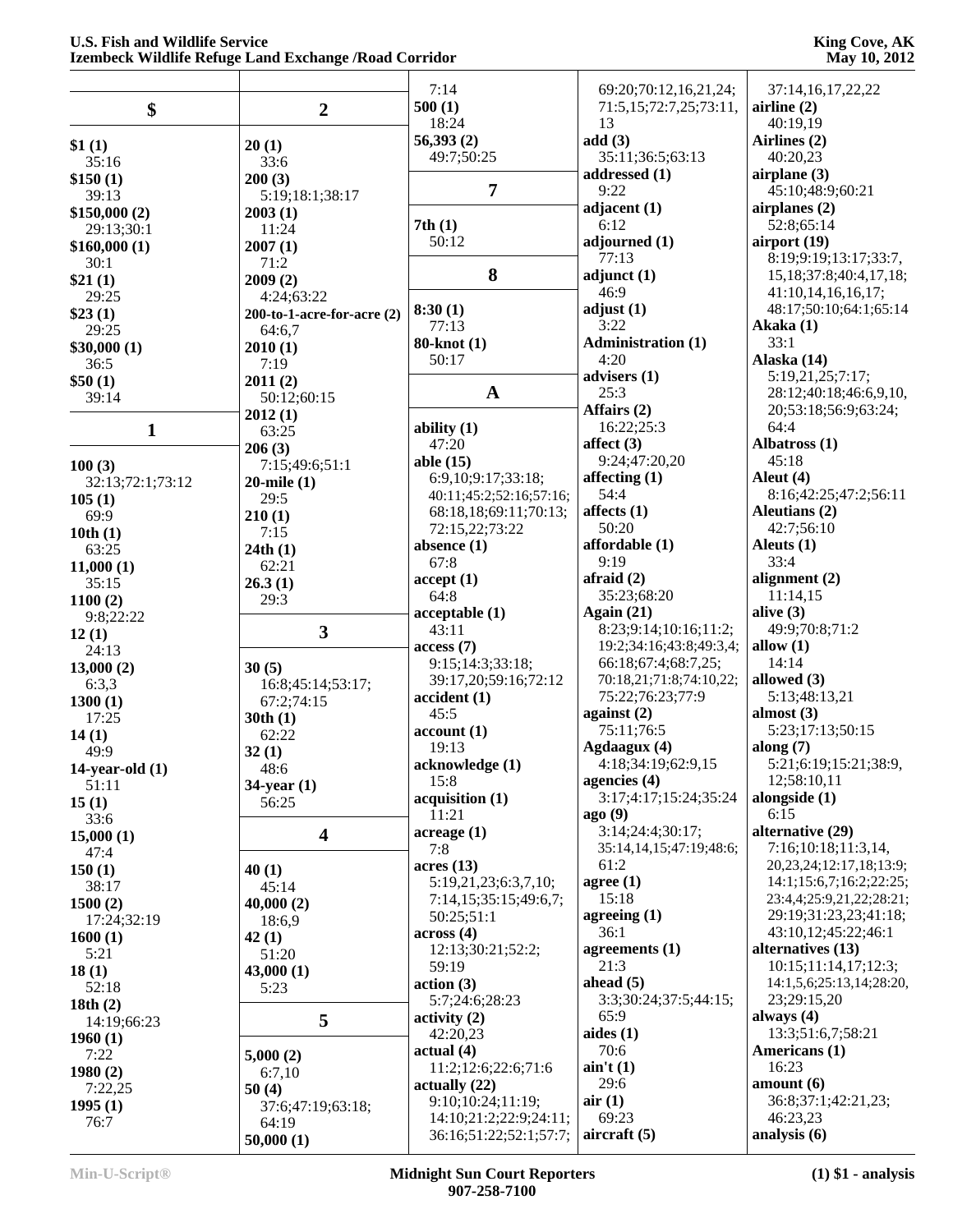| 13:10,19;15:5,12;      | August $(2)$           | Bay $(67)$                     | 16:24;44:24;45:7                  | 19:11;52:4,5;65:15,   |
|------------------------|------------------------|--------------------------------|-----------------------------------|-----------------------|
| 22:23;23:15            | 28:4;62:11             | 3:8;8:19;9:19;13:17;           | bickering (1)                     | 23, 24, 24            |
| analyzed (1)           | authority (1)          | 14:11;15:13;27:7;30:9,         | 36:1                              | bothers $(1)$         |
| 20:11                  | 63:21                  | 21, 22; 33: 7, 15, 18; 35: 22; | big(6)                            | 65:18                 |
| analyzing (1)          | authorize (1)          | 36:10;37:15,19;38:17,          | 9:9;10:5;13:6;22:21;              | bottom $(1)$          |
| 13:24                  | 7:18                   | 18;39:13,20,21;40:10,          | 36:10;72:1                        | 32:6                  |
| ancestors $(2)$        | available (1)          | 13, 15; 41: 21, 22; 42: 20,    | bigger $(1)$                      | Brady (2)             |
| 43:3;48:20             | 71:9                   | 22;43:17,22;45:11;             | 61:24                             | 3:12;30:25            |
| Anchorage (12)         | $a$ viation $(1)$      | 46:13;47:5;48:1;50:9,          | bill $(3)$                        | <b>BRANDELL (9)</b>   |
| 3:5;14:11;17:13,14;    | 37:22                  | 13, 16; 51: 25; 52: 7, 16;     | 19:19,20,21                       | 51:19,19;52:9;55:7,7; |
| 19:9;27:8;46:9,21;     | avoid (2)              | 54:17;55:10;59:12,16,          | biologists $(1)$                  | 75:8,10,19;76:18      |
| 50:14;65:14;70:19;     | 7:5;13:13              | 19, 19; 60: 12, 18, 19, 20;    | 13:22                             | $brand-new(1)$        |
| 75:24                  | avoided (1)            | 61:10,14,19,23;62:10,          | Bird $(4)$                        | 40:6                  |
| animals (4)            | 7:6                    | 12, 22, 25; 64: 1; 65: 8, 12;  | 8:11;37:1;38:23;55:24             | brant $(4)$           |
| 13:2;20:14;56:2;58:1   | avoids(1)              | 70:1;71:16;72:13;74:12;        | $\boldsymbol{\text{birds}}$ $(9)$ | 8:7;13:20;32:10;39:5  |
| ankle $(2)$            | 12:5                   | 76:3                           | 8:7,13;49:12,13;                  | $\text{brace} (1)$    |
| 60:15,19               | aware $(1)$            | beach $(1)$                    | 65:17,17,18;66:3,6                | 46:4                  |
| anticipate (3)         | 26:5                   | 74:13                          | bird's $(1)$                      | bravely $(1)$         |
| 15:25;16:7;18:4        |                        |                                | 65:15                             | 51:17                 |
|                        | away (8)               | bear $(4)$                     |                                   |                       |
| appear $(1)$           | 41:9;55:11;62:2;       | 32:10;61:11,13;65:22           | birthday $(1)$                    | <b>BRENDA(2)</b>      |
| 15:20                  | 70:14,24;71:24;73:8,15 | bears $(3)$                    | 48:7                              | 46:5,5                |
| Appendix (2)           |                        | 8:6;61:11;65:23                | bit $(4)$                         | brief (3)             |
| 18:14;22:13            | B                      | beautiful (2)                  | 3:23;4:13;12:7;34:20              | 13:16;31:12,16        |
| apple $(1)$            |                        | 44:1;48:8                      | bite $(1)$                        | brighter $(1)$        |
| 75:1                   | Babcock (2)            | beauty $(1)$                   | 55:6                              | 7:24                  |
| appraisal $(1)$        | 41:3,3                 | 44:3                           | black $(1)$                       | $\text{bring} (1)$    |
| 35:12                  | babies $(1)$           | became $(1)$                   | 32:10                             | 41:14                 |
| appreciate $(5)$       | 42:18                  | 7:23                           | blocked (2)                       | brings $(1)$          |
| 4:7;17:11,18;77:5,11   | baby $(7)$             | become $(4)$                   | 30:9,12                           | 38:20                 |
| approved $(4)$         | 42:16;44:17;48:10;     | 6:12;10:13;58:8,19             | $blood (1)$                       | broken $(4)$          |
| 11:9;21:1;25:24;34:8   | 60:11,13;69:18;70:25   | becomes $(1)$                  | 70:9                              | 60:15,19,23;72:8      |
| approving $(1)$        | back $(32)$            | 56:14                          | blowing $(3)$                     | brought $(1)$         |
| 64:17                  | 4:24;5:12;11:22;       | Begich (1)                     | 40:10,10;48:8                     | 8:17                  |
| approximately (2)      | 15:16;22:4;24:3;32:13; | 33:1                           | board $(1)$                       | budgets $(1)$         |
| 17:25;30:1             | 38:20;45:1,14;47:1;    | begin $(1)$                    | 60:12                             | 57:19                 |
| Area $(7)$             | 48:16;52:23;53:19;     | 10:21                          | boat $(32)$                       | build $(2)$           |
| 8:11,16;13:3;38:9;     | 59:21,22,24;60:21,23;  |                                | 27:16;28:16;30:11,11;             | 50:22;52:1            |
|                        |                        | beginning $(1)$<br>42:13       | 39:21,24;41:19,20,21,             |                       |
| 44:3;53:20;56:18       | 61:16;62:22;63:6,17;   |                                |                                   | building $(2)$        |
| areas(1)               | 66:9;70:8;72:6,6,18;   | behalf $(3)$                   | 22;45:10;48:9;52:23;              | 29:7;56:1             |
| 48:20                  | 73:11,17;76:7;77:6     | 32:11;33:24;75:7               | 53:3,10,12;59:18;60:12,           | built $(4)$           |
| argument (1)           | backed (1)             | behind $(3)$                   | 17,18,20;61:20,22;                | 5:20;56:16;57:21;     |
| 44:21                  | 22:23                  | 38:7;59:13;71:18               | 69:12;70:3,19;71:5,9,11;          | 67:24                 |
| Army $(1)$             | bad(7)                 | Belkofski (9)                  | 72:22,23;73:9                     | bunch $(1)$           |
| 59:23                  | 31:25;53:9;59:10,16;   | 4:19;22:7;56:10;60:6,          | boats $(6)$                       | 27:23                 |
| around $(17)$          | 60:22;61:22;67:1       | 7;61:8,10;64:21,22             | 41:7;45:15;52:8;                  | Bureau (2)            |
| 6:4,4;9:20;13:14;      | balance (1)            | Bellingham (1)                 | 61:24,24;70:13                    | 16:21;25:2            |
| 16:10;24:13,16;25:4;   | 36:25                  | 72:17                          | bollards $(2)$                    | Burning $(1)$         |
| 30:8;34:5;37:14;39:3,  | ball(1)                | belong $(1)$                   | 20:12,14                          | 49:24                 |
| 10;54:7;61:12;65:13,17 | 46:14                  | 56:16                          | bones $(1)$                       | bus(1)                |
| artifacts (1)          | barrier $(5)$          | beneficial (1)                 | 60:23                             | 43:21                 |
| 49:19                  | 6:15,19,19;19:21;      | 14:2                           | book $(1)$                        |                       |
| Ashe $(3)$             | 20:11                  | benefits $(1)$                 | 5:17                              | $\mathbf C$           |
| 27:19;67:22;77:3       | based $(5)$            | 10:1                           | born $(4)$                        |                       |
| assume $(2)$           | 15:22;23:15;25:7;      | besides $(2)$                  | 42:7;46:6;58:2;60:6               | $C-130(1)$            |
|                        |                        |                                |                                   | 36:6                  |
| 16:10:20:6             | 28:18;36:17            | 51:4;59:18                     | borough (8)                       |                       |
| attack(1)              | bashful $(4)$          | best $(8)$                     | 4:19;10:20,25;11:7;               | cabins $(1)$          |
| 59:9                   | 34:9;41:2;42:4;51:10   | 22:1,3;23:16;25:11;            | 13:21;14:3;32:12;42:7             | 49:24                 |
| attention (1)          | basically $(2)$        | 33:23,24;68:16;76:4            | boss $(2)$                        | cable (5)             |
| 51:6                   | 36:24;67:15            | better $(9)$                   | 5:1;63:19                         | 6:15,19;19:16,21,21   |
| attorneys (1)          | basis $(3)$            | 8:3;19:24;33:20;               | both $(4)$                        | call $(6)$            |
| 20:17                  | 46:18;64:6,7           | 44:12,13;72:7,11;73:12,        | 12:11;14:3;25:16;                 | 7:3;15:11;40:16;      |
| audience (1)           | baskets $(1)$          | 13                             | 35:10                             | 43:20;45:19;59:11     |
| 72:18                  | 41:23                  | beyond $(3)$                   | bother $(7)$                      | called $(1)$          |
|                        |                        |                                |                                   |                       |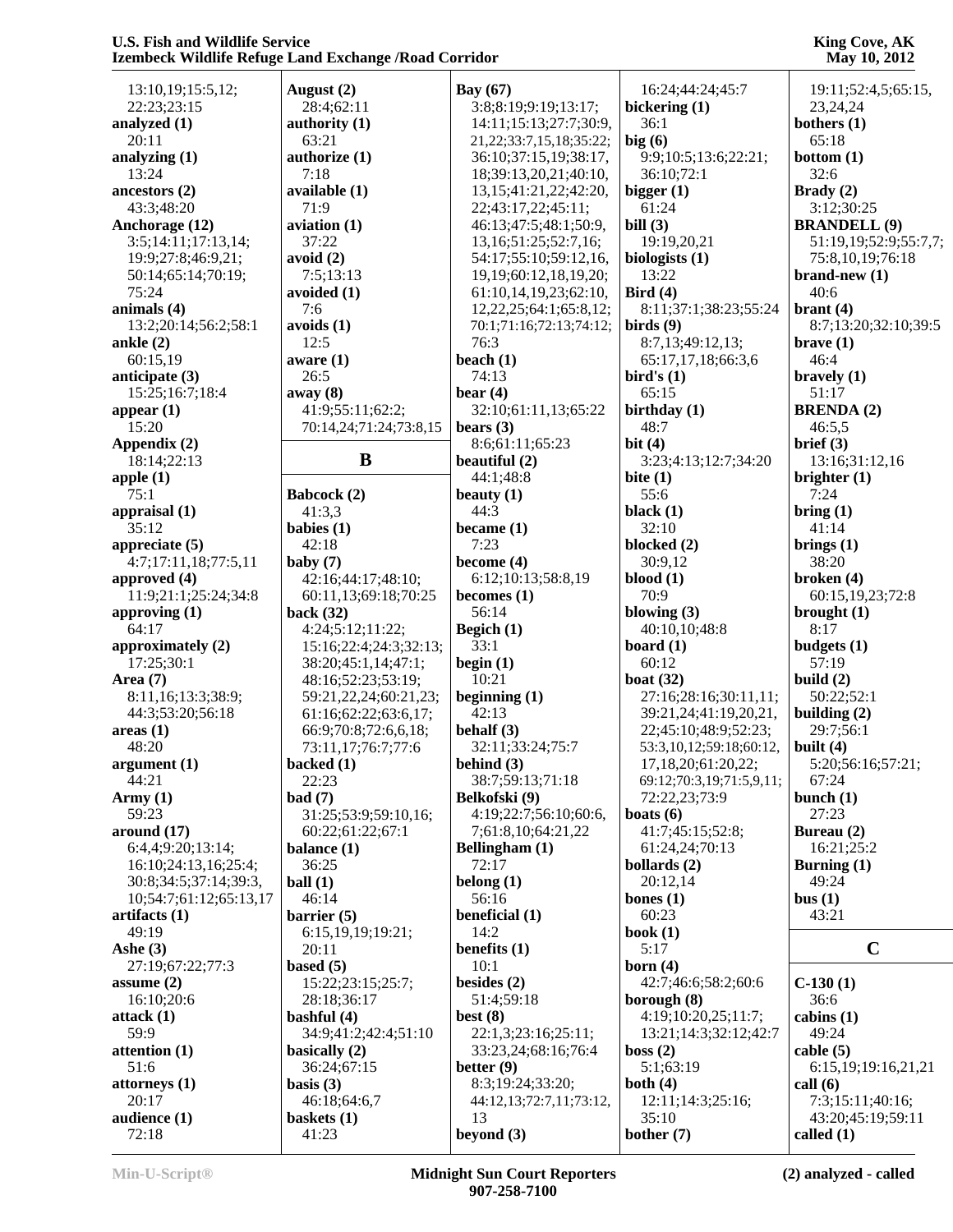| 45:18                    | 25;57:18;76:25;77:5 | 38:2,3;56:13;68:14            | 22;43:22;51:23;59:23;    | 19:14;24:10;25:6        |
|--------------------------|---------------------|-------------------------------|--------------------------|-------------------------|
| calm(1)                  | chain $(3)$         | clearly $(1)$                 | 60:21;62:11;66:22;       | considering (2)         |
| 60:17                    | 6:19:19:23;20:13    | 7:14                          | 67:13;68:3;76:23;77:10   | 11:17;36:22             |
| came $(8)$               | chair $(1)$         | climb(5)                      | comment (18)             | constantly $(1)$        |
| 3:13;9:20;27:8;47:8;     | 31:5                | 60:18,20,22;73:6;             | 13:23;14:19;17:5,7;      | 36:1                    |
| 52:2;62:22;71:10,15      | chance (6)          | 74:18                         | 18:3,4;19:7;22:17;30:4,  | construct $(1)$         |
| can $(75)$               | 27:11;34:7;42:19;   | climbing $(1)$                | 22;37:13;46:1;62:7;      | 12:5                    |
| 4:5,6,17;5:12,16;6:24;   | 44:12;45:4;68:5     | 74:15                         | 63:11;68:6,7,14;74:23    | construction (2)        |
| 7:4,9;12:11;14:25,25;    | change $(1)$        | clinic(1)                     | commenting $(1)$         | 12:24;26:3              |
| 17:4,4,9;18:16,16,20;    | 28:10               | 70:17                         | 17:8                     | contaminate (1)         |
| 22:3,4,18,18;23:9,12,18; | changed (1)         | clock(1)                      | comments (32)            | 47:13                   |
| 24:24;25:25;27:18;       | 68:11               | 34:5                          | 6:17;14:21,22;15:2,4,    | contamination (1)       |
| 30:20;31:3,5;33:15,23;   | changes (3)         | close $(3)$                   | 5,8,9,16,20,22;17:22,24; | 47:7                    |
| 34:17;35:22,25;36:3,14,  | 8:17;15:21;54:12    | 73:20;75:15;76:2              | 18:5,6,23;19:14;21:11,   | continue $(5)$          |
| 16,25;37:2;39:1,1,9,13;  | changing $(1)$      | closely $(1)$                 | 17,21,23,24,25;30:25;    | 52:15;56:4;64:2,13;     |
| 40:12,12;41:21;45:24;    | 58:21               | 35:25                         | 31:6,7,17;32:13;46:7;    | 67:18                   |
| 46:15,24;47:19;51:11,    | chapter $(2)$       | closer $(1)$                  | 62:17;63:8,13            | continues (1)           |
| 12,16;52:20;54:2;55:1;   | 9:12,13             | 20:14                         | commercial (4)           | 35:5                    |
| 56:22;57:24;59:8,19;     | chapters (2)        | closing $(1)$                 | 5:10;19:17;20:20;        | continuing $(1)$        |
| 60:24;63:6,7,10;64:9;    | 9:6,11              | 66:18                         | 37:24                    | 10:18                   |
| 67:19,23;68:17;69:2;     | characterize (1)    | CLOUGH (64)                   | common $(2)$             | contractor $(1)$        |
| 71:20;74:14;76:2,4,11    | 22:1                | 3:2,3,24;17:16;18:3,          | 10:14;36:18              | 3:21                    |
| cancel (1)               | charge $(1)$        | 11,16,19,22;19:20;20:5,       | communities (4)          | contractors (1)         |
| 27:3                     | 16:20               | 16, 22, 25; 21: 24; 23: 16;   | 14:4;17:17;35:24;        | 3:19                    |
| canyon $(1)$             | charter $(1)$       | 24:9;25:19;26:13;27:2,        | 36:22                    | contribute (1)          |
| 37:15                    | 52:25               | 13, 17; 28: 5, 18; 29: 9, 12, | community (25)           | 36:14                   |
| captain $(1)$            | cheaper $(1)$       | 18, 24; 30: 5, 15, 23; 31: 9, | 14:2;35:4;40:16,16;      | control(1)              |
| 45:3                     | 39:15               | 12;34:15;37:4,11;41:1;        | 42:16;44:21;53:17;       | 28:13                   |
| car(2)                   | cheated (2)         | 42:3;46:3;51:9,11,15;         | 54:16;57:24;58:12,18;    | cookies (1)             |
| 69:20,24                 | 49:8,9              | 55:2,5;56:5,15,20;57:18;      | 62:18;64:1;65:16;66:20;  | 75:1                    |
| care $(25)$              | checked (1)         | 58:23;60:3;61:5;62:3;         | 67:2,11,15,20;68:10,16,  | cooperating $(3)$       |
| 9:16;19:7;37:7;47:11,    | 52:3                | 63:3;64:20;66:11,14;          | 18,20,24;76:1            | 3:16;4:17;15:24         |
| 11;55:18,19;56:1,2,18;   | Cherokee (2)        | 68:4;69:1;74:8,20;75:9,       | compact(1)               | cooperators (2)         |
| 57:9,13,24,24,25;58:12,  | 37:21,22            | 18,21;76:22                   | 9:7                      | 25:23;28:19             |
| 17,22;60:4;62:13;68:5,   | chew $(1)$          | $\text{Coast}(9)$             | compare $(1)$            | coordinator(1)          |
| 17;69:14;72:15;73:21     | 74:1                | 36:5;41:7,10,12,13;           | 11:16                    | 41:4                    |
| careful $(1)$            | chief(1)            | 45:16:50:13:59:11,11          | compensate (1)           | copies $(3)$            |
| 38:14                    | 41:4                | coexisted (1)                 | 7:5                      | 4:9:5:17:9:10           |
| cares $(1)$              | child(1)            | 64:12                         | complete $(1)$           | Corp(1)                 |
| 64:14                    | 48:6                | coexisting (1)                | 49:22                    | 64:22                   |
| caribou (8)              | children (7)        | 55:14                         | compromise (1)           | Corporation (16)        |
| 8:6;13:11,12,12,13,15;   | 48:4,5;55:19;58:10, | cofree(2)                     | 67:18                    | 6:2,7;13:21;14:12;      |
| 32:10;61:17              | 10:59:17:60:1       | 53:7,8                        | compromised (1)          | 15:4;16:19;21:3;32:11;  |
| carry $(3)$              | China $(3)$         | Cold(64)                      | 36:7                     | 34:20;35:11,13;39:15,   |
| 53:13;75:4;77:6          | 40:19,20,23         | 3:8:8:19:9:19:13:17:          | concern $(6)$            | 16;59:1;64:4,22         |
| carrying $(1)$           | choppy $(1)$        | 14:11;15:13;27:7;30:9,        | 8:4;13:1,4;36:10;        | Corps $(4)$             |
| 75:4                     | 71:16               | 21;33:7,15,18;35:22;          | 56:17:68:12              | 4:19;11:20;25:22;       |
| cars (1)                 | Chris $(2)$         | 36:10;37:15,19;39:13,         | concerned $(3)$          | 28:19                   |
| 33:6                     | 41:3,3              | 20, 21; 40: 10, 13, 15;       | 9:22;57:8;58:9           | corridor (13)           |
| case $(1)$               | Christmas (3)       | 41:21,22;42:20,22;            | concerns $(5)$           | 5:20;7:2;10:10;25:24;   |
| 19:3                     | 16:10;72:21;73:8    | 43:17,22;45:11;46:13;         | 10:1;13:10,18,19;        | 39:6;42:14;43:12;44:11; |
| catch(1)                 | city(5)             | 48:1;50:9,13,16;51:25;        | 67:24                    | 45:22,24;48:13,17;56:15 |
| 60:21                    | 4:18;13:21;32:11;   | 52:7,16:54:17:55:10;          | conditions (6)           | corridors(1)            |
| caught $(3)$             | 41:5;64:19          | 59:12,16,19;60:12,18,         | 41:16,25;45:2,19;        | 64:18                   |
| 39:25;59:13;70:10        | clarify $(1)$       | 19,20;61:10,14,19,23;         | 60:14;73:6               | cost(4)                 |
| cause $(1)$              | 68:8                | 62:10,12,22,24;64:1;          | confident $(1)$          | 14:3;29:2,7;43:13       |
| 46:16                    | clarifying $(1)$    | 65:8,12;70:1;71:16,21,        | 24:20                    | costing(1)              |
| cautious (1)             | 20:10               | 22;72:13;74:12;76:3           | Congress (2)             | 29:8                    |
| 33:25                    | classes (1)         | comfortable (1)               | 4:24;7:24                | costly(3)               |
| central $(1)$            | 46:22               | 13:14                         | connection (1)           | 6:20;14:7,8             |
| 11:15                    | cleaned $(1)$       | coming $(18)$                 | 63:25                    | costs(4)                |
| certainly (8)            | 47:10               | 6:11;7:15;17:18;              | consider (7)             | 12:4;29:24;46:23,24     |
| 9:2;13:15;22:6;23:19,    | clear $(4)$         | 27:12;33:3;34:21;42:22,       | 12:23;16:16,17,23;       | country $(3)$           |
|                          |                     |                               |                          |                         |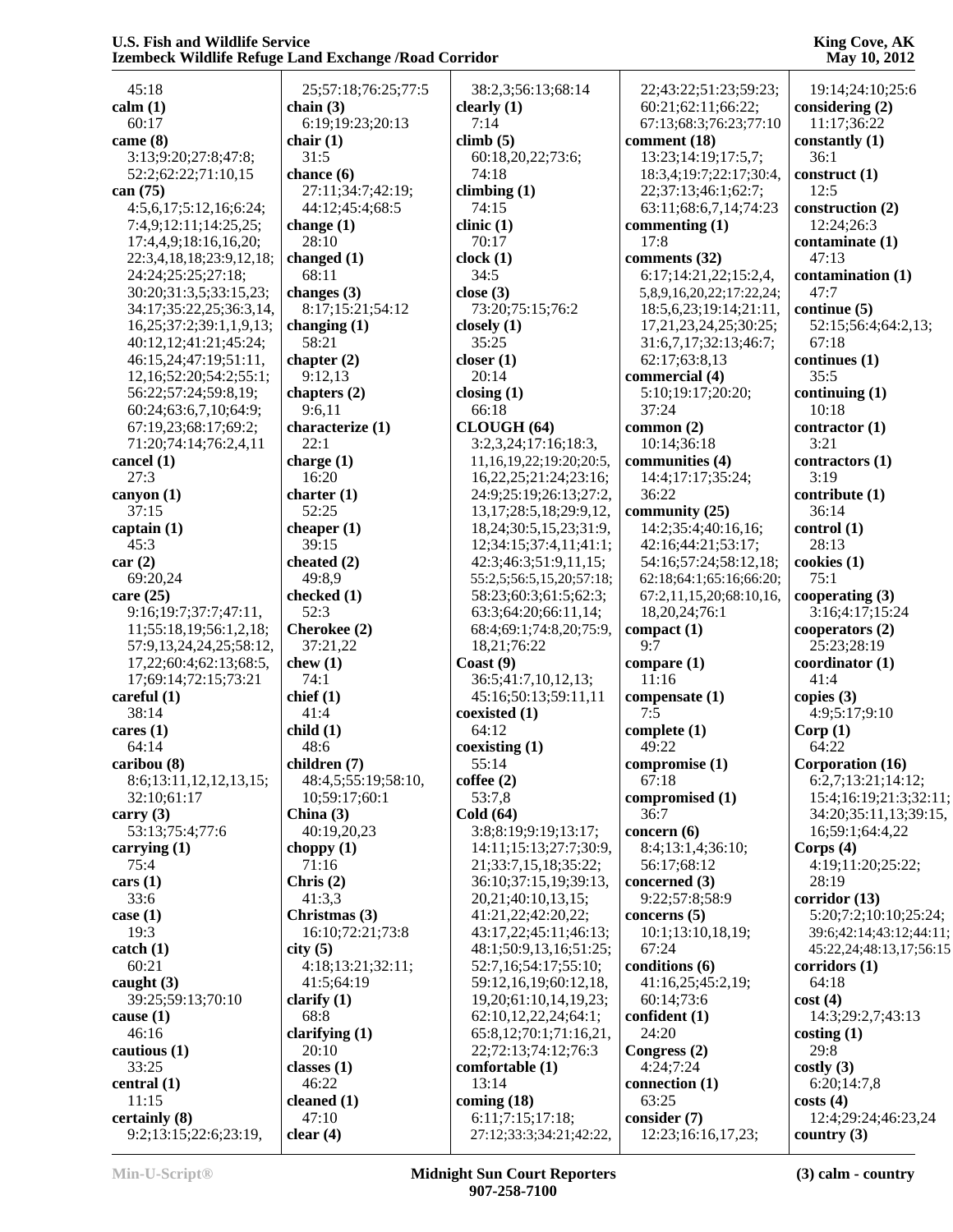| 57:11;59:22;65:22            | damage $(2)$                    | 5:6;15:9;16:4             | died(3)                 | 52:16;65:8             |
|------------------------------|---------------------------------|---------------------------|-------------------------|------------------------|
| couple(6)                    | 47:5,6                          | decisions(1)              | 50:15;53:11;58:2        | driving $(2)$          |
| 9:10;12:4;38:13;             | Dan $(1)$                       | 35:7                      | difference (4)          | 19:17;38:19            |
| 56:12;69:16;72:11            | 27:19                           | deck(1)                   | 12:2;17:16;37:2;62:1    | drop-front-type (1)    |
| course $(17)$                | darker $(1)$                    | 53:6                      | different (7)           | 11:11                  |
| 4:21;5:7;7:1,7;8:1,15;       | 7:23                            | deeds $(2)$               | 5:18;9:11;11:13;        | dropped(1)             |
| 10:9;14:1,18;34:22,22;       | darn(1)                         | 21:4,6                    | 25:16;28:1;58:6;63:1    | 46:14                  |
| 35:2;44:20;57:6;69:13,       | 37:17                           | defensible (1)            | differently $(1)$       | during $(5)$           |
| 18,21                        | data(2)                         | 26:20                     | 13:13                   | 12:24;18:6;21:11;      |
| course(1)                    | 13:22;33:19                     | deferred $(1)$            | directions (1)          | 38:17;58:15            |
| 46:20                        | date $(4)$                      | 24:6                      | 27:18                   | dust $(2)$             |
| Court $(3)$                  | 17:23,25;28:2;35:8              | defiance (3)              | directly $(1)$          | 40:9,13                |
| 4:1;26:19;31:4               | dates $(1)$                     | 49:22,23,24               | 22:4                    | Dustin $(3)$           |
| coursey(1)                   | 28:1                            | definitely (12)           | director (4)            | 49:1,1;68:11           |
| 14:12                        | daughters (1)                   | 13:18;25:5;27:7,9,10,     | 16:3;25:2;27:19;77:2    |                        |
| Cove $(46)$                  | 51:21                           | 24;28:8;61:4;72:9;73:3,   | disc(1)                 | E                      |
| 3:7;4:18;6:2;9:14;           | Dave $(1)$                      | 6;74:4                    | 9:7                     |                        |
| 16:18;27:21;32:8,16,20;      | 74:10                           | delay(1)                  | discussed (1)           | ears $(1)$             |
| 33:4,9,14;34:1,7,19,19;      | DAVID(3)                        | 10:25                     | 4:23                    | 6:25                   |
| 35:10,12,13,22;37:6,8;       | 53:16,16;74:10                  | deliberative (1)          | discussion (1)          | earthquakes (1)        |
| 38:17;39:16;42:7;43:16;      | day $(16)$                      | 25:5                      | 25:7                    | 54:11                  |
| 46:6,12;48:5,17;49:5;        | 16:13:17:19:33:6:               | Della $(25)$              | disturbance (1)         | easier $(2)$           |
| 50:9,20;55:8;56:8;57:1;      | 38:19;40:4;48:8;50:17;          | 9:9;14:15;17:22;18:9,     | 12:7                    | 31:3;51:13             |
| 60:6;62:25;63:24;64:1,       | 59:21;61:8;70:4,12;             | 17, 18; 22: 7; 25: 7, 19; | disturbing(1)           | easily $(1)$           |
| 4, 12, 19; 75: 25; 76: 3, 10 | 71:10;72:23;73:5,9;             | 27:1;28:3;34:16,18;       | 69:22                   | 72:12                  |
| crab $(3)$                   | 76:11                           | 37:4;54:21;55:3;62:5,     | divided (1)             | East $(1)$             |
| 30:11;61:21,21               | days $(14)$                     | 17;66:13,15,17,18;68:4;   | 9:6                     | 42:7                   |
| craft $(2)$                  | 10:22;11:18;13:16;              | 72:9;77:9                 | dock $(8)$              | eats $(1)$             |
| 45:3,8                       | 16:8;34:22;53:2;60:15;          | Delores (2)               | 41:21,22,24;45:16;      | 47:12                  |
| cranes $(1)$                 | 61:2,4,9,22;62:23;65:7;         | 60:5,5                    | 53:13;71:16;74:12,17    | economical (1)         |
| 41:25                        | 72:11                           | Delta $(1)$               | document(5)             | 36:21                  |
| crawl $(1)$                  | day-to-day $(1)$                | 30:13                     | 9:9;10:16,23;13:6;      | economics (1)          |
| 60:17                        | 46:18                           | department $(2)$          | 17:12                   | 10:2                   |
| $c$ razy $(1)$               | DC(1)                           | 21:14;43:14               | dollar $(3)$            | educate (1)            |
| 70:10                        | 19:9                            | depend $(1)$              | 36:8,24;37:1            | 36:16                  |
| creek $(2)$                  | deal(5)                         | 58:12                     | dollars $(5)$           | education (1)          |
| 47:17,18                     | 4:23;13:12,12;49:10;            | depending $(5)$           | 12:4;29:3,13;36:9,20    | 36:13                  |
| critical $(1)$               | 50:5                            | 7:15;12:21;13:9;          | Don $(1)$               | eelgrass (9)           |
| 6:22                         | Dean $(3)$                      | 29:25;74:14               | 76:9                    | 39:22,23,23;40:5,7,11; |
| $\csc(2)$                    | 62:17;66:13;72:24               | depth(1)                  | done $(10)$             | 47:16,18;66:4          |
| 13:14;48:22                  | Dear $(1)$                      | 21:16                     | 22:24;32:7,24;33:14;    | effects $(3)$          |
| cultural $(1)$               | 63:23                           | deserve $(2)$             | 35:12;41:5;46:15;51:14; | 10:4,7;46:16           |
| 13:4                         | death(1)                        | 55:10,10                  | 55:22;67:20             | effort(1)              |
| culture(1)                   | 46:17                           | design(1)                 | door(1)                 | 77:11                  |
| 36:15                        | debate(1)                       | 42:14                     | 75:15                   | eider $(1)$            |
| cups $(2)$                   | 42:11                           | designated (1)            | dot(1)                  | 32:10                  |
| 53:7,8                       | debt(1)                         | 7:24                      | 8:20                    | eiders $(3)$           |
| current $(2)$                | 40:21                           | designations $(1)$        | down $(14)$             | 38:16,16,21            |
| 10:19;11:8                   | decades(2)                      | 8:12                      | 4:1;24:15;33:3;37:19;   | eight $(1)$            |
| currently $(2)$              | 33:17;35:5                      | designed $(1)$            | 40:2;52:25;58:5;60:17,  | 35:14                  |
| 37:7;62:9                    | decide(6)                       | 37:23                     | 17,23;61:20;66:5;72:10; | EIS(15)                |
| cutting $(2)$                | 5:4;22:24,25;23:23;             | despite $(1)$             | 74:18                   | 11:20,24;13:19;15:24;  |
| 42:16:54:1                   | 24:25;51:3                      | 56:1                      | $draff(7)$              | 16:4,4;18:15;19:19;    |
| cycle(1)                     | decided(1)                      | detail (3)                | 10:15;11:4;13:19;       | 20:12;29:2;32:7;33:19, |
| 29:4                         | 28:20                           | 4:10;11:1;13:24           | 15:20;29:2;32:7;33:19   | 23;34:25;35:5          |
|                              | decides(1)                      | detailed $(1)$            | drainage $(1)$          | either $(5)$           |
| D                            | 16:6                            | 26:4                      | 12:10                   | 43:11;64:18;66:2,3;    |
|                              | decision (17)                   | determination (1)         | drainages $(1)$         | 72:8                   |
| dad(10)                      | 16:9, 15; 22:21; 23:1,1,        | 16:12                     | 12:11                   | Elaine $(1)$           |
| 52:9;69:11,15;70:11;         | 8, 10; 24: 8; 26: 1, 5; 33: 24; | develop $(1)$             | drifting $(1)$          | 72:19                  |
| 71:8,10,14,18;72:22,24       | 36:17;51:2;63:21;64:17;         | 7:3                       | 39:25                   | elder(1)               |
| DALE(4)                      | 67:10,13                        | die(1)                    | drive(5)                | 73:20                  |
| 62:7;68:7;72:24;73:1         | decision-maker (3)              | 73:24                     | 30:8;39:14;40:4;        | elderly $(1)$          |
|                              |                                 |                           |                         |                        |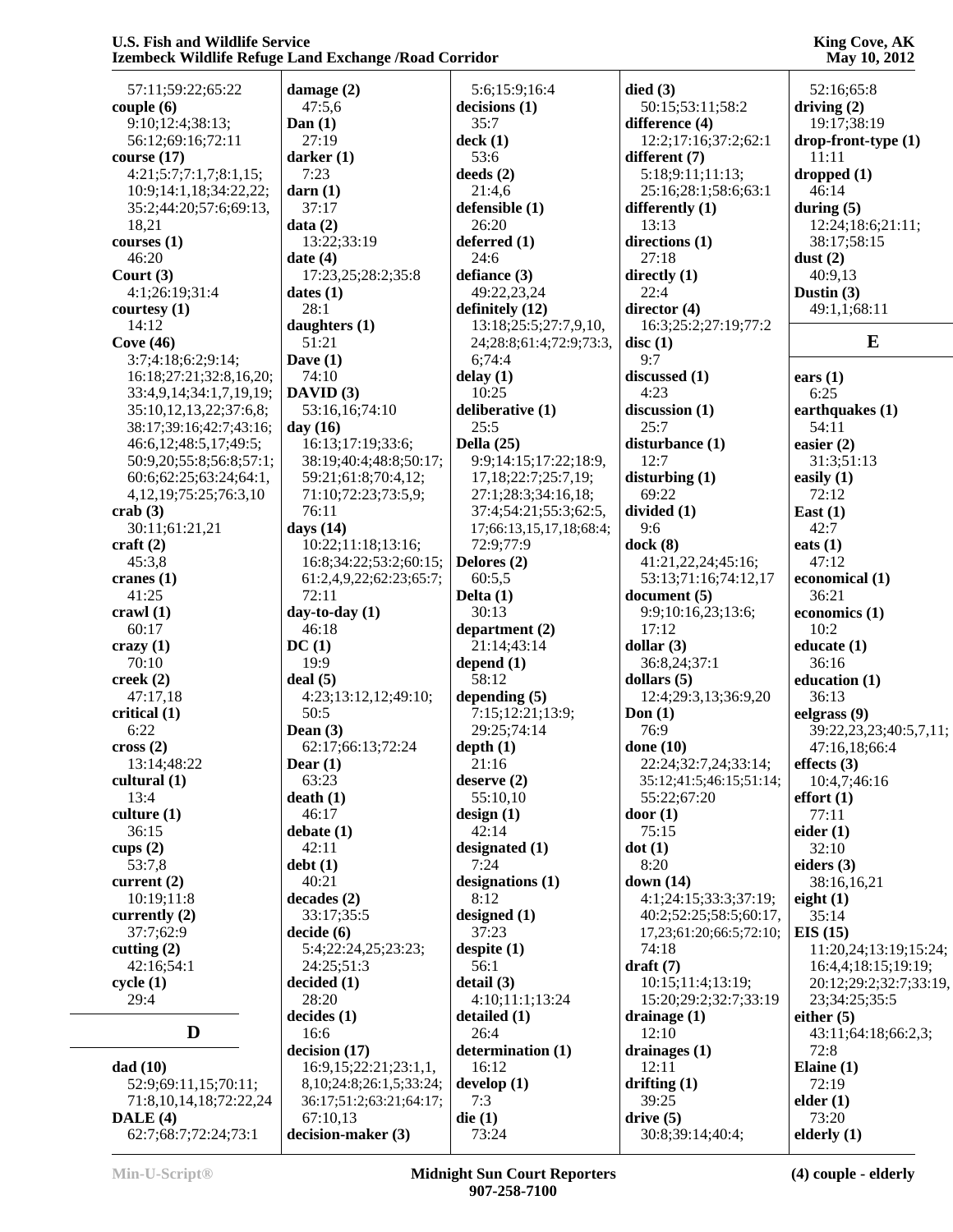| 49:14                  | equipment $(1)$         | 33:5                    | 14:25                   | Fish(18)                |
|------------------------|-------------------------|-------------------------|-------------------------|-------------------------|
| elders $(6)$           | 38:2                    | expensive (2)           | February (1)            | 3:4;5:2;12:25;16:2,16;  |
| 43:7;47:21;57:2;       | especially (6)          | 12:18;46:25             | 50:12                   | 21:16;22:2;23:3,17;     |
|                        | 8:6;10:6;28:19;48:2;    |                         | Federal (5)             |                         |
| 72:14;73:16;74:1       |                         | experience (2)          |                         | 27:19;28:21;40:24;      |
| elders' (1)            | 49:10;65:13             | 59:3,15                 | 4:20;7:10;33:12;        | 43:20,23;47:12;50:4,24; |
| 49:16                  | established (2)         | experiences (2)         | 35:20;64:5              | 57:15                   |
| else $(11)$            | 7:22;16:13              | 9:1;71:3                | feed $(3)$              | fisheries $(1)$         |
| 10:3;24:20;54:11;      | estimate $(2)$          | explain $(4)$           | 39:9,11;49:14           | 36:15                   |
| 58:14;62:25;63:4,11;   | 15:17;30:2              | 3:10;11:15;15:15;32:4   | feeding $(1)$           | fishing $(2)$           |
| 66:12;68:5;74:9,21     | estimated (1)           | explains (1)            | 65:17                   | 47:9;70:12              |
| elsewhere (1)          | 29:2                    | 9:13                    | feel $(7)$              | five $(11)$             |
| 6:9                    | estimates $(2)$         | exposure(1)             | 19:3;26:10,12,14;       | 10:15:15:7:23:4:25:9,   |
| $e$ -mail $(2)$        | 15:13,14                | 38:5                    | 33:19;35:23;67:1        | 22;31:23;43:18;45:13;   |
| 14:25;22:5             | evacuated (1)           | express $(1)$           | feelings $(2)$          | 53:6;61:2,3             |
| $e$ -mails $(1)$       | 9:3                     | 14:24                   | 57:8;68:9               | flame $(1)$             |
| 63:10                  | evaluation (1)          | extensively (2)         | feet $(2)$              | 51:8                    |
| emergencies (1)        | 23:14                   | 46:8;47:25              | 71:24;74:15             | flat $(1)$              |
| 9:16                   | evasive $(1)$           | extent(2)               | felt $(1)$              | 38:10                   |
| emergency $(2)$        | 13:1                    | 7:9;12:15               | 53:9                    | flight $(4)$            |
| 33:16;41:8             | Eve $(2)$               | extra(1)                | ferries $(2)$           | 36:3;39:21;46:19;       |
| <b>Emperor</b> $(2)$   | 72:21;73:8              | 59:12                   | 53:18,18                | 70:11                   |
| 8:7:15:12              | even $(22)$             | eye(1)                  | ferry $(15)$            | fly $(8)$               |
| EMS(2)                 | 12:22;30:10,11;32:23;   | 55:4                    | 11:10,11,23;12:17;      | 39:1,4,13;45:18;        |
| 41:4;71:19             | 41:14,17,21;48:23;50:1; |                         | 14:5;25:16;28:16,17,24; | 46:18;48:16;71:13;      |
| encourage $(2)$        | 51:5;53:23;54:2;55:25;  | $\mathbf{F}$            | 30:7;32:3;43:21;53:19,  | 75:11                   |
| 6:16;45:25             | 57:14;61:1;64:8;65:19;  |                         | 22,24                   | flying $(3)$            |
| end $(8)$              |                         |                         |                         | 37:14;50:17;69:11       |
|                        | 68:8;70:13;73:17,21;    | face $(2)$              | fever $(1)$<br>69:9     |                         |
| 5:24;13:7;14:9;17:1;   | 74:1                    | 67:16;69:2              |                         | focus $(1)$             |
| 18:4;28:3;30:12;73:20  | evening $(3)$           | facilities (3)          | few $(7)$               | 3:22                    |
| endangered (1)         | 3:5,9;63:12             | 8:20;11:12;47:24        | 8:7;30:17;31:8;34:22;   | foggy $(3)$             |
| 9:25                   | eventually $(1)$        | fact $(4)$              | 37:25;39:10;45:13       | 69:9;71:11,12           |
| ended $(2)$            | 70:19                   | 19:25;27:20;36:6;75:5   | fight $(4)$             | folks $(5)$             |
| 53:1;62:23             | everybody $(3)$         | factors $(1)$           | 49:2;51:6;55:20;56:4    | 4:5;31:2;33:6,9;39:16   |
| ends $(1)$             | 41:19;62:16;74:25       | 16:24                   | fighting $(1)$          | following (1)           |
| 14:19                  | everybody's (1)         | factual (1)             | 49:3                    | 16:10                   |
| <b>Engineers</b> (4)   | 63:9                    | 47:21                   | filled $(1)$            | food $(4)$              |
| 4:20;11:21;25:23;      | Everyone (3)            | failed $(1)$            | 7:19                    | 39:3,4;49:13;75:3       |
| 28:20                  | 43:14;44:13;45:25       | 43:14                   | final $(10)$            | footprint $(1)$         |
| enhance (1)            | exactly $(2)$           | fair $(7)$              | 5:5;11:5;15:20,24;      | 12:6                    |
| 44:2                   | 18:25;21:4              | 24:21;26:20;32:8,20;    | 16:8;22:13,20;33:23;    | force $(1)$             |
| enjoy $(1)$            | examine $(1)$           | 33:4;34:7;64:7          | 64:17;74:23             | 50:7                    |
| 57:12                  | 21:20                   | Fairbanks (1)           | finalizing $(1)$        | form $(4)$              |
| enjoyable (1)          | examining $(1)$         | 46:10                   | 21:2                    | 18:1,10:22:16:25:16     |
| 44:9                   | 21:17                   | fairly $(2)$            | finally $(2)$           | formal $(1)$            |
| enough $(6)$           | example $(3)$           | 26:16;35:2              | 30:17;70:19             | 17:1                    |
| 62:20;67:5,19,19,25,   | 22:15;25:8;72:16        | False $(2)$             | financial $(1)$         | forms $(1)$             |
| 25                     | examples $(1)$          | 14:13;27:5              | 49:16                   | 63:6                    |
| environment (1)        | 22:15                   | familiar $(1)$          | find $(3)$              | forth $(2)$             |
| 54:12                  | <b>Excellent</b> (1)    | 8:15                    | 18:18;20:24;46:11       | 5:12;53:19              |
| environmental (21)     | 75:22                   | families (4)            | fine $(1)$              | forward $(1)$           |
| 3:6,10;5:2;8:5;9:5,23; | except (3)              | 39:11;43:5;49:14;55:9   | 76:14                   | 67:24                   |
| 10:20;11:5;15:21;16:8, | 14:7;20:1;38:12         | family $(5)$            | fire $(1)$              | fought $(2)$            |
|                        | exchange (21)           | 33:17;48:15;56:9;       | 41:4                    | 35:8;36:18              |
| 25;22:13,20;23:2,8;    |                         |                         |                         |                         |
| 25:15,25;26:17;42:11,  | 3:7;4:22;5:4,15,23;     | 60:10;68:21             | firmly $(1)$            | four $(6)$              |
| 15;44:21               | 6:6;7:11,15,17,18;10:9, | far $(8)$               | 64:15                   | 25:22;31:23;32:17;      |
| environmentalist (1)   | 11;11:8;16:6;21:3;      | 9:18;17:23;37:25;       | first $(12)$            | 37:20;52:19;73:14       |
| 60:8                   | 25:10,12;34:8;35:12;    | 38:15;54:4;62:10;63:18; | 9:12;31:22;34:2,25;     | fourth $(1)$            |
| environmentally (1)    | 64:5,17                 | 77:4                    | 42:10;48:6,7;55:12;     | 56:8                    |
| 45:24                  | exchanging $(1)$        | favor $(3)$             | 62:8;68:14;69:6;76:7    | Frank $(1)$             |
| episode $(1)$          | 5:18                    | 19:10;32:7,24           | firsthand $(2)$         | 76:8                    |
| 72:20                  | existing $(3)$          | favorite $(1)$          | 44:18;67:14             | frankly $(3)$           |
| equal $(1)$            | 7:9;11:11;12:16         | 63:9                    | first-time $(1)$        | 16:11;19:23;28:21       |
| 7:16                   | expense $(1)$           | fax $(1)$               | 69:21                   | freezer $(1)$           |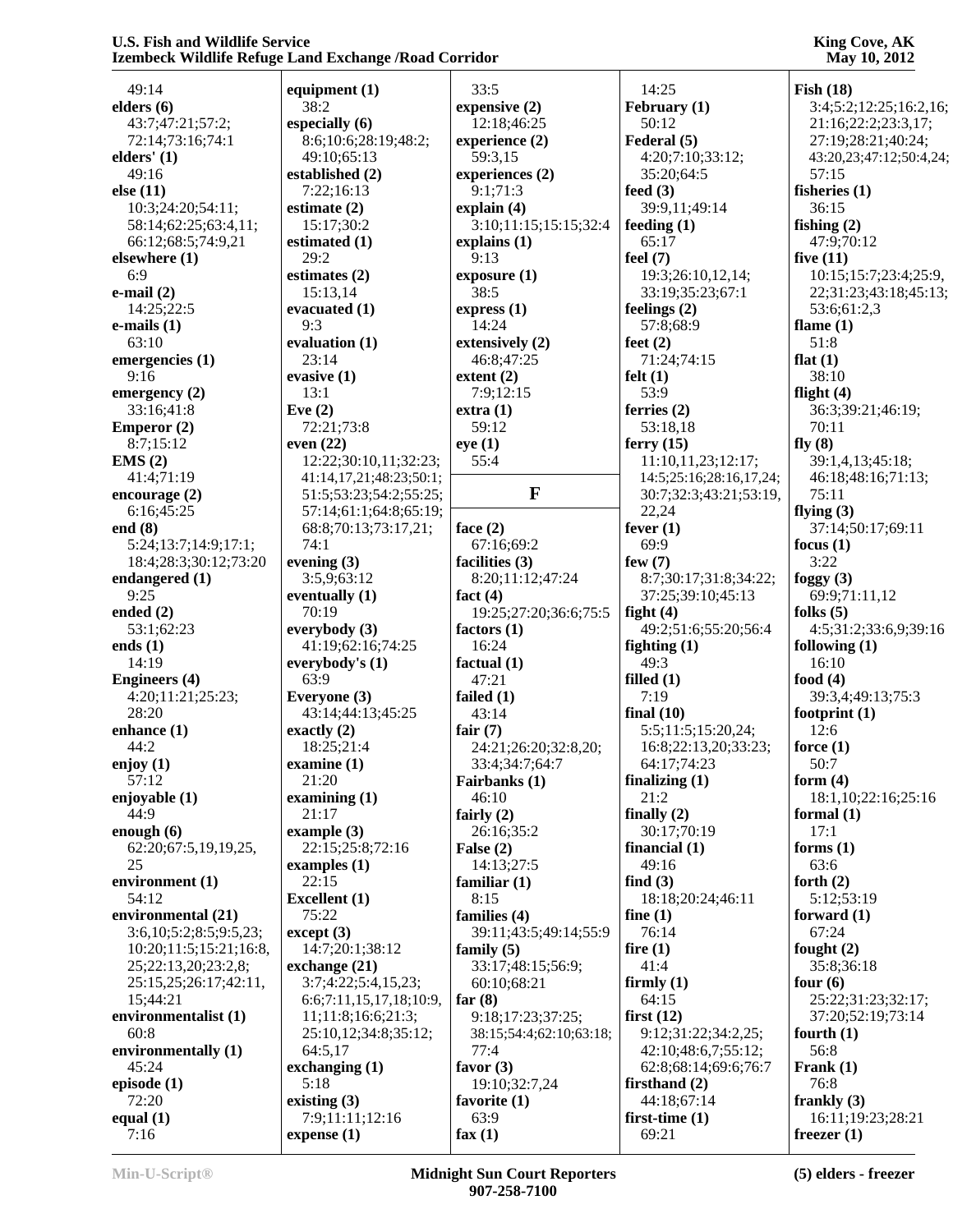| 62:12                    | 5:22;35:19;56:11        | 33:17                 | haul $(2)$                 | 77:10                  |
|--------------------------|-------------------------|-----------------------|----------------------------|------------------------|
| freight $(5)$            | giving $(1)$            | groups (3)            | 5:14;37:18                 | helped $(2)$           |
| 5:14;20:21,24;30:11;     | 50:25                   | 10:7;22:10;25:15      | head $(4)$                 | 52:1;59:4              |
| 37:18                    | glad(2)                 | grow(3)               | 3:4;18:12;23:17;47:5       | helping $(1)$          |
|                          |                         | 40:11;58:7;59:17      |                            | 43:7                   |
| Friday $(1)$             | 57:10:69:3              |                       | health $(11)$              |                        |
| 14:19                    | glasses $(1)$           | growing (1)           | 5:10;9:15;10:2;14:2;       | helps $(1)$            |
| friend $(1)$             | 37:9                    | 40:1                  | 33:8, 16:36:7:44:13;       | 17:11                  |
| 62:12                    | Globally (1)            | guarantee $(3)$       | 69:14;70:5;72:20           | <b>HENNIGH (10)</b>    |
| friendly $(1)$           | 8:10                    | 23:18;44:16;57:19     | healthy $(2)$              | 31:19,20;42:4;51:10;   |
| 45:24                    | goes(9)                 | Guard $(9)$           | 47:18:50:8                 | 62:17;63:15;74:22,22;  |
| friends $(4)$            | 7:11;10:9,11;26:19;     | 36:6;41:7,11,12,13;   | hear $(15)$                | 75:22;76:21            |
| 9:2;32:22,25;68:21       | 31:13;36:8;38:4;47:12,  | 45:16:50:13:59:11,11  | 4:5,6,14,15;10:6;          | $H$ -e-n-n-i-g-h $(1)$ |
| front $(2)$              | 17                      | guess $(3)$           | 15:22;19:11;21:7;31:3;     | 31:20                  |
| 54:22;71:19              | $\text{gong}(1)$        | 18:7;66:18,19         | 32:17;39:22;49:4,4;        | hey $(2)$              |
| froze $(1)$              | 55:18                   | guessing $(1)$        | 51:5;66:15                 | 15:11;75:17            |
| 40:2                     | good(8)                 | 57:15                 | heard $(11)$               | Hi(2)                  |
|                          |                         |                       |                            |                        |
| full $(1)$               | 6:18;12:12;20:5;        | guy(1)                | 15:13;16:18;23:20;         | 60:25;61:7             |
| 68:15                    | 36:17;54:25;61:13;      | 32:21                 | 27:25;28:3,4;40:18;        | hid $(1)$              |
| fully $(2)$              | 65:10;76:15             | guys(6)               | 42:15;46:7;65:11;66:24     | 38:7                   |
| 35:7;67:12               | good-bye (1)            | 26:12;51:12;52:11;    | hearing $(5)$              | high $(3)$             |
| funding $(1)$            | 71:15                   | 53:9;72:2;76:15       | 17:3,21;25:14;28:6;        | 28:12;38:13;41:25      |
| 36:2                     | goodies(1)              |                       | 36:10                      | highlights $(1)$       |
| further $(2)$            | 77:10                   | H                     | hearings $(3)$             | 13:7                   |
| 12:14;75:4               | $g$ oofy $(1)$          |                       | 34:23;35:2;42:13           | highly $(1)$           |
| future $(2)$             | 45:5                    | habitat (1)           | hears $(1)$                | 28:11                  |
| 57:20;60:1               | GOLLD(12)               | 65:15                 | 25:6                       | Highway (1)            |
|                          | 56:7,8,17,25;57:23;     | half $(3)$            | heart $(1)$                | 4:20                   |
| G                        | 58:24;62:7;68:7;72:16,  | 27:8;42:16;53:4       | 59:9                       | hike $(1)$             |
|                          |                         |                       |                            |                        |
|                          | 19,24,24                | handful $(1)$         | heartfelt $(1)$            | 61:10                  |
| gaining $(1)$            | government (24)         | 75:1                  | 49:5                       | hiking $(1)$           |
| 51:1                     | 14:3;16:19;20:7;29:6;   | handle $(1)$          | heart-related (1)          | 61:9                   |
| Game (1)                 | 31:24;32:6,13;33:12,22; | 37:19                 | 62:24                      | hill $(1)$             |
| 7:22                     | 36:17;47:8;48:24;49:8,  | hands $(1)$           | hearts $(1)$               | 42:17                  |
| Gary $(20)$              | 10,11,18,18;50:23;51:1, | 75:16                 | 76:24                      | hills $(2)$            |
| 14:15;31:18,19,19;       | 3;54:24;64:5,14;75:2    | hanging $(1)$         | heartwarming (1)           | 38:10,13               |
| 34:15,16;42:4;51:10;     | governments $(1)$       | 13:16                 | 43:8                       | historical (2)         |
| 62:17;63:13,15;64:20;    | 35:24                   | happen $(6)$          | Heiden $(1)$               | 47:1,23                |
| 68:1;74:22,22;75:21,22,  | Governor (1)            | 7:20;16:9;32:5;40:14; | 47:3                       | history $(2)$          |
| 22;76:21;77:8            | 33:1                    | 45:14;60:14           | heisted $(1)$              | 8:16;75:25             |
| gee(1)                   | grandfather(1)          | happened $(3)$        | 61:21                      | hits $(1)$             |
| 15:17                    | 58:1                    | 26:6;45:13;50:11      | HELEN(70)                  | 12:11                  |
| geese $(3)$              | grandfather's (1)       | happening $(1)$       | 3:2,3,24;17:16;18:3,       | hoist $(1)$            |
| 8:7;15:12;39:5           | 58:15                   | 43:9                  | 11,16,19,22;19:20;20:5,    | 41:24                  |
|                          |                         |                       |                            |                        |
| general(1)               | grandma(1)              | happens $(2)$         | 12, 16, 22, 25; 21: 24;    | hoisted $(1)$          |
| 37:22                    | 50:12                   | 52:20;55:21           | 23:16;24:9;25:19;26:13;    | 69:20                  |
| generally $(1)$          | grandmother (1)         | happy $(5)$           | 27:2,13,17;28:5,18;29:9,   | hold(1)                |
| 13:9                     | 50:11                   | 17:3;19:24;50:3;55:2; | 12, 18, 24; 30: 5, 15, 23; | 53:8                   |
| generation $(1)$         | Grandpa (2)             | 76:10                 | 31:9,12;32:4,21,23;        | holding $(1)$          |
| 56:8                     | 72:16;73:3              | Harbor (4)            | 34:15;37:4,11;41:1;        | 14:10                  |
| generations (2)          | grandson(1)             | 38:5,12;41:19;66:5    | 42:3;46:3;51:9,11,15;      | home $(9)$             |
| 43:6;68:19               | 64:24                   | hard $(8)$            | 55:2,5;56:5,15,20;57:18;   | 61:17;72:6,8;73:11,    |
| Geraldine (2)            | grapes (1)              | 26:14;33:11;35:8;     | 58:23;60:3;61:5;62:3;      | 14, 17, 23, 24; 74: 2  |
| 60:25,25                 | 75:1                    | 48:8;51:2;61:25;73:3; | 63:3;64:20;66:11,14;       | honest $(3)$           |
| gets(5)                  | grass(1)                | 74:1                  | 67:7;68:4;69:1;74:8,20;    | 6:18;24:23;67:1        |
| 14:23;15:2;24:21;        | 66:5                    | harm $(2)$            | 75:2,9,18,21;76:22         | honestly $(3)$         |
| 58:9;72:11               | $gr(5)$                 | 55:18,24              | Helen's $(1)$              | 20:7;24:9;35:3         |
|                          | 24:11;49:10;50:5;       | harmed (1)            | 63:19                      | honor $(1)$            |
| giant(1)                 |                         |                       | helicopter (2)             | 64:16                  |
| 9:9                      | 54:5;76:4               | 56:1                  |                            |                        |
| $\operatorname{girl}(1)$ | $grealty (1)$           | Haskett (8)           | 8:24;36:6                  | hop $(2)$              |
| 72:1                     | 46:16                   | 16:3;21:13;22:9,24;   | Hello $(3)$                | 71:23;72:10            |
| girls(2)                 | green(2)                | 23:14,18;25:9;32:21   | 51:19;56:7;58:25           | hope $(4)$             |
| 51:21;52:18              | 7:24;40:6               | hat $(1)$             | help $(4)$                 | 51:8;57:18;74:5;77:2   |
| given (3)                | grief(1)                | 76:20                 | 33:22;40:22;45:25;         | hoping $(1)$           |
|                          |                         |                       |                            |                        |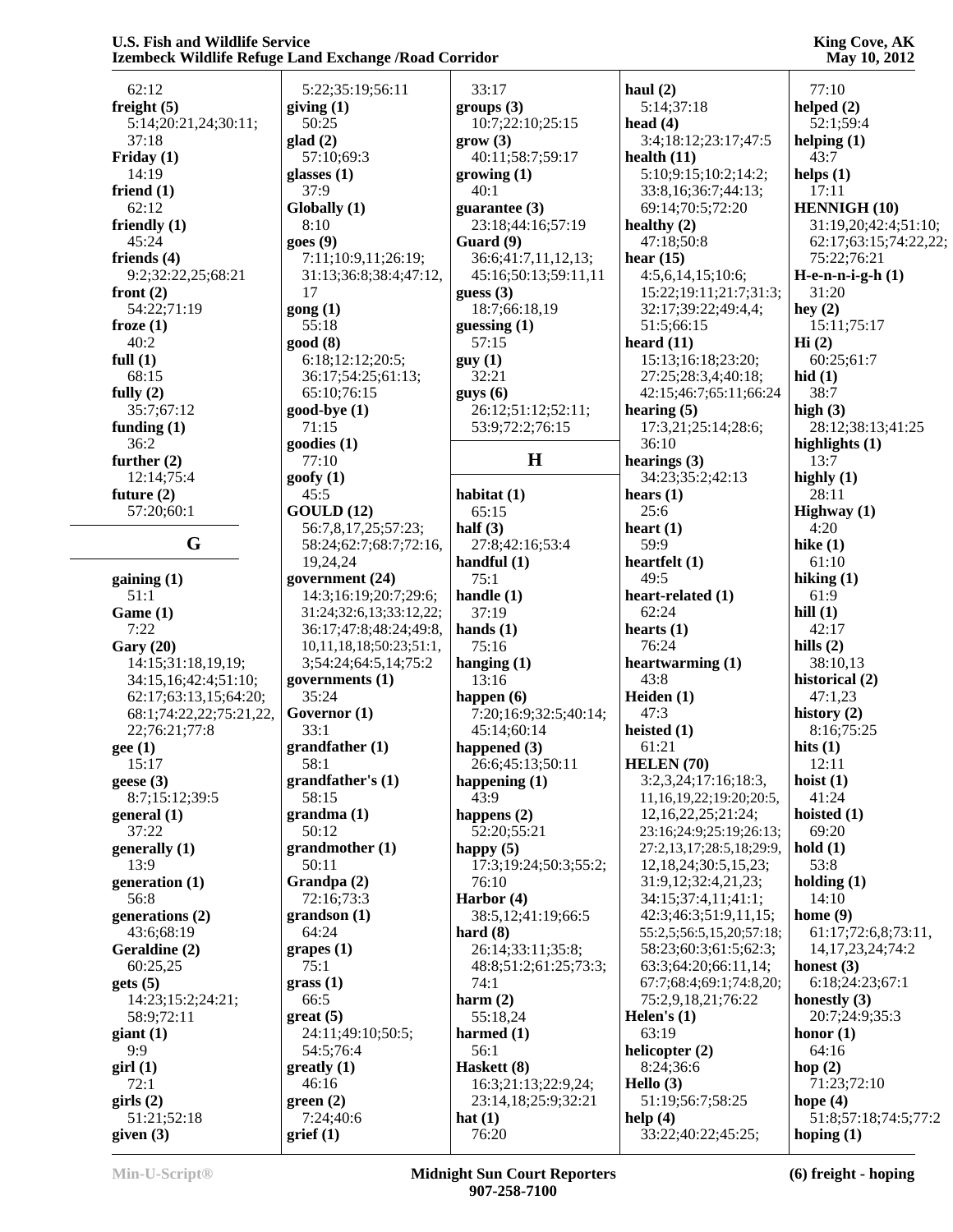| 25:24                          | II(1)                   | 68:19                   | Jeff(8)                      | Kluwe (7)                       |
|--------------------------------|-------------------------|-------------------------|------------------------------|---------------------------------|
| hospice $(1)$                  | 8:19                    | information (3)         | 16:3;21:13;22:8,24;          | 3:20,22;17:15,24;               |
| 73:21                          | imagine $(5)$           | 34:6;42:10;76:25        | 23:18;28:24;32:21,24         | 18:13,21;20:10                  |
| hospital (2)                   | 27:17,18;31:2;69:17;    | initially $(1)$         | Joan $(12)$                  | knowing $(2)$                   |
| 44:16,18                       | 71:20                   | 35:1                    | 3:20,22;17:4,13,15,24;       | 23:18;24:1                      |
| hour $(2)$                     | impact $(20)$           | Inouye $(1)$            | 18:11,13,21;20:9,10;         | known $(1)$                     |
| 53:4;59:12                     | 3:6,11;5:2;8:5;9:5,23;  | 33:1                    | 75:3                         | 33:3                            |
| hours $(1)$                    | 10:20;11:5;15:21;16:9,  | inspired (1)            | job $(6)$                    | knows $(2)$                     |
| 69:16                          | 25;22:13,20;23:2,8;     | 57:4                    | 22:3;24:21;26:15,15;         | 41:20;44:13                     |
| house $(1)$                    | 24:7;25:25;26:17;42:11; | instance $(1)$          | 33:22;37:7                   | Kochuten (2)                    |
| 72:17                          | 43:15                   | 44:24                   | Joshua (6)                   | 60:5,5                          |
| hovercraft (20)                | impacted (1)            | instead $(5)$           | 56:7,7,17,25;57:23;          | Kodiak (1)                      |
| 10:3,21;11:2,3,6,12,           | 64:2                    | 35:25;50:16,22;51:2;    | 58:24                        | 45:17                           |
| 18, 22; 12: 17; 14: 5; 25: 15, | impacts (14)            | 62:25                   | June $(1)$                   | Krina $(1)$                     |
| 21;28:16;29:14,16;32:2;        | 6:21;7:2,5,5;8:16;      | insult $(1)$            | 71:7                         | 64:21                           |
| 41:15;44:19;45:1;53:23         | 9:24;13:8,11,20,20,25;  | 32:5                    | Juneau $(1)$                 | Kuzakin (2)                     |
| hub(3)                         | 14:2;15:12;57:21        | insulted $(1)$          | 19:9                         | 61:7,7                          |
| 40:17;72:13,13                 | impartial (1)           | 31:25                   | justice (7)                  |                                 |
| hug $(1)$                      | 26:15                   | interest (7)            | 49:20,21,22,22,23,24,        | L                               |
| 71:15                          | implement $(1)$         | 5:5;10:7;12:1;16:11;    | 25                           |                                 |
| huge $(1)$                     | 23:9                    | 22:10;25:11;64:15       | justify $(2)$                | ladder $(8)$                    |
| 70:2                           | implementing $(1)$      | interim $(1)$           | 47:15:55:22                  | 52:10,11;53:14;60:19;           |
| human $(3)$                    | 28:22                   | 11:8                    |                              | 61:20;69:19;73:7;74:14          |
| 10:2;37:1;59:25                | Importance (1)          | Interior $(5)$          | $\mathbf K$                  | ladders $(1)$                   |
| hundreds (1)                   | 8:12                    | 4:25;11:9;16:5;24:16;   |                              | 71:17                           |
| 48:21                          | Important (13)          | 63:20                   | keen $(1)$                   | $\text{lady}(1)$                |
| hunt $(3)$                     | 8:11;31:15;34:11,14;    | International (2)       | 25:4                         | 32:22                           |
| 49:13;61:15;62:11              | 44:4;46:12;48:18;55:23, | 8:11,13                 | keep(9)                      | Lagoon $(8)$                    |
| hunted (1)                     | 23;58:8;67:9,15;75:6    | interrupting $(1)$      | 6:16,24;25:14;26:21,         | 6:4,5;7:12;12:10,11;            |
| 50:1                           | impractical (1)         | 55:14                   | 21;30:20;38:3;40:18;         | 14:14;27:5;66:5                 |
| hunter $(1)$                   | 30:22                   | into(19)                | 60:2                         | lagoons (2)                     |
| 62:8                           | impressed (1)           | 6:5;9:6;10:25;17:3,6,   | keeping $(1)$                | 40:2,11                         |
| hunters $(5)$                  | 24:23                   | 20;19:13;30:24;31:6;    | 38:2                         | lake $(1)$                      |
| 39:10;42:22;43:1,1,2           | inaudible $(1)$         | 36:4;40:11;41:14,17;    | Kelp $(1)$                   | 39:4                            |
| hunting $(6)$                  | 61:20                   | 42:22;43:22;50:21;      | 30:12                        | lakes $(1)$                     |
| 39:11;42:24;47:9;              | incident $(1)$          | 62:19;63:16;77:12       | <b>KENEZUROFF (2)</b>        | 39:2                            |
| 49:24;58:17,19                 | 45:9                    | intussusception (2)     | 58:25;59:1                   | land $(41)$                     |
| hurt $(3)$                     | include $(5)$           | 70:22,25                | kept(1)                      | 3:7;4:22;5:4,15,19,24;          |
| 54:15;73:1;74:19               | 6:14;28:16,20;30:3;     | involve $(1)$           | 36:9                         | 7:11,14,18;10:9,11,12,          |
| hurtful $(1)$                  | 34:25                   | 5:17                    | key(2)                       | 13, 13; 11: 8; 16: 6; 21: 2, 4; |
| 48:12                          | included (1)            | involves $(1)$          | 22:10,17                     | 25:10;34:8;38:10;39:17;         |
| hurting $(2)$                  | 20:24                   | 67:10                   | kids(8)                      | 47:6,7,11,25;49:12,23;          |
| 70:17;72:21                    | includes $(2)$          | Island $(2)$            | 36:14;48:2;59:25;            | 50:22,25;51:1,2;56:14,          |
| husband $(5)$                  | 20:4;28:17              | 5:22;56:10              | 60:2;65:7,11;68:2;71:11      | 21, 23; 57: 14, 25; 58: 13,     |
| 69:15:71:10,18:72:23;          | including $(2)$         | issue $(11)$            | kill(2)                      | 16,22;64:17                     |
| 73:2                           | 5:12;8:21               | 16:8;24:18,22;26:1;     | 38:11;65:19                  | lands $(13)$                    |
|                                | increased (1)           | 32:23;34:10;36:10;38:2; | $\operatorname{kind}(17)$    | 5:25;6:3,11;7:12;               |
| $\mathbf I$                    | 36:8                    | 44:19;66:21;76:17       | 7:23;11:10,16,23;            | 10:10;35:10,18;47:9;            |
|                                | incredible (1)          | issues $(6)$            | 15:16,19;20:7;25:17,17;      | 48:23,23;49:19;64:5;            |
| ice $(4)$                      | 42:23                   | 6:18;9:21;10:5;67:23;   | 26:10;28:5;30:18,19;         | 68:24                           |
| 30:9,14;40:5;54:1              | indeed $(1)$            | 69:5;74:3               | 37:8,13;59:18;69:22          | landscape $(1)$                 |
| icebreaker (1)                 | 64:11                   | isthmus $(1)$           | King $(46)$                  | 8:21                            |
| 30:21                          | Indian $(2)$            | 42:15                   | 3:7;4:18;6:2;9:14;           | landslides (1)                  |
| icy $(1)$                      | 16:22;25:3              | Izembek (17)            | 16:18;27:21;32:8,16,20;      | 54:11                           |
| 59:20                          | indicates $(1)$         | 5:24;7:21,22;8:1,9;     | 33:4,9,14;34:1,7,19,19;      | large $(2)$                     |
| idea $(3)$                     | 8:9                     | 12:11;33:5;34:1;36:13;  | 35:10,12,13,22;37:6,8;       | 18:19,21                        |
| 6:19;23:23;24:9                | individual (2)          | 38:9;49:6,8;50:1;54:15; | 38:17;39:16;42:7;43:16;      | larger $(1)$                    |
| ideas $(3)$                    | 13:12;18:22             | 56:14;61:15;64:10       | 46:6,12;48:5,17;49:4;        | 54:2                            |
| 6:18,23;19:24                  | individually $(1)$      |                         | 50:9,19;55:8;56:8;57:1;      | last $(19)$                     |
| identified (1)                 | 62:8                    | ${\bf J}$               | 60:6;62:25;63:24;64:1,       | 3:13;7:10;10:4;11:17,           |
| 9:21                           | inexpensive $(2)$       |                         | 3, 12, 19; 75: 25; 76: 3, 10 | 23;14:12,18;26:6;27:4,          |
| identify $(1)$                 | 43:12;45:23             | Jacki (4)               | Kinzarof $(3)$               | 20, 22; 34: 4, 22; 68: 5;       |
| 12:20                          | influence (1)           | 55:3,4,7,7              | 6:4;7:12;12:9                | 69:3;71:7;72:20;73:14;          |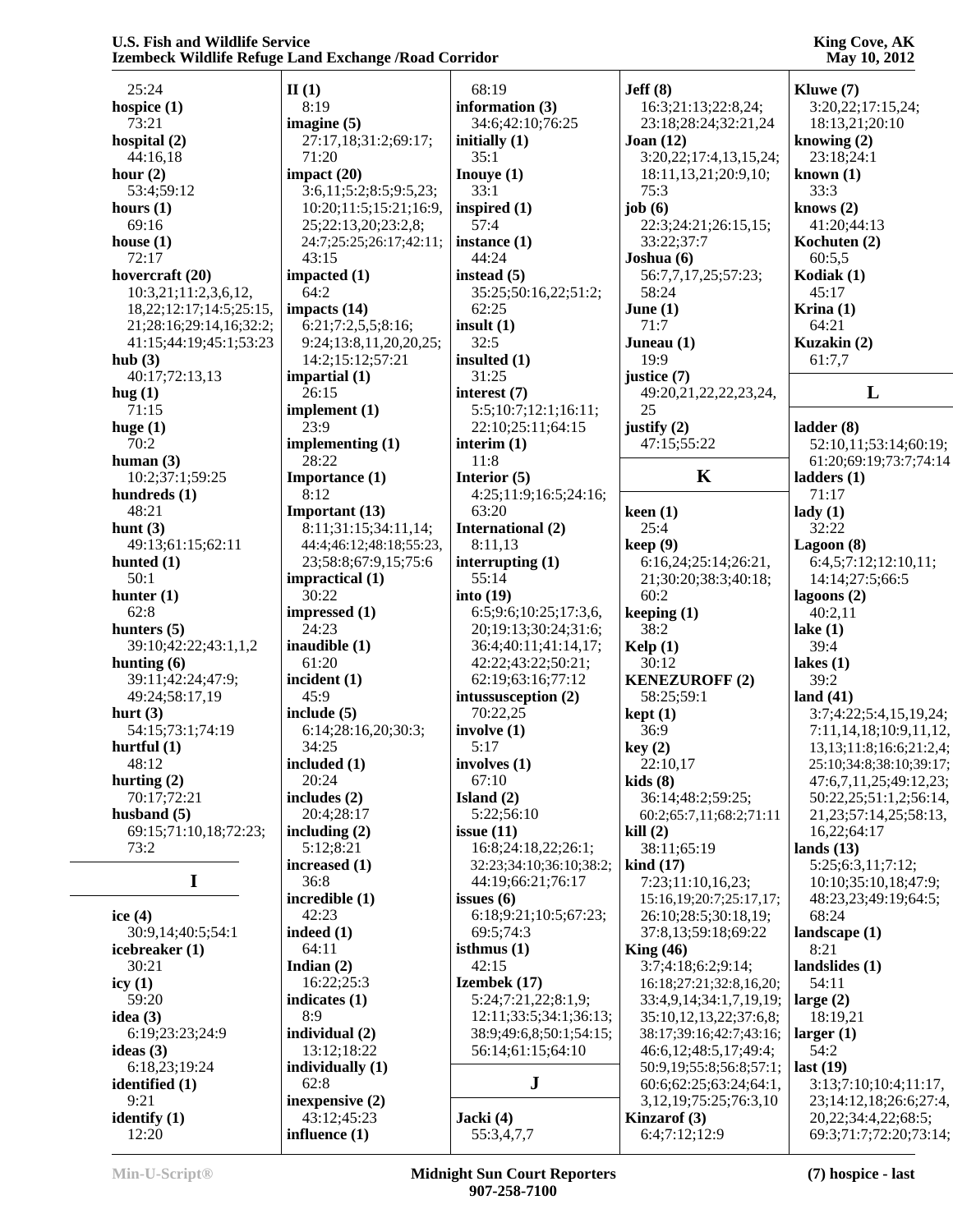# 75:24 **late (2)** 15:25;46:21 **lately (1)** 41:11 **later (3)** 16:14;40:5;53:4 **latest (1)** 28:4 **law (12)** 4:24;5:8;6:14,22;7:11, 18;12:19,23;19:25;20:2; 26:18;63:21 **lead (1)** 3:20 **leader (1)** 3:12 **learned (2)** 49:10;57:4 **learning (2)** 70:5,6 **least (10)** 9:18;16:8;27:8;30:9; 40:21;41:20;54:18; 64:19;69:2;77:2 **leave (4)** 9:17;28:25;44:15; 72:19 **leaving (2)** 41:19;72:5 **led (2)** 11:21;24:6 **Leff (2)** 58:25,25 **left (1)** 59:13 **leg (1)** 72:8 **legally (1)** 26:19 **legislature (1)** 7:17 **Lenard's (2)** 38:4,12 **Len's (1)** 66:5 **less (2)** 12:5;14:3 **lets (1)** 30:16 **letter (6)** 19:11;22:5,16;63:14, 16,18 **letters (8)** 18:1,10;22:6,8,9,17; 35:1;66:25 **level (2)** 69:14,15 **Liberty (4)** 49:20,21,23;50:1 **lied (1)** 49:18 **life (15)**

 9:17;29:4;33:8;37:1; 44:8,12;45:8;48:12; 50:6,19,20;51:7;52:15; 58:6;59:25 **lifeline (2)** 36:5;72:13 **lifelong (1)** 56:25 **lifesaving (1)** 50:7 **life-threatening (1)** 61:3 **lift (1)** 53:14 **likely (2)** 13:2;28:11 **limb (1)** 45:4 **limits (2)** 44:25;56:22 **line (1)** 32:6 **link (1)** 64:3 **linking (1)** 3:7 **list (1)** 28:13 **listen (4)** 24:21;25:1,2;66:16 **listened (2)** 24:18;26:16 **listening (3)** 3:17;4:6;48:19 **literally (2)** 53:13;71:25 **little (16)** 3:9,23;4:13;5:18;9:7; 12:5,7;29:5;31:3;34:20; 38:13;39:6,9;42:18; 69:18;71:23 **live (7)** 8:14;19:8;46:17; 48:22;54:7;58:16;65:16 **lived (9)** 47:4,22;49:19;51:20; 55:8,9,13;56:9,9 **lives (18)** 8:18;35:21;36:23; 44:8,22,23;47:13;52:7; 55:22;64:2;65:19;67:11, 18,18;73:18,19;74:6; 75:14 **living (5)** 8:3;38:22,23;48:4; 55:15 **local (1)** 23:20 **long (9)** 4:15;8:15;13:7;31:14; 34:17;36:25;55:20;61:4; 63:7 **main (3)**

**longer (2)**

 11:6;12:4 **Lonnie (7)** 51:19,19;75:8,10,19, 23;76:18 **look (13)** 9:11;11:23;18:16,16; 22:5;29:19;36:4;43:14, 25;46:23;55:1,3;60:1 **looked (8)** 8:5;10:25;30:8;31:18; 46:11;47:1,24,24 **looking (8)** 4:22;5:15;9:4,14; 11:13;13:5,22;19:22 **Lord (1)** 44:22 **lose (1)** 33:10 **losing (4)** 33:10;51:2,4;75:13 **lost (9)** 35:4;36:19;48:4,6,9; 60:10,12;71:4;74:6 **lot (40)** 4:10;5:8;10:6;13:24; 14:7;18:23,23;30:7; 31:23;32:12;36:2;37:20; 39:22;41:5,6,11;42:10, 13;47:14;52:3;53:2,13; 57:2,3,4;58:6,14,15; 62:1,19;65:11,13,16,17; 66:19;68:10;69:5;71:17; 72:1,7 **lots (2)** 10:17;51:24 **loudly (1)** 63:24 **love (2)** 26:22;76:10 **loved (1)** 9:2 **lovely (1)** 17:18 **loves (1)** 62:12 **low (1)** 24:15 **luckily (4)** 69:11,17;70:4;72:21 **lucky (2)** 53:10;71:1 **MACK (8)** 21:10;23:12;24:3; 42:5,6;63:14;64:21,21 **mail (4)** 14:24;15:1;20:4,23 **mailing (1)** 14:21

**M**23:24;24:10,19;25:1; n **maintain (2)** 29:7;56:24 **maintained (1)** 43:13 **maintenance (11)** 6:21;15:14;29:3,9,11, 12,14,21;37:9;38:1,8 **majority (1)** 27:6 **making (6)** 21:13;23:9;35:7; 36:17;62:16;64:16 **MAKRINA (1)** 64:21 **man (1)** 51:16 **manage (1)** 56:23 **many (32)** 4:23;8:6,20,21,25; 9:22;17:13,22;18:8,9; 19:1;26:5,24;27:18; 33:14;46:7,7;49:14; 52:7,8;55:8,9,16;59:21; 61:11;63:10;64:2;71:24; 72:2,14;73:1,17 **map (1)** 5:16 **maps (2)** 10:16,17 **marine (1)** 32:3 **Martinez (1)** 3:25 **matter (2)** 24:12;30:12 **mature (1)** 58:7 **maximum (1)** 7:9 **may (6)** 3:13;25:20;28:3; 62:21;63:25;75:21 **maybe (5)** 39:14;40:23,24;65:7; 77:4 **mayor (3)** 42:6;43:19;63:14 **mayors (1)** 77:9 **mean (17)** 18:22;20:20;22:8,11; 27:2,9;53:8;63:10; 66:14;67:2;71:20;75:14; 76:18 **meaning (1)** 49:17 **means (1)** 14:21 **measures (1)** 12:20

# **King Cove, AK May 10, 2012**

 36:4;41:9;59:9,17; 69:6;70:1;71:3 **medevaced (4)** 50:12;59:3;62:23;71:7 **medevacs (3)** 41:6,6;72:4 **medical (12)** 9:16;33:8,16;36:9; 42:1;49:16;60:11,13; 61:3;62:22;69:6;70:16 **meeting (10)** 3:14;4:1;14:11,13,18; 65:1,2,3;75:23;77:1 **meetings (3)** 9:20;14:10;38:1 **melt (1)** 38:6 **members (3)** 48:15;62:18;68:20 **men (1)** 50:17 **meningitis (2)** 69:8;70:6 **mentioned (4)** 19:16,17;20:12;44:5 **mere (1)** 49:6 **merry (2)** 39:9;52:4 **message (1)** 77:6 **met (1)** 69:25 **meters (1)** 32:19 **methods (1)** 20:11 **mid (2)** 69:14,15 **Midnight (1)** 3:25 **might (3)** 19:9;32:18;74:14 **mile (1)** 74:13 **miles (1)** 12:4 **military (1)** 47:8 **million (6)** 12:4;29:3,4,13,25; 35:16 **mind (1)** 35:21 **mine (1)** 49:5 **minimize (1)** 7:1 **minimum (1)** 7:8 **minute (3)** 11:16;27:4,23 **misleading (1)**

4:14;12:2;26:15

**medevac (7)**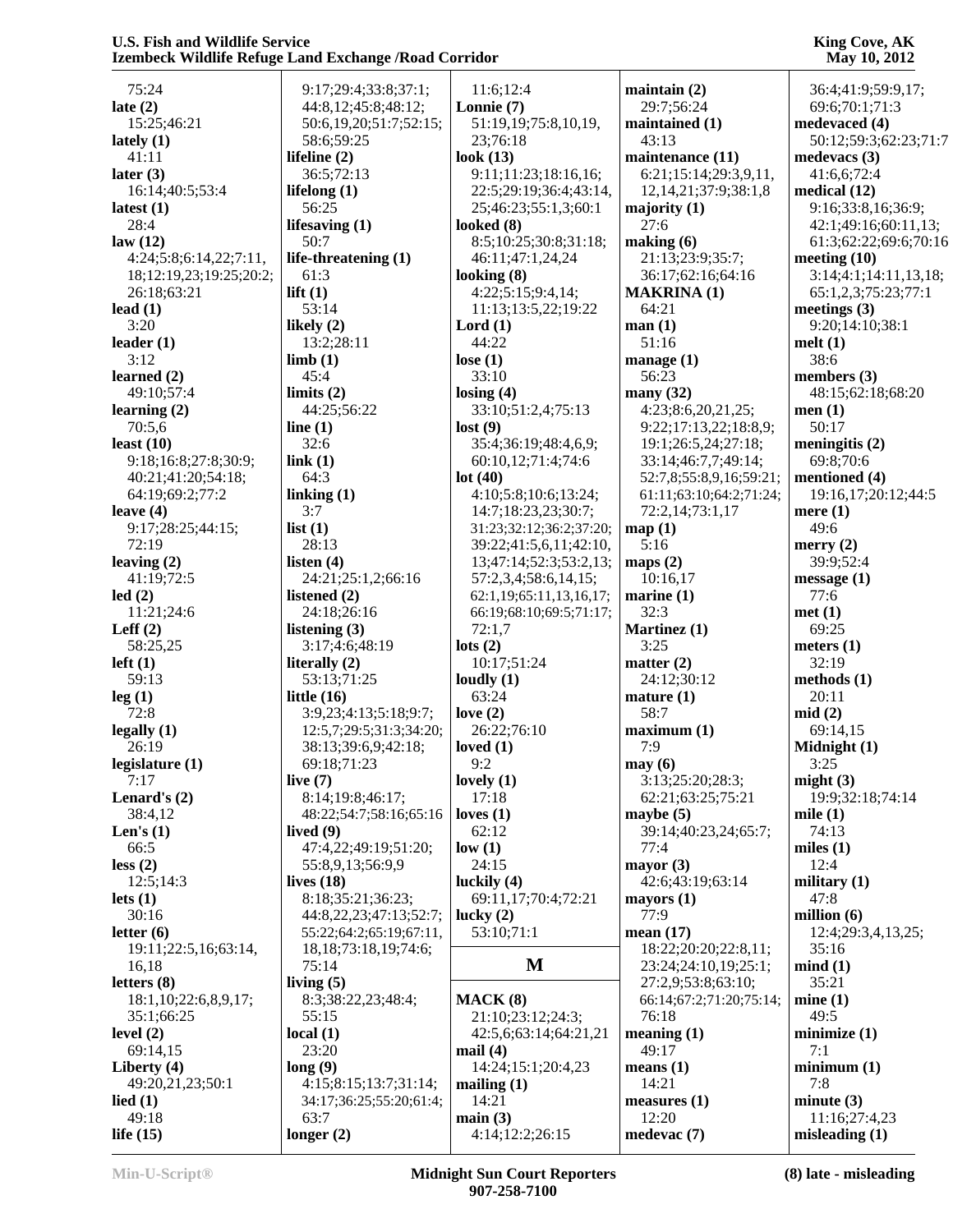| King Cove, AK       |
|---------------------|
| <b>May 10, 2012</b> |

| 25:17                            | mountain $(1)$                   | neither(1)              | Obama (1)                                      | open $(4)$                                   |
|----------------------------------|----------------------------------|-------------------------|------------------------------------------------|----------------------------------------------|
| misplaced $(1)$                  | 38:7                             | 45:20                   | 63:22                                          | 30:20;31:17;40:18,19                         |
| 29:22                            | move $(10)$                      | Nelson $(2)$            | obligations (1)                                | opened $(1)$                                 |
| missed(1)                        | 17:20;30:24;31:6;                | 14:14;27:5              | 7:20                                           | 9:7                                          |
| 46:19                            | 41:24;54:13;66:1,2,3;            | nest(4)                 | obtain (1)                                     | opening $(1)$                                |
| mistakes(1)                      | 67:24;72:14                      | 32:18,20;39:1,3         | 6:10                                           | 21:12                                        |
| 32:14                            | moved $(2)$                      | nesting(1)              | Obviously (9)                                  | openly $(1)$                                 |
| mitigation (3)                   | 32:18;66:1                       | 66:8                    | 8:4,18,24;9:3;12:25;                           | 35:3                                         |
| 7:4;12:20;67:23                  | much $(22)$                      | new(3)                  | 13:3;77:1,3,8                                  | operate $(3)$                                |
| mixed(2)                         | 19:5;29:7,8;33:16;               | 30:2;65:22;66:4         | occur(1)                                       | 10:3;11:1,18                                 |
| 57:8;68:9                        | 35:3,8;36:7;40:21;               | newcomer(1)             | 57:22                                          | operating $(2)$                              |
| mode(1)                          | 49:17;53:9;54:2;56:5;            | 53:17                   | ocean(1)                                       | 10:21;29:15                                  |
| 36:21                            | 57:4;58:18,23;60:3;              | Newman (3)              | 39:25                                          | operation (4)                                |
| moderate(1)                      | 67:17;68:4;69:1;73:2;            | 49:1,1;68:11            | October (2)                                    | 29:3,11,12,14                                |
| 43:13                            | 76:23;77:10                      | next(8)                 | 16:1;50:15                                     | operations (2)                               |
| modernization (1)                | Murkowski (2)                    | 14:19;15:3;18:5;        | off(20)                                        | 14:8;47:9                                    |
| 58:20                            | 32:25;76:9                       | 38:19,22;56:6;59:13;    | 3:9;18:11;29:6;30:9,                           | opinion $(5)$                                |
| modernized (1)                   | muske(1)                         | 66:22                   | 12;38:6,11;39:1;40:9,                          | 51:15,16;53:19;66:21,                        |
| 58:19                            | 40:2                             | nice $(6)$              | 10;41:21;44:20;47:13;                          | 21                                           |
| Moller $(1)$                     | must(1)                          | 32:21,21;69:17;71:10;   | 53:12;55:15;58:16;                             | opinions (3)                                 |
| 47:4                             | 64:16                            | 73:6;77:6               | 60:20;74:13;75:15;                             | 15:6;26:21;34:2                              |
| mom(2)                           | myself(3)                        | night(7)                | 76:20                                          | opponents $(1)$                              |
| 69:21;71:15                      | 26:21,21;33:6                    | 14:12;44:25;45:9;       | offer $(2)$                                    | 19:12                                        |
| moment $(2)$                     |                                  | 73:8,8;75:23,24         | 36:2,16                                        | opportunity $(1)$                            |
| 48:25;72:4                       | N                                | nine $(3)$              | offering $(1)$                                 | 24:2                                         |
| money $(8)$                      |                                  | 46:21,22;53:2           | 33:12                                          | opposed $(1)$                                |
| 32:12;35:8;39:15;                | name $(17)$                      | no-action $(2)$         | office (3)                                     | 19:6                                         |
| 46:23,24;50:21;51:4;             | 3:3;8:7;17:9;31:10,19;           | 10:18:11:3              | 14:23;24:12;28:6                               | option (6)                                   |
| 67:17                            | 34:18;41:3;42:6,24;              | nobody(3)               | official (1)                                   | 42:1;45:17;53:20,24;                         |
| monitor $(1)$                    | 46:5;49:1;53:16;55:7;            | 46:15:52:13:65:18       | 22:22                                          | 54:3;68:16                                   |
| 57:16                            | 56:7;58:25;60:25;69:4            | non-biased (1)          | old(7)                                         | orange $(1)$                                 |
| month $(3)$                      | nana $(2)$                       | 26:20                   | 8:21;12:15;37:17;                              | 75:1                                         |
| 34:4;44:15;73:14                 | 50:16,18                         | noncommercial (1)       | 65:22;69:8,13;70:16                            | organization (1)                             |
| months $(5)$                     | national $(5)$                   | 20:1                    | older $(2)$                                    | 24:15                                        |
| 24:4;61:2;69:8,13;               | 8:1,9;10:7;16:21;49:6            | none $(1)$              | 58:7;73:19                                     | original $(1)$                               |
| 73:15                            | Native (3)                       | 53:10                   | oldest $(1)$                                   | 18:2                                         |
| monument $(1)$                   | 16:23;38:22,23                   | nor $(1)$               | 52:18                                          | originally (1)                               |
| 54:5                             | nature $(2)$                     | 45:10                   | once $(5)$                                     | 68:12                                        |
| monumental (1)                   | 57:12;76:5                       | normally (2)            | 19:1;39:8;41:22;                               | Orin $(5)$                                   |
| 54:16                            | near(2)                          | 18:3;23:7               | 42:17;56:13                                    | 75:24,25;76:3,6,15                           |
| $\text{mod}(1)$                  | 37:17;73:13                      | north $(1)$             | one $(51)$                                     | others $(9)$                                 |
| 54:13                            | nearby (1)                       | 5:24                    | 4:11;5:9;8:24;10:4,5,                          | 8:17;13:13;57:3;60:4;                        |
| more $(23)$                      | 56:10                            | northern $(2)$          | 11;12:3,9,10,13,19;                            | 61:6;62:4;66:12,24;77:9                      |
| 9:19;11:1,15;12:5;               | necessarily (1)                  | 12:3,10                 | 13:23;20:10,12,13;                             | Otherwise (1)                                |
|                                  | 28:7                             |                         | 21:10;24:17;25:21,23;                          | 68:6                                         |
| 13:2; 14:7, 8; 17:5; 18:23;      |                                  | note $(2)$<br>19:1;69:5 |                                                |                                              |
| 19:12;30:4,10;31:8;              | necessary(1)                     | notice $(1)$            | 26:13,17;29:19,25;30:4;                        | ought $(1)$                                  |
| 32:17;35:17,25;43:4;             | 7:8<br>need (27)                 | 57:6                    | 32:17;34:25;37:19,19;<br>40:19,19;43:11;44:11, | 76:1<br>out (81)                             |
| 47:18;55:23;58:8;64:5,<br>7;74:6 | 9:12;26:19;31:22;                |                         | 24;45:7;50:6,9;53:5;                           | 3:13;5:8;7:16;9:8,15;                        |
|                                  |                                  | noticed $(1)$<br>30:7   | 54:19;57:1;58:1,2,16,19;                       | 10:13;12:23;13:16,16;                        |
| morning $(2)$<br>59:14:69:9      | 33:24;34:6,11;41:8;              |                         |                                                |                                              |
|                                  | 43:3,4;46:15;48:1;52:6,          | notified $(2)$          | 61:19;65:7;68:5;69:3,6;                        | 15:25;17:18;19:5,19;<br>20:2,24;21:21;26:21; |
| Morris (4)                       | 6;54:9;55:4;56:3;58:12;          | 10:25;11:7              | 70:9;74:22;75:8                                |                                              |
| 53:16,16;74:10,10                | 59:8,16,18;60:13,24;             | nowadays $(2)$          | ones $(2)$                                     | 27:8,12,18,25;28:6,8;                        |
| Mortensens (4)                   | 63:1;64:14;67:22;74:5,           | 38:3;61:24              | 9:2;69:3                                       | 30:8,8,17;32:18;36:3;                        |
| 6:4,11;35:13;39:17               | 11                               | number $(10)$           | only $(23)$                                    | 37:2;38:6;39:4,8,18,25;                      |
| Morzhovoi (2)                    | needed $(2)$                     | 9:21;16:24;22:17;       | 12:13;18:25;20:1,14;                           | 40:3,3,5;41:9,15;43:7;                       |
| 47:3,5                           | 33:19;46:16                      | 26:13;29:5;34:21,25;    | 23:10;28:21;37:22;                             | 44:7;45:4,18;46:13,19,                       |
| most(9)                          | $\boldsymbol{\text{needs}}$ (10) | 35:1;45:7,22            | 39:23;40:19,19;41:6,18;                        | 20;48:5,9,9,16;52:3,12;                      |
| 18:5, 19:19:4; 31:20,            | 33:20;34:25;35:5;                | numerous $(2)$          | 42:1;43:3,15;44:3,8;                           | 53:6;54:18;59:3,4,4,10,                      |
| 21;36:21;43:12;45:23,            | 57:25;67:5,5,9,11;74:16;         | 52:24;72:19             | 45:17;53:8;54:3,16;                            | 12;60:11,21;61:2;62:5,                       |
| 23                               | 76:3                             | $\mathbf 0$             | 61:23;72:5                                     | 21, 23; 67: 12, 14, 19, 22;                  |
| mother $(2)$                     | neighbors (1)                    |                         | onto $(2)$                                     | 69:9,25;70:15,19,21;                         |
| 55:8;76:5                        | 68:21                            |                         | 53:14;58:5                                     | 71:5,7;72:14;73:9,22;                        |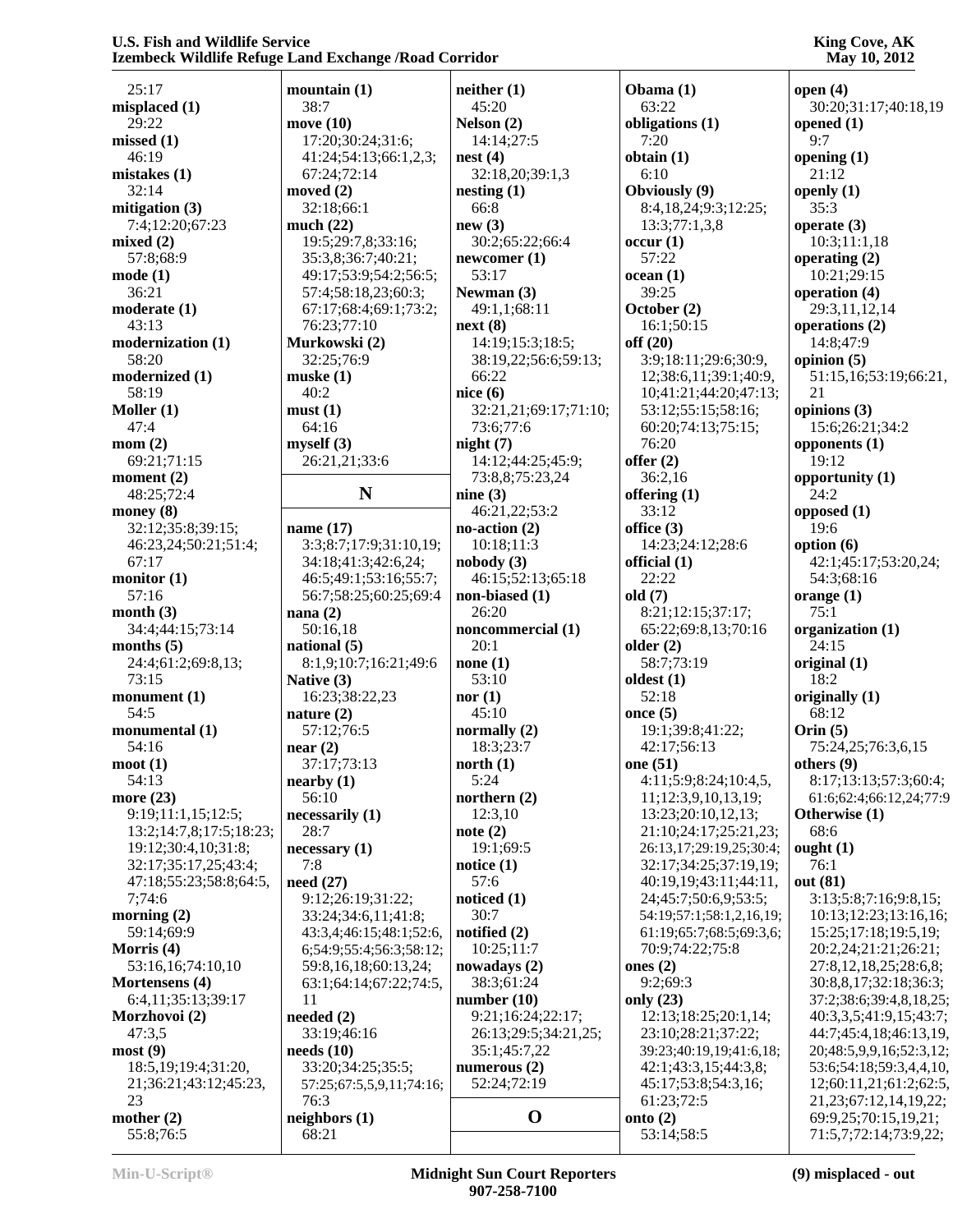# 75:5,11 **outcome (1)** 63:1 **outside (1)** 10:10 **over (43)** 5:14,19,23;6:3,7;8:8; 12:14;13:8;14:16;16:21; 30:13,18;32:12;33:17; 34:22;35:4,15,20;37:21; 38:18;39:14,17,21,21; 44:25;45:1;52:9,16,20, 24;53:1;54:13;56:10; 59:23;60:23;65:8;67:2, 4,4,4;69:11,16;72:22 **overview (1)** 4:12 **own (2)** 35:19;61:12 **owns (1)** 40:20 **P pack (1)** 69:19 **pad (1)** 41:15 **page (1)** 29:2 **pages (3)** 9:8;22:22;32:13 **pain (4)** 72:3,4;73:3,7 **pains (1)** 71:8 **Pan (2)** 5:13;52:25 **paper (1)** 37:10 **pardon (1)** 29:19 **Parnell (1)** 33:2 **part (6)** 7:10,13,20;31:24; 32:3;57:12 **participate (1)** 14:17 **particular (2)** 24:17;34:12 **particularly (1)** 33:15 **parties (1)** 67:21 **pass (5)** 7:18;14:13;20:15; 27:5;70:24 **passed (6)** 4:24;19:19;58:5,10; 62:19;70:14 **passenger (2)**

**passing (1)** 58:11 **passionate (1)** 55:21 **passionately (1)** 19:3 **past (3)** 43:18;45:13;46:19 **patient (4)** 41:15;45:1,21;71:6 **patterns (1)** 53:22 **pave (1)** 40:12 **pay (3)** 33:13;36:11,12 **paying (1)** 51:5 **peace (1)** 35:21 **peacefully (1)** 55:14 **PenAir (2)** 27:14;76:16 **Peninsula (1)** 5:25 **people (99)** 5:11,12,12;8:16;9:21; 14:13,17;16:18;17:14; 18:3,24,24;19:1,3,6,7,7, 8,8,12,24;22:18;23:21; 26:7,11,25;27:2,4,6,8,10, 24;30:21;31:4,12;32:8, 16,20;33:9,14;34:1;35:3, 6,6,22;36:3,15;37:25; 38:23;39:20;40:18; 41:23;42:25;43:16,16; 44:7;46:12,17;47:2,4,14, 22;48:2,11,19;49:4,4,11, 17,18,19,25;50:2;53:1,5; 55:1,19;56:20;57:5,7,16, 23;58:7,9,16;59:4; 63:18;66:15,19;67:3,11, 14;71:23;72:7;73:1,16, 18;75:13;76:10 **people's (2)** 49:3;67:18 **per (1)** 73:24 **percent (2)** 72:1;73:12 **perhaps (2)** 3:18;13:2 **period (3)** 14:19;18:4;35:4 **permit (1)** 26:2 **persist (1)** 8:18 **person (4)** 41:9;45:9;58:17;63:20 **personal (1)** 69:5

**personally (2)** 9:1;72:23 **person's (1)** 36:6 **perspective (1)** 9:14 **Peter (2)** 5:13;52:25 **petition (4)** 34:12;63:17;74:25; 75:5 **ph (1)** 40:2 **phone (8)** 3:11,16;4:4,6;14:13, 17;17:6;31:2 **pick (3)** 23:3,4;28:25 **picking (2)** 12:14;35:6 **picks (1)** 25:9 **picture (1)** 74:16 **piece (3)** 9:7;35:13;52:12 **pill (1)** 74:1 **pilot (3)** 37:19;45:3;75:17 **pilots (5)** 37:21;75:10;76:4,14, 19 **pipeline (1)** 54:5 **place (2)** 24:4;55:12 **placed (1)** 21:18 **places (3)** 28:13;54:21;60:16 **plan (4)** 7:4;11:8,8,22 **plane (9)** 27:21;37:19;50:14; 52:16;53:4;59:13;69:6; 70:1;75:15 **planeloads (1)** 42:22 **planes (2)** 69:10;71:13 **planning (1)** 3:4 **plans (2)** 27:24;28:10 **plants (2)** 13:2,2 **plastic (1)** 9:8 **Please (13)** 15:14;17:8;34:9,11; 42:4;63:17;74:23,24,25, 25;75:3,5;77:10

**plugging (1)** 39:24 **plus (4)** 22:4;38:8;66:24;70:2 **pm (1)** 77:13 **Point (9)** 14:11;20:10;30:13,13; 39:7,7;46:6;47:16;67:10 **points (1)** 24:22 **politics (2)** 33:4;36:20 **pop (1)** 39:13 **Port (2)** 47:3,3 **portion (2)** 12:12;18:21 **portray (1)** 35:6 **portrays (1)** 35:3 **position (1)** 67:3 **positive (3)** 13:25;43:15;44:10 **possible (3)** 28:11;33:23,24 **possibly (2)** 25:8;45:24 **post (1)** 14:23 **postmark (1)** 14:21 **posts (2)** 19:22;20:16 **pot (2)** 61:21,21 **Power (1)** 42:9 **PowerPoint (1)** 4:9 **Praise (1)** 44:22 **preferred (2)** 16:2;22:25 **pregnant (1)** 44:14 **prepare (3)** 5:1;15:18;71:21 **preparing (4)** 4:2;10:19;15:4,24 **presentation (4)** 3:10;4:10;17:2;42:9 **President (6)** 5:1;59:1;62:9,15; 63:22;64:22 **pressure (1)** 37:20 **presuming (1)** 23:19 **pretend (1)**

**King Cove, AK May 10, 2012**

 23:22 **pretty (9)** 24:15,23;31:25;37:15; 59:20;60:20;61:22; 62:13;77:4 **prevailed (1)** 14:15 **previous (1)** 70:23 **primarily (2)** 5:9;33:7 **print (1)** 9:8 **printed (1)** 11:2 **privilege (1)** 24:11 **probably (17)** 3:17;8:25;15:25;16:9; 17:23;19:10;20:18;22:6, 12,16;27:14;28:24; 29:18;32:22;39:2,14; 67:2 **problem (4)** 25:10;39:23;40:12; 68:23 **problems (1)** 62:24 **Proceedings (1)** 77:13 **P-R-O-C-E-E-D-I-N-G-S (1)** 3:1 **process (11)** 16:13;19:2;21:19; 25:5,18;26:4,18;31:24; 32:4;36:19;66:25 **processes (1)** 22:11 **professor (1)** 46:9 **project (2)** 3:12,20 **promise (1)** 55:6 **proposed (3)** 3:7;5:7;55:24 **proposing (1)** 59:2 **protect (5)** 12:25;32:9;49:12; 50:5,22 **protection (1)** 44:13 **protects (1)** 32:8 **proud (1)** 51:18 **proven (1)** 54:7 **provide (2)** 15:9;34:6 **provided (1)**

44:25;71:6

75:2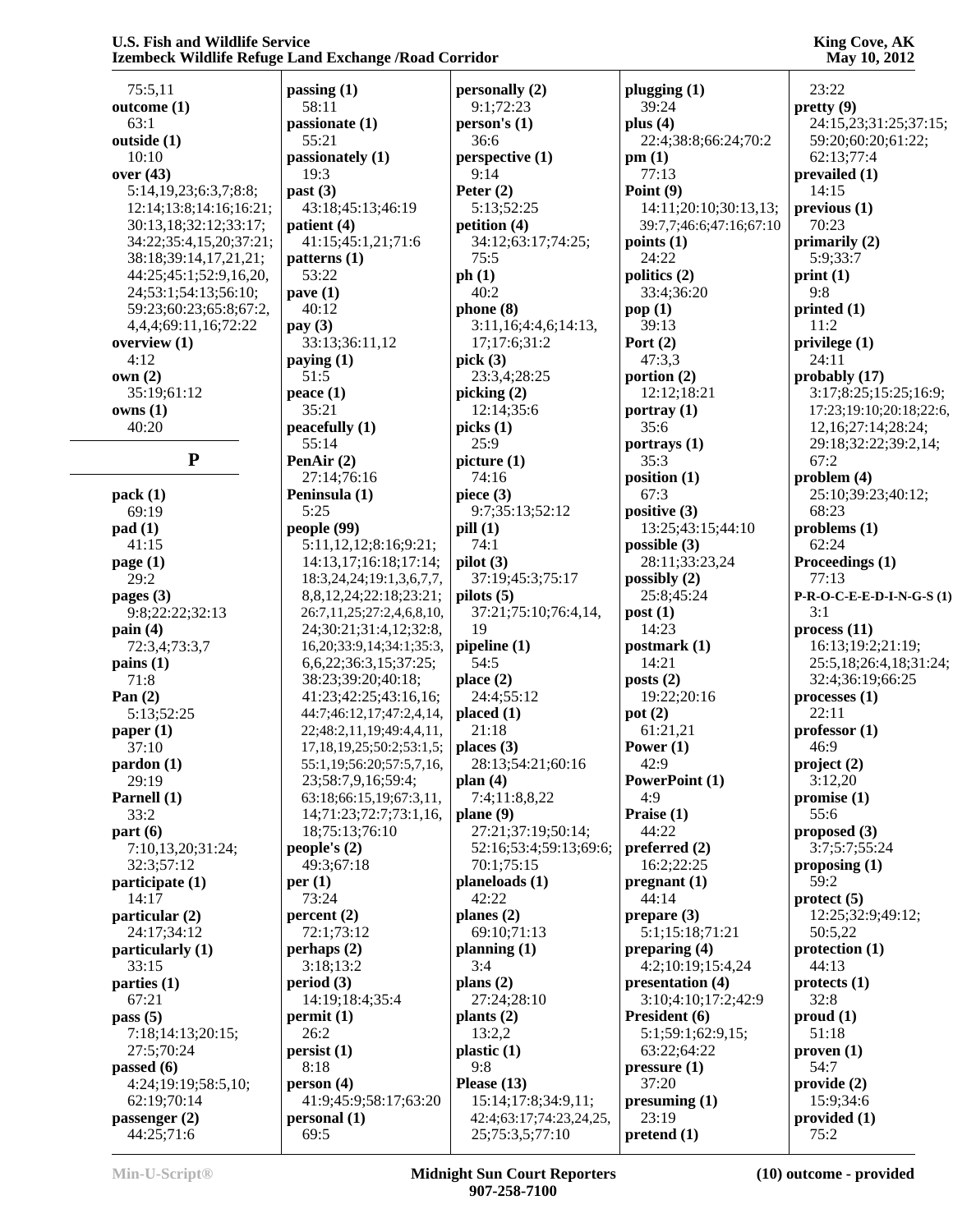|                      | izembeen whume iverage land lixenange / Ivoau Corridor |                          |                         | $11141$ , $1014012$            |
|----------------------|--------------------------------------------------------|--------------------------|-------------------------|--------------------------------|
| provider(1)          | 70:9                                                   | refuge $(28)$            | 12:21                   | 9:4,24;10:1,8,10;11:13;        |
| 69:14                | read $(2)$                                             | 5:19,24,25;6:1,3,5,8,    | required (4)            | 12:3,7,7;14:1;15:14;           |
| public (10)          | 18:25;63:15                                            | 11;7:2,7,13,21,23;8:1,9, | 6:14;7:11;19:25;26:2    | 19:5, 10:20:1; 21:1, 6;        |
| 5:5;14:10,18;16:11;  | reads $(1)$                                            | 10,22;33:5;34:1;36:13;   | requires $(1)$          | 25:12,24;26:2;28:23;           |
| 19:14;22:18;25:11;   | 22:9                                                   | 43:17,25;48:25;49:7;     | 12:19                   | 29:5,15,20,24;30:2,20;         |
| 34:23;63:8;64:15     | ready $(2)$                                            | 56:18;57:10;64:11;       | research $(2)$          | 32:19;35:9;38:2,3,4,5,7;       |
| puking $(1)$         | 31:18;40:6                                             | 68:13                    | 46:13;47:23             | 39:16;40:10,12,23;             |
| 53:6                 | real $(2)$                                             | refuges $(2)$            | researched (1)          | 41:18;42:1;43:12;44:2,         |
| pull (1)             | 27:1;59:16                                             | 8:2;16:21                | 46:8                    | 11;45:22;46:12;47:15,          |
| 71:19                | realize $(1)$                                          | refuse $(1)$             | resident $(3)$          | 20;48:1;49:2,3,15;50:6,        |
| pulled (2)           | 25:12                                                  | 48:15                    | 37:6;56:8,25            | 15, 21, 22; 51: 7, 8, 16, 25;  |
|                      |                                                        |                          |                         |                                |
| 52:11,11             | realized (1)<br>42:17                                  | regard $(4)$             | residents $(4)$         | 52:1,6,6;53:15;54:3,4,9,       |
| pulling $(4)$        |                                                        | 21:11,12,17;66:21        | 34:7;63:24;64:11,19     | 14, 20; 55: 4, 10, 17, 20, 25; |
| 26:25;27:6,7,9       | really $(27)$                                          | region $(4)$             | resilient $(1)$         | 56:1,4,13,15,24;57:21;         |
| pulls(1)             | 7:21;12:13;13:7;                                       | 47:22,24;48:3,16         | 54:8                    | 58:20;59:2,8,16,24;60:9,       |
| 40:3                 | 15:10;16:4;17:10,17;                                   | regional $(1)$           | resolve $(1)$           | 13,24;61:1,4,25;62:19;         |
| purpose (1)          | 19:6;20:6,18;21:7;                                     | 16:3                     | 67:23                   | 63:1,25;64:3,9,13,18,23;       |
| 9:12                 | 24:18,24;26:23;31:1;                                   | regular $(1)$            | resolved $(1)$          | 65:3,4,10,11,12,21;            |
| purposes (1)         | 40:16;44:1;47:21;48:1,                                 | 36:3                     | 67:6                    | 66:10,22;67:24;68:16;          |
| 5:11                 | 18;51:18;57:1;58:16;                                   | regularly $(2)$          | resources $(4)$         | 72:12;75:11,12;76:2,2,         |
| pushed $(2)$         | 59:8;67:9;71:16;77:11                                  | 13:15;49:25              | 7:3;8:4,4;13:4          | 11                             |
| 52:9,10              | reason $(3)$                                           | regulation $(1)$         | respect $(4)$           | roads $(11)$                   |
| pushing $(1)$        | 4:14;9:3;67:21                                         | 16:1                     | 32:23;57:2;64:16;       | 7:9;8:21;12:15,16;             |
| 72:2                 | reasonable (2)                                         | regulations $(1)$        | 68:24                   | 13:10,12,13;28:17;             |
| put (15)             | 12:13:64:8                                             | 64:8                     | respected $(1)$         | 39:18;61:8,18                  |
| 12:15;35:20;36:24;   | reasons $(4)$                                          | related $(1)$            | 49:13                   | role $(3)$                     |
| 47:8;50:14,21;56:13; | 25:21;33:8;49:16;                                      | 21:6                     | responding $(1)$        | 16:20;23:17;28:22              |
| 59:2,8;61:21,22,25;  | 59:17                                                  | relationship $(1)$       | 32:7                    | room $(2)$                     |
| 62:18;67:3;77:12     | recall $(1)$                                           | 16:22                    | response(1)             | 8:24;44:14                     |
| puts(1)              | 18:6                                                   | relatively $(1)$         | 15:19                   | rope $(1)$                     |
| 37:20                | received $(2)$                                         | 12:8                     | responses (2)           | 52:12                          |
| putting $(2)$        | 17:23,25                                               | released $(1)$           | 15:19;18:2              | rough $(3)$                    |
| 34:1;35:11           | recently $(1)$                                         | 10:24                    | responsibility (3)      | 53:7;59:18,20                  |
|                      | 24:11                                                  | rely(1)                  | 16:20;56:24;57:20       | routes $(1)$                   |
| Q                    | recognition $(1)$                                      | 15:1                     | rest(6)                 | 5:18                           |
|                      | 44:3                                                   | remain $(1)$             | 34:9;43:5;44:6;48:12;   | routine $(1)$                  |
| quality $(2)$        | recognize $(5)$                                        | 26:15                    | 65:19;73:18             | 9:15                           |
| 9:16;33:8            | 8:12;11:4,18;13:11;                                    | remains $(1)$            | restrictions (1)        | rules $(1)$                    |
| quarter $(1)$        | 14:22                                                  | 8:20                     | 21:5                    | 19:18                          |
| 74:13                | recognized $(2)$                                       | remember $(5)$           | return $(1)$            | run $(2)$                      |
|                      |                                                        |                          |                         |                                |
| quick $(2)$          | 8:10;44:4                                              | 3:13;11:20;18:11,13;     | 49:7                    | 4:8;38:11                      |
| 4:12;7:21            | recommend (1)                                          | 53:5                     | review $(1)$            | <b>Russians (1)</b>            |
| quicker $(1)$        | 23:24                                                  | remembering (1)          | 21:23                   | 8:17                           |
| 38:7                 | recommendation (10)                                    | 48:19                    | ride $(7)$              |                                |
| quickly (1)          | 16:5;21:14,15,22;                                      | reply $(1)$              | 27:15,16;41:21;69:17;   | S                              |
| 4:8                  | 22:22:23:5,11,15:24:5,7                                | 50:21                    | 70:3,20;71:11           |                                |
| quite $(6)$          | recommendations (1)                                    | report $(2)$             | rides $(1)$             | sacrificing $(1)$              |
| 13:14;16:11;19:23;   | 45:7                                                   | 18:14;21:12              | 20:2                    | 51:3                           |
| 28:21;46:24;59:2     | recommends (2)                                         | reporter $(1)$           | right $(32)$            | sad $(1)$                      |
| quota $(1)$          | 16:17:23:3                                             | 31:4                     | 13:16;14:9;15:17;       | 74:4                           |
| 43:10                | record $(14)$                                          | Reporters $(1)$          | 16:10;19:23;20:2,12;    | safe $(1)$                     |
|                      | 17:10;22:21;31:7,20;                                   | 4:1                      | 33:22;38:18,18,22;40:2; | 48:13                          |
| $\bf{R}$             | 34:5,11;37:6;42:25;                                    | represent $(1)$          | 41:9;45:19;46:4;48:10;  | safely $(1)$                   |
|                      | 63:16;68:6,13;74:11;                                   | 34:18                    | 55:3,11;58:3,4,5;59:6;  | 74:1                           |
| rail $(1)$           | 75:6;76:7                                              | representative (1)       | 62:1;65:15;66:20;70:8;  | safer $(2)$                    |
| 19:17                | recorded $(1)$                                         | 77:4                     | 71:1,1;73:8,25;76:6,18  | 49:15:50:16                    |
| raised $(4)$         | 17:7                                                   | representatives (1)      | right-hand $(1)$        | safest $(1)$                   |
| 10:5;42:7;46:6;60:6  | records (1)                                            | 3:18                     | 8:8                     | 49:15                          |
| ramps $(2)$          | 47:2                                                   | represented (1)          | RITA(3)                 | safety $(5)$                   |
| 65:22,22             | recruiting $(1)$                                       | 66:24                    | 69:2,4;74:17            | 5:10;6:20;9:15;10:2;           |
| Range $(1)$          | 68:2                                                   | representing (1)         | road (127)              | 14:2                           |
| 7:22                 | referring $(1)$                                        | 67:8                     | 3:7;5:4,5,8,9,14,20;    | Salazar (6)                    |
| ratios $(1)$         | 74:17                                                  | require $(1)$            | 6:6,15,16,20,24;7:2,8;  | 23:19;24:20;34:13;             |
|                      |                                                        |                          |                         |                                |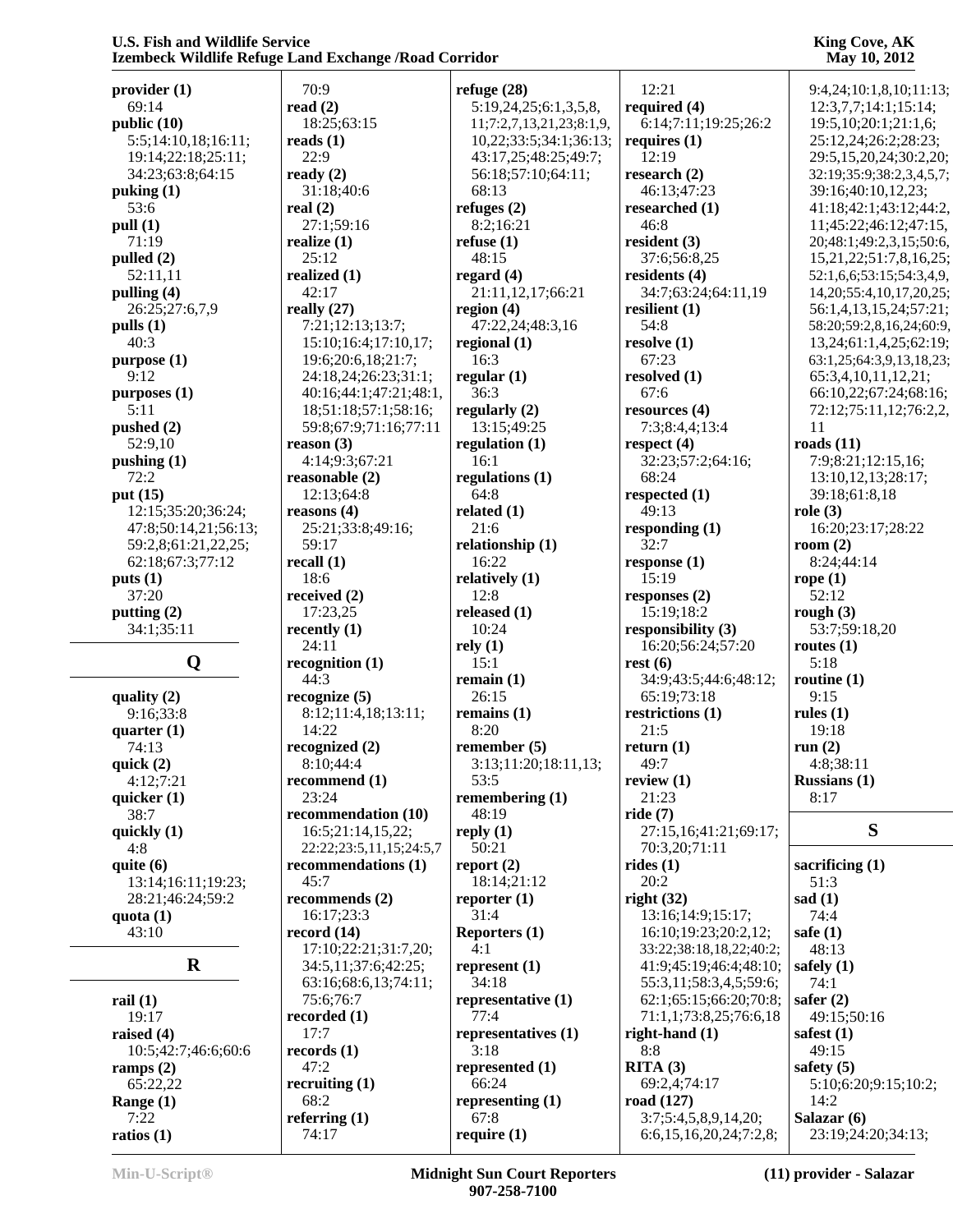|                               | LECHNOCOS TERRITO INCREAD LATINI L'ACHANGO / INVAN COLLINOI |                       |                         | 1714 <i>y</i> 10, 2012         |
|-------------------------------|-------------------------------------------------------------|-----------------------|-------------------------|--------------------------------|
| 63:19,23;64:16                | selected $(2)$                                              | 62:16;75:7            | 40:12                   | 39:1                           |
| same (9)                      | 11:19;22:15                                                 | shown $(2)$           | somebody (8)            | spring $(2)$                   |
|                               |                                                             |                       |                         |                                |
| 12:12;16:13;17:15;            | selection (2)                                               | 13:19;50:1            | 9:10;12:21;15:10,11;    | 17:18;43:21                    |
| 18:25;60:22;61:17;67:4;       | 6:8,9                                                       | shows $(1)$           | 31:13;38:12;54:22;      | staff $(2)$                    |
| 70:20;76:9                    | Senator $(6)$                                               | 13:10                 | 70:24                   | 21:23;25:4                     |
| sample $(1)$                  | 32:25,25;33:1,1;76:8,                                       | shut $(1)$            | someone (4)             | stage $(1)$                    |
| 22:12                         | 8                                                           | 52:25                 | 21:20;44:4;47:23;       | 34:3                           |
| Sand $(2)$                    | send $(3)$                                                  | sick $(3)$            | 55:16                   | stages $(1)$                   |
| 14:11;47:16                   | 14:24;23:14;63:10                                           | 50:8;53:3;59:9        | Sometimes (2)           | 58:6                           |
| sat(1)                        | sending $(2)$                                               | side $(8)$            | 45:20;76:19             | stairs $(2)$                   |
| 60:14                         | 34:13;51:4                                                  | 8:8;24:1;42:1;54:18,  | somewhat (1)            | 71:21,24                       |
| save $(5)$                    | sense $(1)$                                                 | 25;62:25,25;72:8      | 10:24                   | stand $(3)$                    |
| 44:8,23;51:7;52:7;            | 36:18                                                       | sight $(2)$           | somewhere (1)           | 4:3;31:5;67:7                  |
| 59:25                         | sent $(1)$                                                  | 33:10,10              | 74:16                   | standards $(1)$                |
| saved $(6)$                   | 35:1                                                        | sign(5)               | son $(4)$               | 5:8                            |
| 35:21;36:3,20,23;             | sentimental (1)                                             | 17:10;34:12,12;75:5,5 | 48:7;69:7;70:16;71:4    | standby $(1)$                  |
| 44:22;45:8                    | 50:23                                                       | signed $(4)$          | soon $(1)$              | 27:24                          |
| saving $(3)$                  | separate $(1)$                                              | 63:17,22;74:23,24     | 74:6                    | <b>STANLEY (8)</b>             |
| 39:15;50:6,18                 | 10:12                                                       | Simeon $(2)$          | sooner $(1)$            | 21:10;23:12;24:3;              |
|                               |                                                             |                       |                         |                                |
| saying $(11)$                 | series $(1)$                                                | 61:7,7                | 40:4                    | 25:8;42:5,6;62:17;68:1         |
| 15:7;21:20;25:15;             | 42:12                                                       | similar $(3)$         | source $(2)$            | start $(3)$                    |
| 28:15;32:14;43:20;            | seriously (1)                                               | 11:24;12:8;14:6       | 39:3;47:17              | 3:3,9;31:18                    |
| 44:10;67:3;72:9;76:15;        | 59:7                                                        | simple $(2)$          | South $(1)$             | started $(5)$                  |
| 77:5                          | served (1)                                                  | 50:21;51:1            | 46:6                    | 10:19;42:5,6,10;76:8           |
| scare $(1)$                   | 49:25                                                       | sister $(1)$          | southern (3)            | State $(29)$                   |
| 29:6                          | Service (13)                                                | 60:11                 | 11:14:12:9:38:5         | 3:17;4:19,21;5:19,21,          |
| scary $(2)$                   | 3:4;5:3;16:3,17;22:3;                                       | $s$ it $(3)$          | spacing $(1)$           | 22, 24; 7: 11, 12, 13, 17, 19; |
| 9:1;60:20                     | 23:3,17;27:20;43:20,23;                                     | 4:4;24:11;52:21       | 20:14                   | 10:13;12:22;17:9;21:3,         |
| schedule (1)                  | 50:4,24;75:7                                                | Sitkinak (1)          | speak $(11)$            | 5;22:10;30:18;31:2,10;         |
| 28:14                         | serving $(1)$                                               | 5:22                  | 4:3;32:23;34:10,10,     | 35:11;40:17;53:18;             |
| school $(3)$                  | 75:25                                                       | sitting $(4)$         | 13;60:4;63:5,12,24;     | 56:14,16,18,21;64:4            |
| 36:14;49:21;51:23             | set $(3)$                                                   | 24:14;40:17;60:16;    | 66:15;77:3              | statement $(20)$               |
| scoping $(5)$                 | 19:18;34:3,5                                                | 72:18                 | <b>SPEAKER (10)</b>     | 3:6,11;5:2;8:5;9:6,23;         |
| 3:14;9:20;18:6,14;            | sets $(1)$                                                  | situation (4)         | 19:16;20:4,20,23;       | 10:20;11:5;15:21;16:9,         |
| 42:12                         | 5:8                                                         | 10:19;14:7;36:4;67:13 |                         |                                |
|                               |                                                             |                       | 26:9,24;27:11,14;28:15; | 25;21:12;22:14,20;23:2,        |
| se $(1)$                      | seven $(3)$                                                 | six(6)                | 51:13                   | 8, 15; 25: 25; 26: 17; 42: 12  |
| 73:24                         | 35:14,14;70:9                                               | 10:23;11:18;43:19;    | speaking $(2)$          | statements $(1)$               |
| sea $(2)$                     | several $(4)$                                               | 51:21,21;52:18        | 63:8;76:24              | 23:13                          |
| 39:24;47:12                   | 13:6;21:2;42:18;58:10                                       | size $(2)$            | speaks $(1)$            | States (7)                     |
| seals $(1)$                   | Seward $(1)$                                                | 17:17;53:24           | 76:16                   | 8:14;40:21;47:7;               |
| 49:12                         | 52:9                                                        | skip $(3)$            | special $(2)$           | 48:24;50:4,13,24               |
| season $(2)$                  | Seybert (1)                                                 | 11:25;13:8;29:20      | 16:22;64:11             | station $(1)$                  |
| 52:25;70:12                   | 75:24                                                       | SKW(1)                | species $(3)$           | 59:23                          |
| seasonally $(1)$              | share $(5)$                                                 | 52:2                  | 8:6;9:25;13:1           | statistics $(1)$               |
| 10:22                         | 23:19,25;43:16;51:15,                                       | slap(1)               | specific $(1)$          | 46:11                          |
| seat $(3)$                    | 16                                                          | 67:15                 | 4:13                    | stats $(1)$                    |
| 27:21;69:20,24                | shared $(3)$                                                | sleep $(1)$           | speculate $(1)$         | 70:6                           |
| second $(3)$                  | 20:1;43:4;44:5                                              | 34:17                 | 44:7                    | stay $(4)$                     |
| 32:1;48:10;70:15              | sharing $(2)$                                               | slide $(1)$           | speculation (1)         | 65:15,20;66:6,7                |
| Secretary (24)                | 33:5;76:24                                                  | 8:8                   | 42:14                   | stayed $(1)$                   |
| 4:25;5:3;11:9;16:5,12;        | shocked $(1)$                                               | slides $(2)$          | spelled $(1)$           | 50:14                          |
|                               | 70:7                                                        | 4:9,10                | 12:23                   |                                |
| 21:15,22,22;22:23;23:2,       |                                                             |                       |                         | Stealing $(1)$                 |
| 6, 20; 24: 8, 10, 15; 27: 12; | shoreline (1)                                               | small $(3)$           | spend $(3)$             | 49:23                          |
| 28:9;34:13;63:19,19,23;       | 65:18                                                       | 27:5;46:1;61:23       | 18:23;53:17;73:18       | steel $(1)$                    |
| 64:16;67:8;77:3               | short $(1)$                                                 | smaller $(1)$         | spent $(3)$             | 74:13                          |
| sediment (1)                  | 63:8                                                        | 12:8                  | 32:12;35:8;67:17        | Steller's (4)                  |
| 12:24                         | shortly $(2)$                                               | snow $(3)$            | spin $(1)$              | 32:10;38:16,16,21              |
| seeing $(1)$                  | 16:10,15                                                    | 38:6;65:25;73:5       | 44:10                   | step $(1)$                     |
| 36:17                         | show $(3)$                                                  | social $(1)$          | splits $(1)$            | 67:21                          |
| seems $(1)$                   | 44:6;46:15;74:23                                            | 10:1                  | 71:25                   | Stephanie (5)                  |
| 41:8                          | showed $(1)$                                                | soil $(1)$            | sports $(5)$            | 3:12,13;15:2;17:22;            |
| select $(1)$                  | 75:24                                                       | 9:24                  | 42:24,24;43:1,1,2       | 30:25                          |
| 32:2                          | showing $(2)$                                               | solve $(1)$           | spot $(1)$              | steps $(3)$                    |
|                               |                                                             |                       |                         |                                |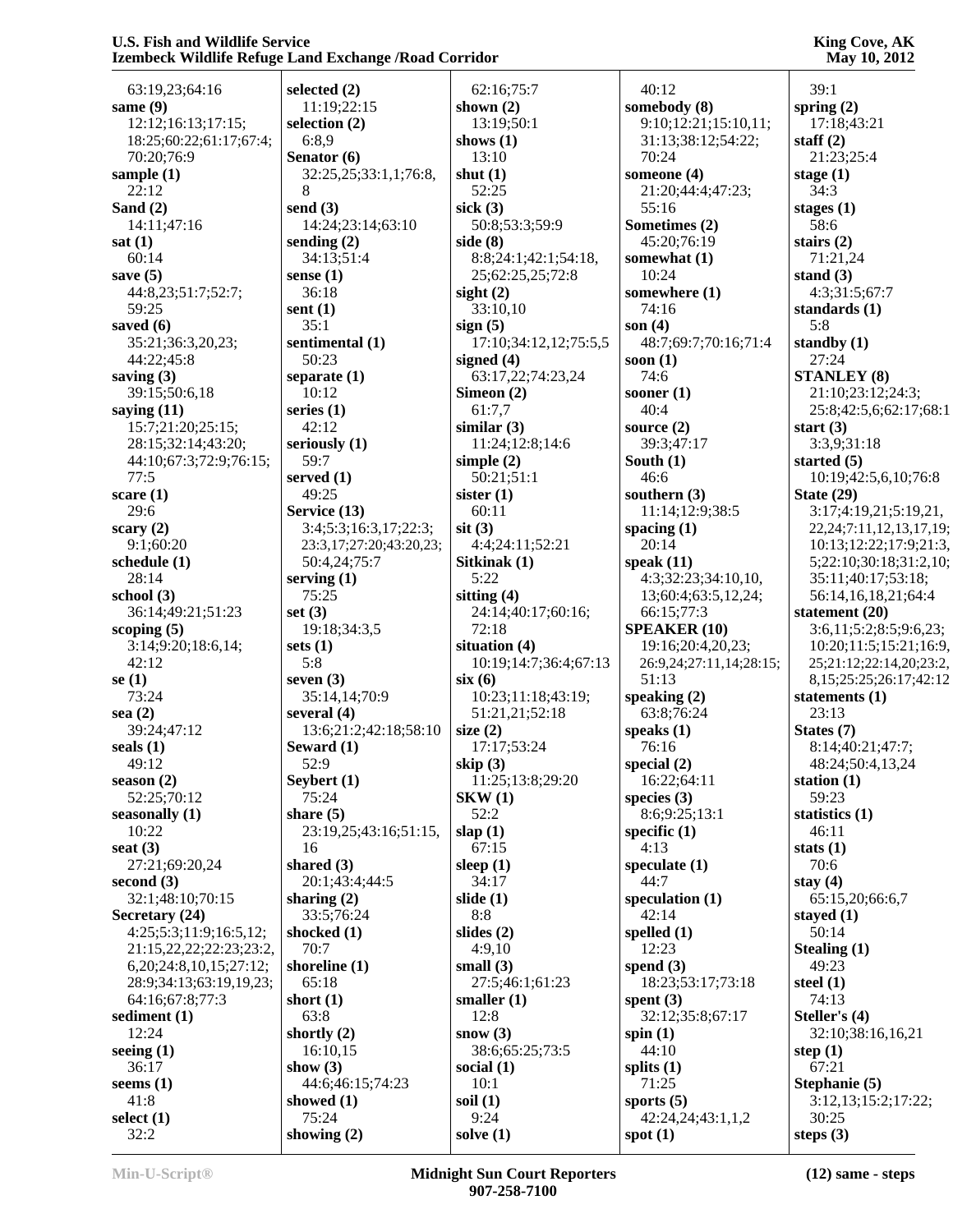21:2;72:10,25 **Stevens (1)** 76:8 **still (14)** 8:20;11:3;20:15; 23:13,19;43:5;47:10; 49:13;61:24;65:20;70:4, 6,7,8 **stole (1)** 49:11 **stone (1)** 71:21 **stood (1)** 51:17 **stop (1)** 39:7 **stories (4)** 49:16;50:19;51:5; 58:15 **story (4)** 33:21;50:10;52:8,13 **straight (2)** 34:6;53:2 **stranded (1)** 54:17 **strength (1)** 49:3 **stretched (1)** 44:24 **strong (1)** 66:21 **stuck (3)** 48:6;62:22;72:10 **students (1)**  $46.24$ **stuff (7)** 20:21;22:6;53:22; 61:18;66:6;72:5;76:19 **submit (2)** 6:17;14:20 **subsistence (3)** 35:19;62:8,11 **substantive (1)** 15:11 **succinct (1)** 31:16 **suction (1)** 39:24 **suffering (1)** 60:16 **suitable (1)** 39:2 **summaries (1)** 10:17 **summarize (1)** 22:12 **summarizing (1)** 22:4 **summary (3)** 13:6;21:25;22:14 **summer (5)** 15:23;27:25;28:12; 40:7;51:23 **summertime (2)** 69:10;70:21 **Sun (2)** 3:25;38:6 **support (10) supposed (6)** 54:23 **sure (21)** 14:16;17:6;22:8; 75:9 **surgery (2)** 52:12;73:8 **survey (1)** 33:13 **survive (4)** 54:9,10,11;56:3 **sustain (1)** 54:3 **swan (1)** 39:2 **swans (7)** 25;62:10,12 **swaying (1)** 69:23 **swirly (1)** 41:17 **system (4) table (6)** 54:25;67:22 **tabulating (1)** 15:5 **talk (17) talked (4) talking (7)** 59:5;67:22;74:12 **talks (1)** 26:18 **taught (2)** 43:2;50:5 **tax (1)** 36:20 **taxis (1)** 20:2

 45:25;46:1;51:25; 53:15;54:20;63:25; 64:23;66:22;68:13,15 6:23;7:1,3,7;25:11; 24:20;26:5,16,19;27:15, 25;30:5;33:11;44:20; 55:2,25;57:22;66:23; 70:14;71:14,17;73:4; 13:20;32:9,18;38:16, 7:13;9:18;19:21;43:22 **T** 13:7;24:13,14;44:20; 3:5;4:11,15;17:6;30:7; 31:25;34:20,24;39:22; 40:9;47:16,19,21,21; 62:6;65:12;67:14 51:17;70:5,6;75:25 30:6;35:18;38:1,15; **taxpayers (3)** 36:11,11,11 **taxpayers' (1)** 36:9 **teach (2)** 46:22,24 **teaching (1)** 46:20 **technically (3)** 18:10;35:16;54:22 **telephone (1)** 3:11 **telling (1)** 41:12 **tells (1)** 15:11 **ten (5)** 18:24;34:4;53:1,5; 54:18 **tend (1)** 19:6 **terminal (1)** 32:3 **terms (8)** 6:20,20,21;8:13;9:5; 10:2;21:24;42:15 **terrain (1)**  $12.6$ **terrible (2)** 71:12;73:16 **terrific (1)** 51:17 **testified (2)** 57:2,5 **testifying (1)** 54:23 **testimony (4)** 49:5;56:11;75:13,16 **thankful (1)** 43:6 **Thankfully (1)** 62:24 **Thanks (5)** 25:19;53:15;59:3; 68:25;76:21 **thaws (1)** 40:3 **thereafter (1)** 16:11 **thick (1)** 30:14 **thin (1)** 62:13 **thinking (2)** 65:9,10 **Thinpoint (2)** 39:18,18 **third (1)** 51:4 **though (4)** 30:25;32:23;57:14; 68:8 **thought (4)**

 10:23;24:17;38:20; 53:24 **thoughts (1)** 65:10 **thousands (2)** 48:20;55:13 **threatened (2)** 9:25;35:23 **three (10)** 10:22;24:4;28:7;30:9; 43:11;51:21,22;52:10; 60:15;71:19 **throughout (4)** 42:21;57:6,10,11 **throw (1)** 53:8 **Thursday (2)** 75:23,24 **tide (1)** 74:14 **times (14)** 8:25;33:14;34:21; 37:16;39:12;41:11; 46:21,22;51:24;54:18; 67:2;72:20;76:5,12 **today (11)** 8:18;14:17;35:5,17; 43:5;47:10,18;49:17; 64:24;67:7;73:10 **together (4)** 28:19;35:25;38:24; 64:12 **told (5)** 4:24;50:10,11;58:2,14 **tomorrow (1)** 18:17 **tonight (4)** 33:13;34:10,12;63:24 **took (12)** 24:3,5;30:7;44:25; 45:3;49:18;52:9;58:17; 69:16;71:16;72:1;73:1 **top (4)** 18:12;73:6;74:15;76:6 **topic (1)** 24:12 **total (1)** 46:22 **totally (1)** 54:19 **touch (1)** 77:8 **tough (3)** 39:12;52:13,22 **tourists (2)** 43:22,24 **toward (2)** 49:11;50:1 **towards (1)** 66:5 **town (6)** 9:17;70:13,25;72:14; 73:19,22

**King Cove, AK May 10, 2012**

**towns (1)** 27:5 **traditional (2)** 48:23,23 **tragic (1)** 45:6 **trails (4)** 8:21;61:11,12,13 **transcript (2)** 4:2;77:1 **transfer (2)** 7:7;57:14 **transport (2)** 43:24;59:18 **transportation (4)** 5:11;9:18;36:21;74:2 **travel (5)** 35:22;47:2;48:14; 49:15;54:6 **traveling (1)** 53:19 **tribal (1)** 16:19 **Tribe (8)** 4:18,18,19;22:7; 34:19;60:7;62:9,15 **tribes (1)** 32:11 **tried (2)** 12:15;46:11 **trips (4)** 52:7,8,24;53:5 **trouble (1)**  $40:7$ **trucks (1)** 59:23 **TRUMBLE (13)** 17:22;18:9,18;25:7; 27:1;28:3;34:16,18; 54:21;55:3;66:13,17,18 **trust (2)** 16:20,22 **try (7)** 6:24;26:14,14;50:22; 58:5;60:1;62:19 **trying (11)** 10:3;12:25;21:25; 22:3;47:14;54:18;60:18, 20;71:19,20,20 **tundra (3)** 32:9,18;47:6 **turn (2)** 36:4;62:20 **turnout (1)** 17:12 **twice (1)** 39:8 **two (34)** 3:13;5:18;11:13,15, 17;12:3,3,4;15:6;20:11; 23:4;27:25;29:15;39:8; 40:5;43:11,12;45:22,23; 46:1;48:4,4;60:14;61:1;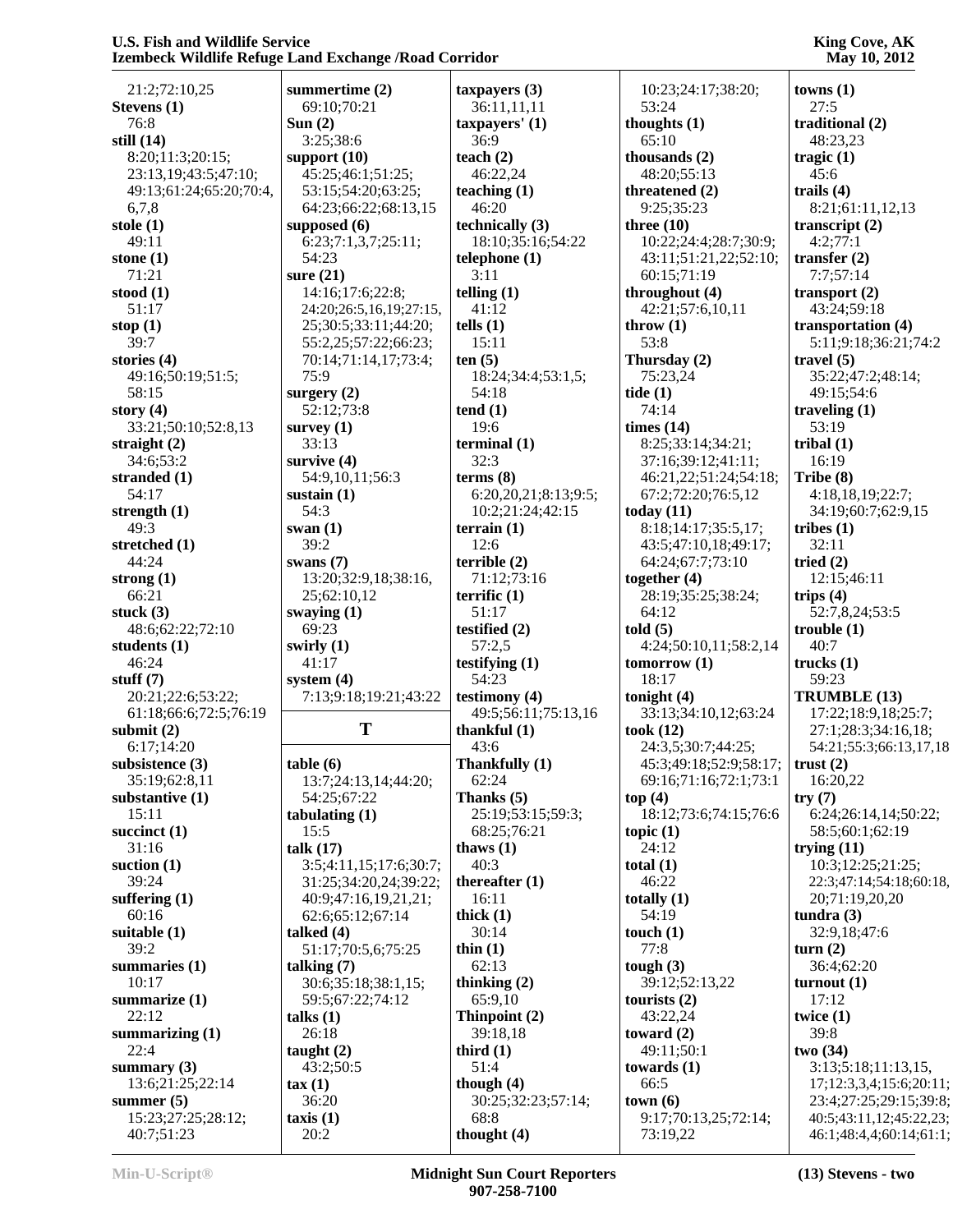## **King Cove, AK May 10, 2012**

| 62:23;64:18;69:7,7,13;       | 4:3,4;5:24;6:2,4,7;           | violent $(1)$                           | Welcome (2)                          | Without (4)                |
|------------------------------|-------------------------------|-----------------------------------------|--------------------------------------|----------------------------|
| 70:16,17;71:3,3,18           | 10:16;12:15;14:9;17:6;        | 37:16                                   | 3:2;4:3                              | 35:18,23;55:14;67:13       |
| $two$ -and-a-half-hour $(2)$ | 18:17;19:18;20:3;22:23;       | visit $(2)$                             | weren't $(2)$                        | woke $(1)$                 |
| 41:20;70:3                   | 23:13;24:16;30:16,19;         | 44:9;67:12                              | 11:1;59:5                            | 69:8                       |
| two-month-old (1)            | 31:4,17;34:21;35:6,11,        | voice $(1)$                             | Wetland (1)                          | woman $(1)$                |
| 69:23                        | 19;36:8;37:8;38:9;            | 66:23                                   | 8:11                                 | 44:14                      |
|                              |                               |                                         |                                      |                            |
| type(2)                      | 39:24,25;40:3,6;41:24;        | voting $(1)$                            | wetlands $(5)$                       | women $(1)$                |
| 58:9;68:24                   | 42:17;47:3,4,10,17;           | 19:2                                    | 7:5;9:24;12:5;13:3;                  | 48:2                       |
| types $(2)$                  | 51:23;52:10,11,11;53:2,       |                                         | 26:2                                 | wondering $(1)$            |
| 58:8,11                      | 8, 14; 54: 22; 55: 1; 59: 12, | W                                       | what's $(2)$                         | 29:4                       |
| typical $(1)$                | 17;60:16,19;61:21;            |                                         | 16:24;57:12                          | word $(1)$                 |
| 10:8                         | 62:11,16,23;63:17;            | wait $(6)$                              | whenever $(1)$                       | 34:21                      |
|                              | 65:21;66:13;69:8,19,20;       | 16:7;59:11;61:2;                        | 14:22                                | work $(6)$                 |
| $\mathbf U$                  | 71:17,19;72:2,2,3,25;         | 70:11,18,19                             | wherever $(1)$                       | 15:10;26:11;32:2;          |
|                              | 73:2;74:15,18;75:7,25         | waiting $(2)$                           | 5:13                                 | 35:25;60:7,8               |
| ugly $(3)$                   | URS(3)                        | 60:16;70:2                              | whichever (1)                        | worked $(3)$               |
| 70:18;71:8;73:25             | 3:21;15:4;22:2                | walk $(1)$                              | 10:10                                | 50:3;55:16;67:19           |
| ultimate $(3)$               | use $(11)$                    | 41:23                                   | whole $(7)$                          | working (7)                |
| 4:25;32:5;63:20              | 7:8;11:11;20:1;25:25;         | walked $(3)$                            | 9:11;22:14,21;25:18;                 | 15:23;28:18;33:11;         |
| umbrella (1)                 | 35:19;37:23;39:7;43:21;       | 48:20;61:11,12                          | 27:23;31:22;57:11                    | 34:5;42:20;53:17;73:13     |
| 35:20                        | 47:25;53:25;67:18             | walking $(1)$                           | who's $(2)$                          | works $(2)$                |
| Unangan (1)                  | used $(14)$                   | 61:13                                   | 15:7;27:19                           | 55:5;76:5                  |
| 49:11                        | 5:10;37:14,18;39:19;          | wants $(3)$                             | wife $(3)$                           | World (4)                  |
| uncle $(2)$                  | 45:18;47:2,4;59:22,23;        | 28:8;66:23;74:18                        | 51:20;59:9;72:18                     | 8:19;40:20;42:19;44:7      |
| 72:24,25                     | 61:9,10,14,14;64:9            | $\text{War} (1)$                        | wilderness (13)                      | worry $(3)$                |
| under $(1)$                  | using $(3)$                   | 8:19                                    | 6:1,12,13;7:24;10:4,7,               | 12:24;31:22;38:11          |
| 54:6                         | 25:8;37:16;39:6               | <b>WARREN</b> (12)                      | 8, 12, 12, 14; 43: 17, 25;           | worse $(2)$                |
| underneath (1)               | usually $(1)$                 | 29:1,11,16,22;30:4,6,                   | 44:11                                | 45:15;47:14                |
| 48:24                        | 19:11                         | 16;31:8,10;37:5,5,12                    | Wildlife (42)                        | worst $(1)$                |
| undersigned (1)              | utilizing $(1)$               | <b>Washington (2)</b>                   | 3:4;5:3;6:22;8:2,2,9;                | 72:3                       |
| 63:23                        | 36:21                         | 19:9;72:18                              | 9:25;12:25;16:2,17;                  | write $(4)$                |
| understood (1)               | UTTECHT(2)                    | wasted $(2)$                            | 21:17;22:2;23:3,17;                  | 19:11;63:6,7,7             |
| 33:11                        | 69:2,4                        | 61:16,17                                | 27:20;28:22;43:17,20,                | written $(3)$              |
| undesirable (1)              |                               | watch $(1)$                             | 23, 25; 47: 12; 48: 25; 49: 7,       | 6:17;14:20;15:2            |
| 13:1                         | $\mathbf{V}$                  | 52:21                                   | 12;50:4,24;52:3;54:4,8;              | wrong $(6)$                |
|                              |                               | watching $(2)$                          |                                      | 15:12,14,17;54:7;          |
| unequal $(1)$                |                               |                                         | 55:14,15,15,18,18;57:9,              |                            |
| 7:18                         | Valerie (3)                   | 42:20;69:23                             | 15;58:13,22;64:10;                   | 58:4;68:22                 |
| unfair $(1)$                 | 3:25;4:5;17:9                 | water $(2)$                             | 65:13,13;68:12                       | $\mathbf Y$                |
| 26:23                        | validate (1)                  | 47:11,17                                | willing $(2)$                        |                            |
| unfortunately (2)            | 57:21                         | waterfowl $(1)$                         | 64:4,8                               |                            |
| 3:15;44:17                   | value $(17)$                  | 64:10                                   | <b>WILSON</b> (16)                   | year (14)                  |
| Unga $(1)$                   | 7:16;8:13;34:21;              | waves $(1)$                             | 29:1,11,16,22;30:4,6,                | 29:13,13;30:10;36:14;      |
| 56:10                        | 35:10,15,18,20,21,23;         | 54:2                                    | 16;31:8,10;37:5,5,12;                | 39:8,8;46:19;53:21;        |
| <b>UNIDENTIFIED (10)</b>     | 36:2,7,13,16,20,23,25;        | way $(15)$                              | 46:5,5;60:25;61:1                    | 54:17,19;62:21;65:23;      |
| 19:16;20:4,20,23;            | 50:23                         | 12:13;25:17;29:23;                      | wind $(2)$                           | 66:8;71:7                  |
| 26:9,24;27:11,14;28:15;      | values $(1)$                  | 32:1;36:24;39:10;44:12;                 | 41:16,25                             | years $(26)$               |
| 51:13                        | 33:25                         | 45:10:47:3:49:15:50:20:                 | winds $(1)$                          | 3:14;4:23;35:14,14,        |
|                              |                               |                                         |                                      | 14;37:6;42:21;43:18,19;    |
| unique $(1)$                 | vehicle (1)                   | 52:4;61:17;69:2,19                      | 50:17                                |                            |
| 18:2                         | 45:11                         | ways $(3)$                              | wings $(1)$                          | 45:13,13,14;47:19;48:6,    |
| United (7)                   | vehicles $(3)$                | 42:18;63:10;64:3                        | 38:25                                | 21;49:9;51:20;53:17;       |
| 8:14:40:21:47:7              | 6:16,24;43:24                 | weather $(16)$                          | winter $(5)$                         | 55:8,9,13,16;59:21;        |
| 48:24;50:4,13,24             | via(2)                        | 14:14;30:19;41:10;                      | 30:8,18;37:7;38:17;                  | 62:18;67:3;70:16           |
| University (3)               | 14:13,17                      | 50:20;53:21;59:10,19;                   | 40:1                                 | Yep $(1)$                  |
| 46:9,10,20                   | vice(1)                       | 60:17,22;70:18;71:8,12,                 | wintertimes $(1)$                    | 30:15                      |
| unless $(3)$                 | 64:22                         | 12;72:11;73:25;74:2                     | 59:20                                | yesterday (2)              |
| 31:13;39:20;62:6             | view $(1)$                    | weed $(1)$                              | Wisconsin (1)                        | 14:15,16                   |
|                              | 24:22                         | 21:21                                   | 51:22                                |                            |
| unlike $(1)$<br>23:7         |                               |                                         |                                      | young $(7)$                |
|                              | views $(1)$                   | week $(6)$                              | wish $(2)$                           | 48:2,2,11;51:16;           |
| unprecedented $(1)$          | 46:7                          | 10:22,23;11:18;18:5;                    | 62:1;72:12                           | 68:11;69:21;76:9           |
| 10:14                        | village $(2)$                 | 40:5:66:22                              | wishes $(1)$                         | younger $(6)$              |
| unusual $(2)$                | 38:19;60:7                    | weeks $(7)$                             | 31:1                                 | 43:6;57:5,7;68:2,10,<br>19 |
| 23:10:30:18<br>up(71)        | villages $(1)$<br>37:20       | 16:14;28:7;30:10,17;<br>39:8;40:5;70:17 | within $(4)$<br>6:8;12:9;32:19;57:23 | youngest (1)               |

**(14) two-and-a-half-hour - youngest**